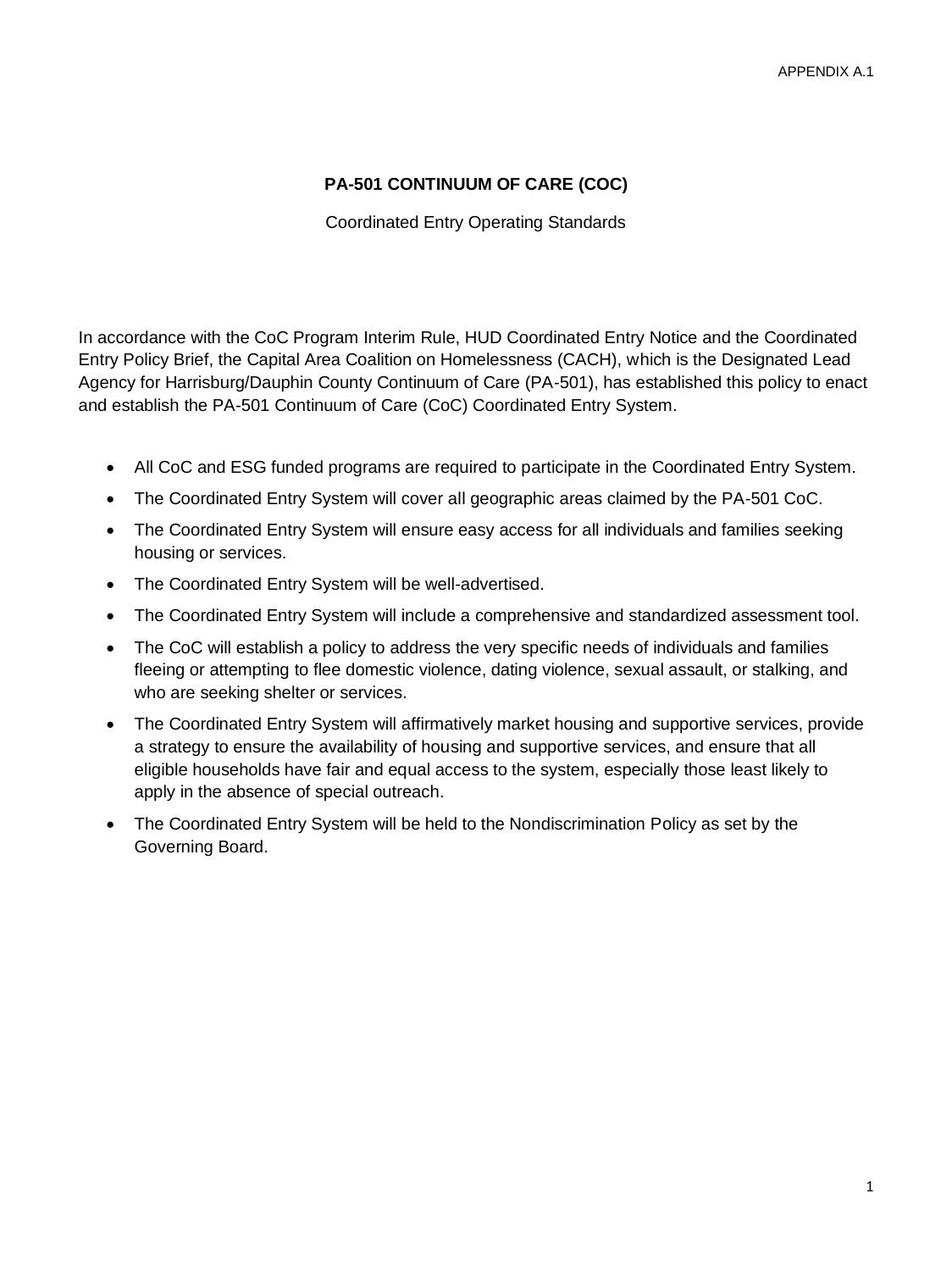# **PA-501 CONTINUUM OF CARE (COC)**

#### Non-Discrimination and Affirmative Fair Housing Policy

#### **Nondiscrimination:**

HUD requires all participating providers to operate in compliance with federal nondiscrimination and equal opportunity requirements.

#### **Fair Housing**:

The Fair Housing Act prohibits discrimination in housing based on:

- Race
- Color
- **National origin**
- Religion
- Sex
- Familial status (families with children)
- Disability

Additionally, each program, needs to address their state, local and municipality requirements regarding fair housing rules and regulation.

#### **Reasonable Accommodations and Modification for Persons with Disabilities**:

Persons with disabilities may be entitled to reasonable accommodation and/or modifications. A request for reasonable accommodation must be made by or on behalf of a person with a disability. The request must be necessary i.e. there must be a disability related need for the reasonable accommodation or modification. In addition, the request must be reasonable. i.e. cannot impose an undue financial and administrative burden on the housing provider or fundamentally alter the nature of the provider's operations. The Act makes it unlawful to refuse to make reasonable accommodations to rules, policies, practices, or services when such accommodations may be necessary to afford persons with disabilities an equal opportunity to use and enjoy a dwelling. The Act also makes it unlawful for a housing provider or homeowners' association to refuse to allow a reasonable modification to the premises when such a modification may be necessary to afford persons with disabilities full enjoyment of the premises.

A "reasonable accommodation" is a change, exception, or adjustment to a rule, policy, practice, or service that may be necessary for a person with a disability to have an equal opportunity to use and enjoy a dwelling, including public and common use spaces.

A "reasonable modification" is a structural change made to existing premises, occupied or to be occupied by a person with a disability, in order to afford such person full enjoyment of the premises. Reasonable modifications can include structural changes to interiors and exteriors of dwellings and to common and public use areas.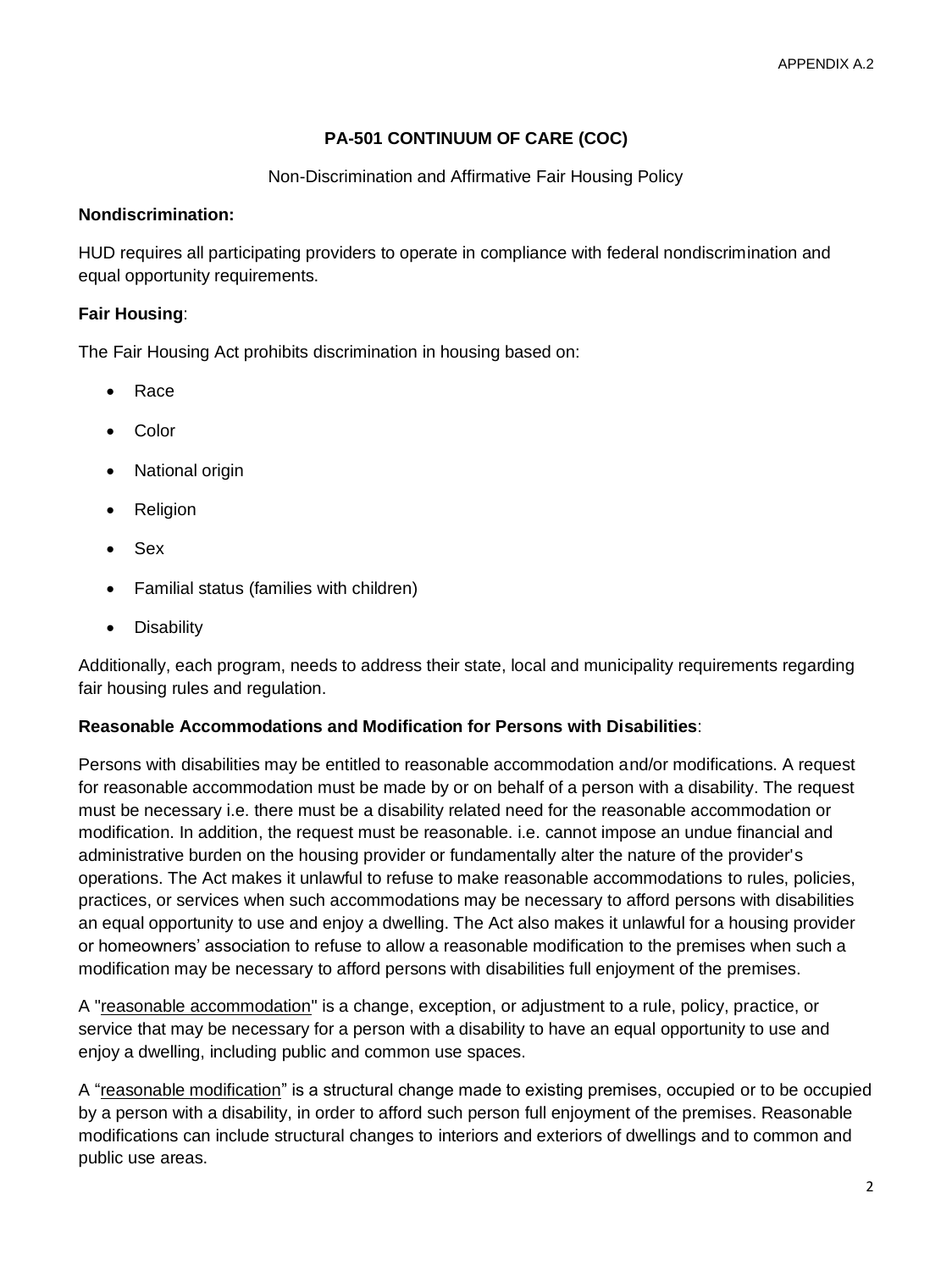A "disability" is defined as (1) individuals with a physical or mental impairment that substantially limits one or more major life activities; OR (2) individuals who are regarded as having such an impairment; OR (3) individuals with a record of such an impairment.

- The term "physical or mental impairment" includes, but is not limited to, such diseases and conditions as orthopedic, visual, speech and hearing impairments, cerebral palsy, autism, epilepsy, muscular dystrophy, multiple sclerosis, cancer, heart disease, diabetes, Human Immunodeficiency Virus infection, mental retardation, emotional illness, drug addiction (other than addiction caused by current, illegal use of a controlled substance) and alcoholism.
- The term "substantially limits" suggests that the limitation is "significant" or "to a large degree."
- The term "major life activity" means those activities that are of central importance to daily life, such as seeing, hearing, walking, breathing, performing manual tasks, caring for one's self, learning, and speaking. This list of major life activities is not exhaustive.

# **Required Documentation:**

A provider is entitled to obtain information that is necessary to evaluate if a requested reasonable accommodation or modification may be necessary because of a disability. If a person's disability is obvious, or otherwise known to the provider, and if the need for the requested accommodation is also readily apparent or known, then the provider may not request any additional information about the requester's disability or the disability-related need for the accommodation or modification.

If the requester's disability is known or readily apparent to the provider, but the need for the accommodation or modification is not readily apparent or known, the provider may request only information that is necessary to evaluate the disability-related need for the accommodation or modification.

If the requesters disability is not obvious or the need for the request is not obvious, a housing provider may request reliable disability-related information that (1) is necessary to verify that the person meets the Act's definition of disability (i.e., has a physical or mental impairment that substantially limits one or more major life activities), (2) describes the needed accommodation or modification, and (3) shows the relationship between the person's disability and the need for the requested accommodation or modification.

## **Guidance for Creation of Nondiscrimination and Fair Housing Policies:**

All provider agencies, including Access & Assessment Sites are required to uphold and provide to CACH, the Dauphin County PA 501 CoC designated Lead Agency, the following:

- 1) Verification that they have policies which ensures the agency does not allow discrimination and comply with all nondiscrimination, fair housing, and equal opportunity laws.
- 2) Verification of availability of aids and services, upon request, to ensure effective communication, such as the availability of qualified sign language interpreters, documents in Braille, or other ways of making information and communications accessible to people who have speech, hearing, or vision impairments.
- 3) Verification that a program has a reasonable accommodation policy that would allow a person with a disability equal opportunity to occupy and enjoy the full use of a housing unit will be provided.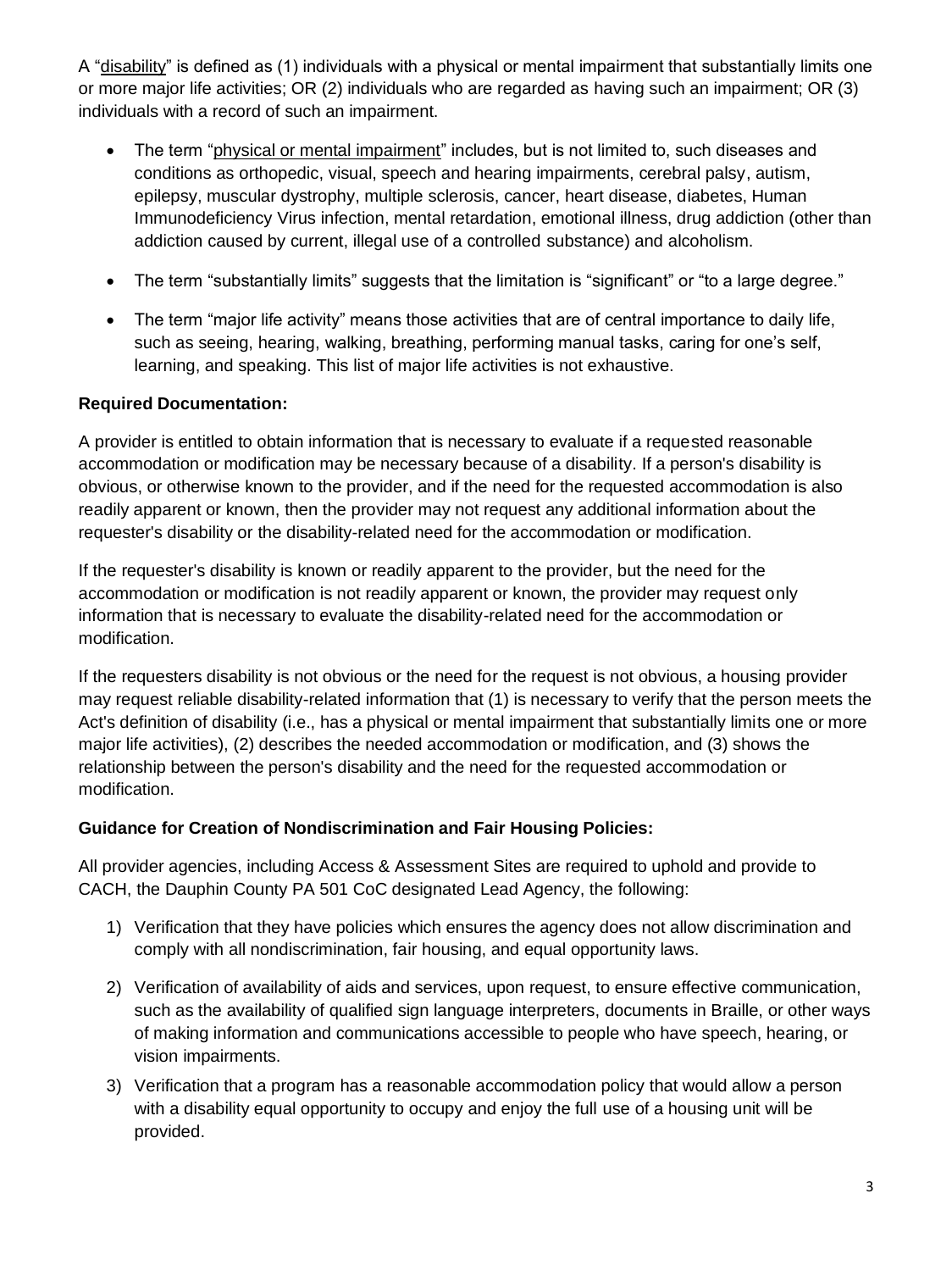- 4) If the agency acts as a landlord, verification that the agency has a reasonable modification policy that would allow a person with a disability equal opportunity to occupy and enjoy the full use of a housing unit will be provided.
- 5) Verification that the agency has a complaint procedure to report discrimination to be provided to and/or provided to program participant and contact information should also be included.

#### **SAMPLE:**

Contact Information from the Provider Agency:

**For assistance filing a housing discrimination complaint, call toll-free, PA FAIR HOUSING** 

**HOTLINE, 855-866-5718.**

## **Affirmatively Furthering Fair Housing:**

CoC-funded Programs must affirmatively market housing and supportive services to eligible persons- regardless of race, color, national origin, religion, sex, age, familial status, or handicap--who are least likely to apply in the absence of special outreach and maintain records of those marketing activities. To ensure the coordinated entry process assists CoC Program and ESG Program recipients in meeting the Affirmatively Furthering Fair Housing requirement, the CoC is committed to providing marketing resources, auxiliary aids and other services necessary to ensure effective communication with persons accessing the homeless response system, which includes ensuring that information is provided in appropriate accessible formats as needed, such as Braille, audio, large type, assistive listening devices, and sign language interpreters, as well as accommodation for persons with limited English proficiency. Resources will be developed and made available by the CACH Coordinated Entry Committee and marketing plans described within the Coordinated Entry Policy and Procedure Manual.

Housing assisted by HUD and made available through the CoC must also be made available to individuals and families without regard to actual or perceived sexual orientation, gender identity, or marital status in accordance with 24 CFR 5.105 (a)(2).

#### **Resources:**

HUD template for creation of Affirmative Fair Housing Marketing Plan (HUD Form 935.2a):

**Multi-Family Housing:** http://portal.hud.gov/hudportal/documents/huddoc?id=935-2a.pdf

**Single Family Housing:** https://www.hud.gov/sites/documents/935-2B.PDF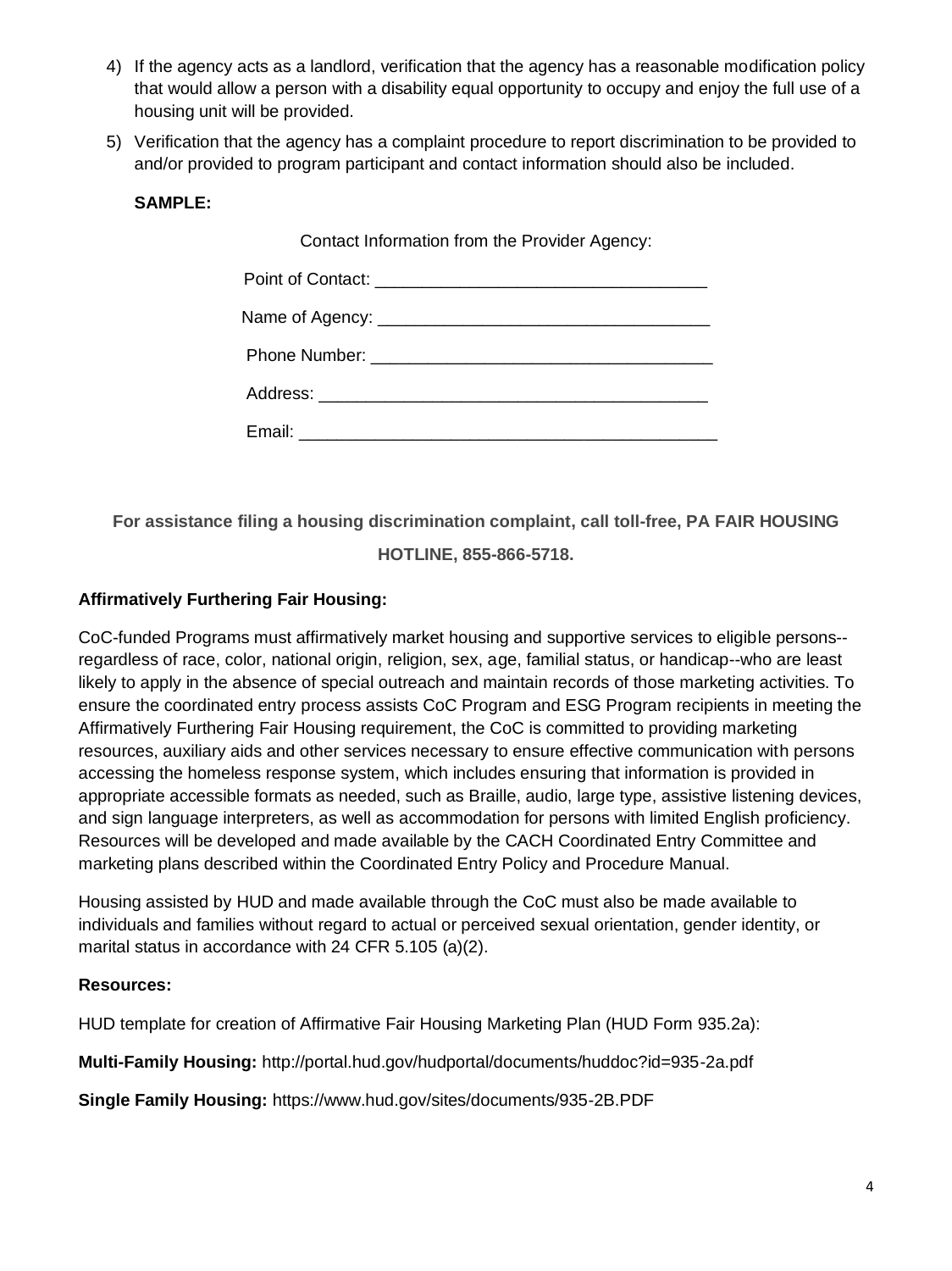## **PA-501 CONTINUUM OF CARE (COC)**

Fair and Equal Access Policy

#### **Policy:**

The CoC will ensure that the Coordinated Entry System (CES) meets the requirements of the Equal Access to Housing in HUD Programs Regardless of Sexual Orientation or Gender Identity Rule. HUD's Equal Access Rule (EAR) requires equal access to HUD programs without regard to a person's actual or perceived sexual orientation, gender identity, or marital status.

#### **Procedure:**

- **A.** *Equal Access in accordance to gender identity*: The admissions, occupancy, and operating policies and procedures of recipients of CoC or ESG funding, including policies and procedures to protect privacy, health, safety, and security, shall be established or amended, as necessary, and administered in a nondiscriminatory manner to ensure that:
	- 1) Equal access to programs, shelters, other buildings and facilities, benefits, services, and accommodations is provided to an individual in accordance with the individual's [gender](https://www.law.cornell.edu/cfr/text/24/5.106)  [identity,](https://www.law.cornell.edu/cfr/text/24/5.106) and in a manner that affords equal access to the individual's [family;](https://www.law.cornell.edu/cfr/text/24/5.106)
	- 2) An individual is placed, served, and accommodated in accordance with the [gender identity](https://www.law.cornell.edu/cfr/text/24/5.106) of the individual;
	- 3) An individual is not subjected to intrusive questioning or asked to provide anatomical information or documentary, physical, or medical evidence of the individual's [gender identity;](https://www.law.cornell.edu/cfr/text/24/5.106) and
	- 4) Eligibility determinations are made and assisted housing is made [available](https://www.law.cornell.edu/cfr/text/24/5.106) in programs as required by HUD in  $\S$  5.105(a)(2).
- **B. Equal Access in accordance to family composition -** Programs cannot discriminate against a group of people presenting as a family based on the composition of the family (e.g., adults and children or just adults), the age of any member's family, the disability status of any members of the family, marital status, actual or perceived sexual orientation, or gender identity." If a shelter serves any families, it must serve all families. In particular: A shelter or housing program may limit assistance to households with children, however, it may not limit assistance to only women with children. Programs serving families may not limit assistance based on the ages/genders of the children. Programs may not limit assistance based on the marital status of the adults or the gender of the adults.

#### **C.** *Placement and accommodation in temporary, emergency shelters and other buildings and facilities with shared sleeping quarters or shared bathing facilities* –

1) *Placement and accommodation.* Placement and accommodation of an individual in temporary, emergency shelters and other buildings and facilities with physical limitations or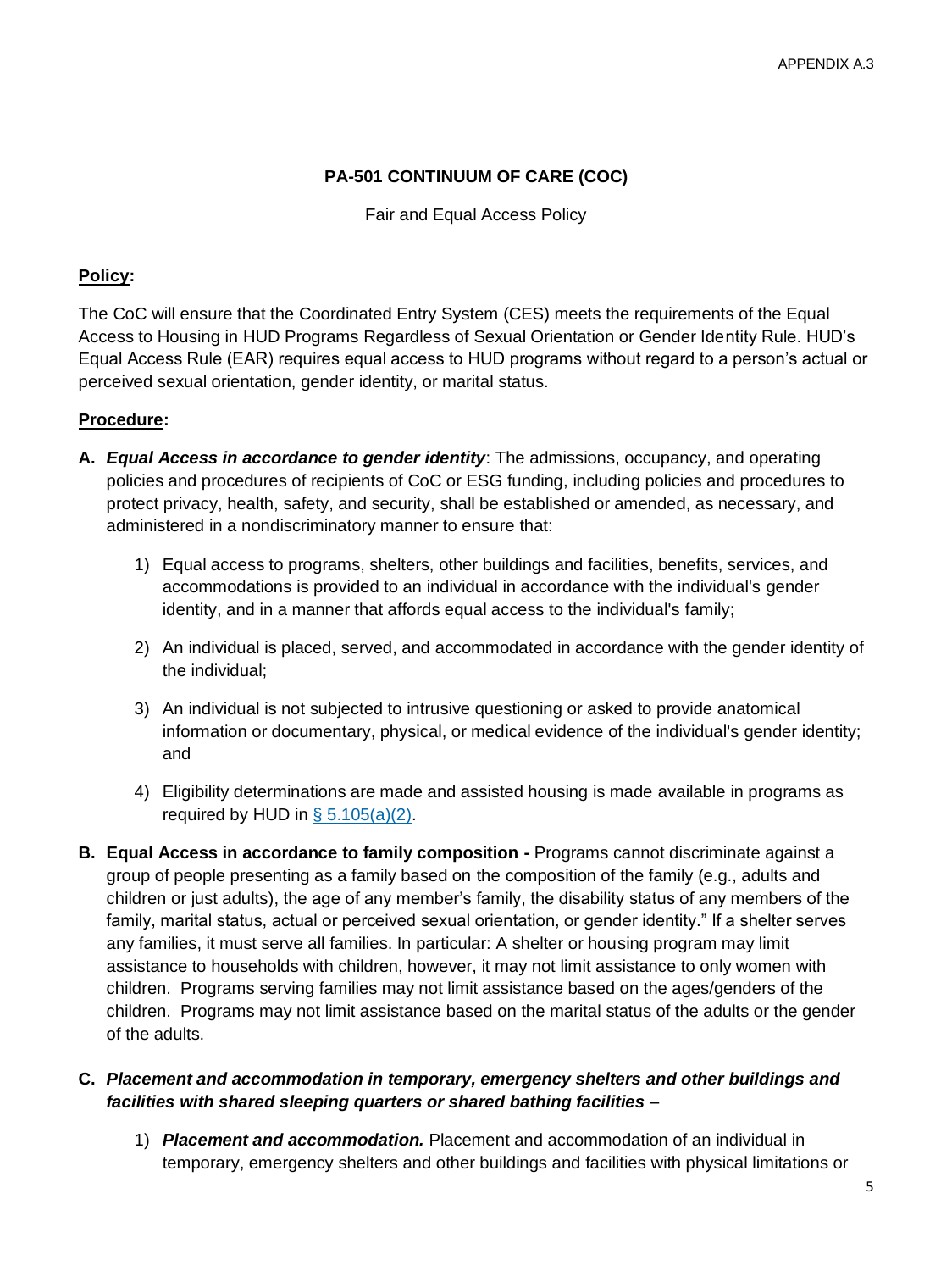configurations that require and are permitted to have shared sleeping quarters or shared bathing facilities shall be made in accordance with the individual's [gender identity.](https://www.law.cornell.edu/cfr/text/24/5.106)

- 2) *Post-admission accommodations.* A recipient, sub recipient, [owner,](https://www.law.cornell.edu/cfr/text/24/5.106) operator, manager, or provider must take nondiscriminatory steps that may be necessary and appropriate to address privacy concerns raised by residents or occupants and, as needed, update its admissions, occupancy, and operating policies and procedures in accordance with Section (A) of this section.
- 3) *Documentation and record retention.* Providers shall document and maintain records of compliance with the requirements in Section (A) of this section for a period of 5 years.

**For more information on ensuring your program operates in alignment with equal access requirements, please see HUD training available online here: https://www.hudexchange.info/course-content/equal-access-and-genderidentity-rulestraining/Implementing-HUDs-Equal-Access-and-Gender-Identity-Rules-Slides2016-11-17.pdf.**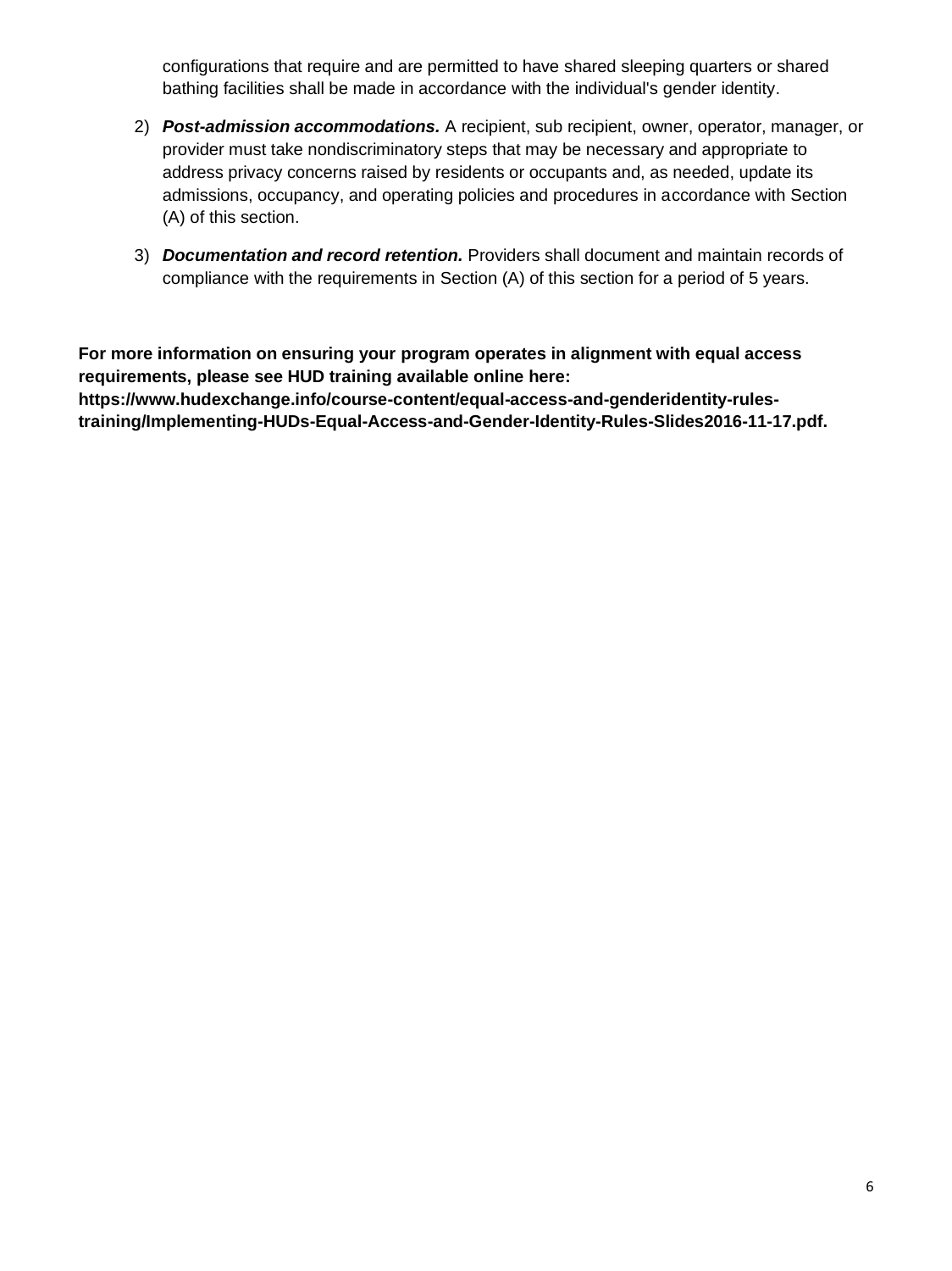## **PA-501 CONTINUUM OF CARE (COC)**

Access/Barriers Policy

#### **HUD Coordinated Entry Notice: Section 11.B.4 States:**

CoCs must maintain Coordinated Entry written standards that prohibit the coordinated entry process from screening people out of the coordinated entry process due to perceived barriers related to housing or services, including, but not limited to, too little or no income, active or a history of substance use, domestic violence history, resistance to receiving services, the type or extent of disability-related services or supports that are needed, history of evictions or poor credit, lease violations or history of not being a leaseholder, or criminal record–with exceptions for state or local restrictions that prevent projects from serving people with certain convictions

#### **Background:**

Housing First is an approach in which housing is offered to people experiencing homelessness without preconditions (such as sobriety, mental health treatment, or a minimum income threshold) or service participation requirements and in which rapid placement and stabilization in permanent housing are primary goals. CoC and ESG funded projects that use a Housing First approach promote the acceptance of applicants regardless of their sobriety or use of substances, completion of treatment, or participation in services. The United States Department of Housing and Urban Development (HUD) encourages all recipients of Continuum of Care (CoC) Programs to follow a Housing First approach. Any recipient that indicated they would follow a Housing First approach in their CoC Project Application must do so throughout the full grant term of any funded application.

#### **Applicability:**

At minimum, all CoC- funded Permanent Supportive Housing (PSH), Rapid Rehousing (RRH), and Transitional Housing (TH) programs will maintain marketing and tenant selection policies and procedures that follow a Housing First approach as noted below.

#### **Policy:**

The PA-501 CoC requires agencies and programs alike to have the following core elements incorporated in all program types:

- 1) Admission/tenant screening and selection practices promote the acceptance of applicants regardless of their sobriety or use of substances, completion of treatment, and participation in services.
- 2) Applicants may not be rejected by agencies based on poor credit or financial history, income, poor or lack of rental housing, minor criminal convictions, or behaviors that indicate lack of "housing readiness."
- 3) Providers accept referrals directly from shelters, street outreach, drop-in centers, and other parts of crisis response systems that are integrated into Coordinated Entry and are frequented by vulnerable people experiencing homelessness.
- 4) Supportive services emphasize engagement and problem-solving over therapeutic goals. Service plans are highly tenant-driven without predetermined goals. Participation in services or program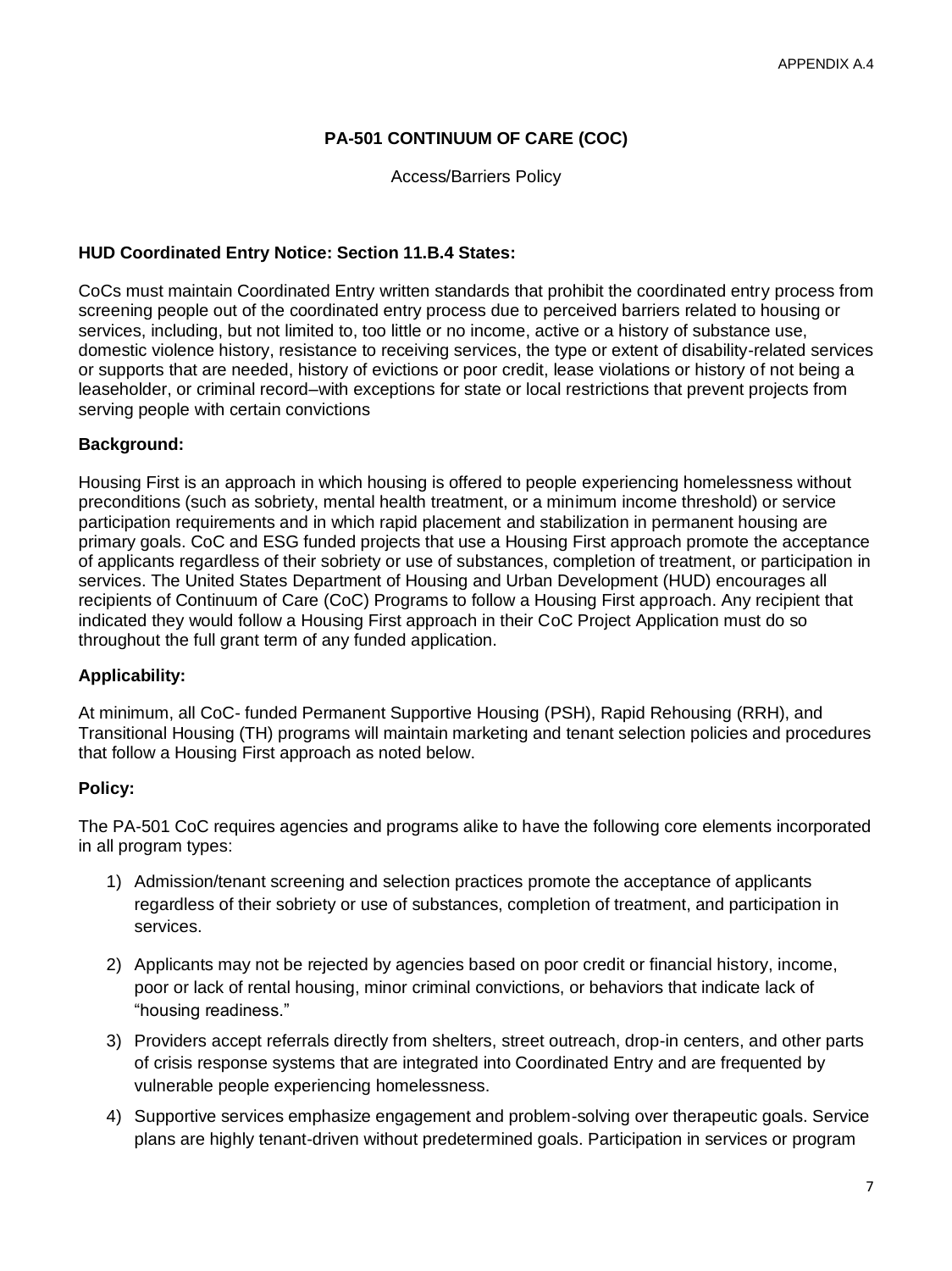compliance is not a condition of permanent supportive housing. Rapid Re-Housing programs may require case management as a condition of receiving rental assistance.

5) Use of alcohol or drugs in and of itself (without other lease violations) is not considered reason for eviction by the Agency. Receiving approval from the CoC, agencies may adopt a "no use or consumption" on property rule.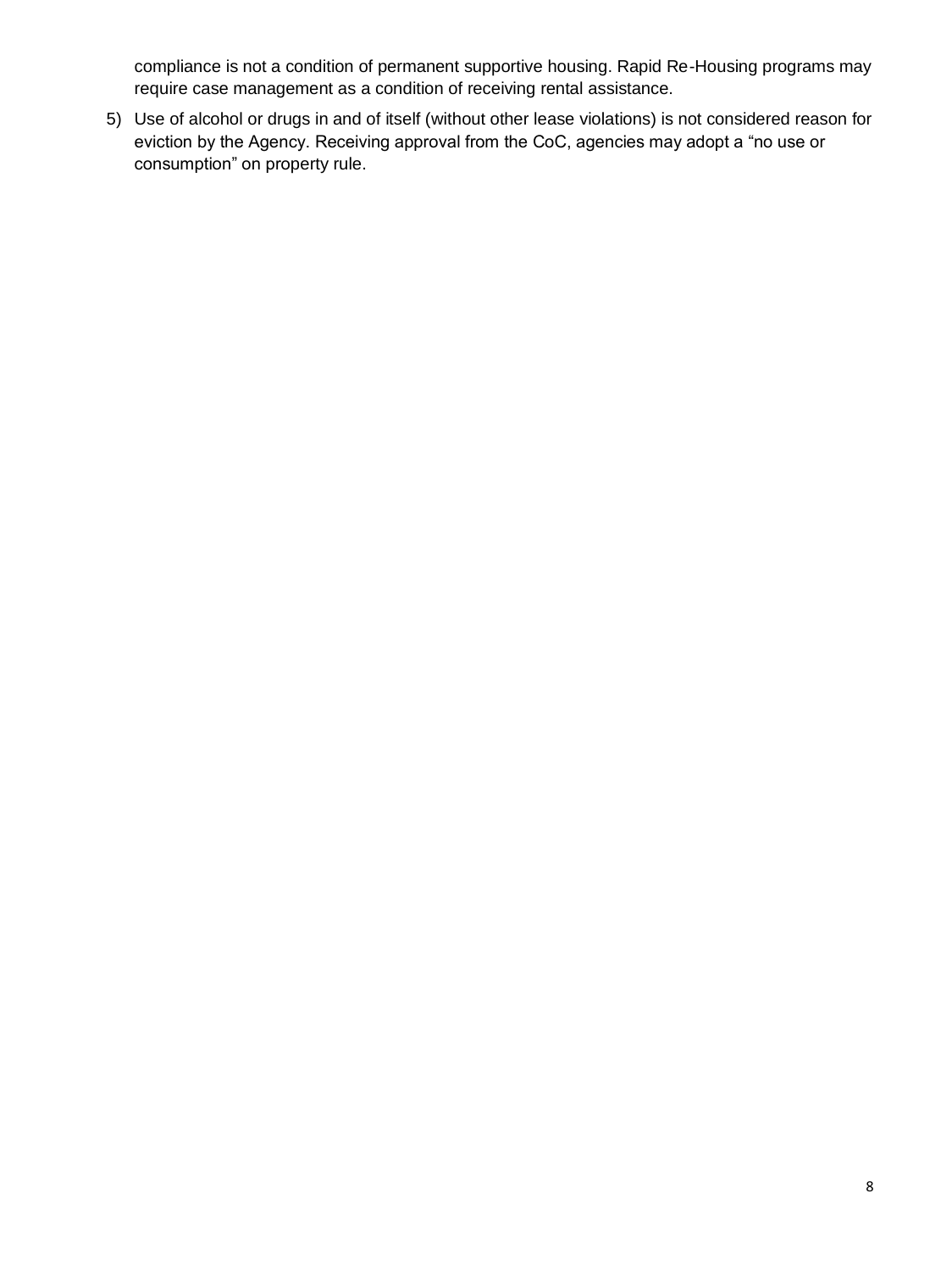## **PA-501 CONTINUUM OF CARE (COC)**

#### **Management Policy on Domestic Violence, Dating Violence, Sexual Assault,**

#### **Trafficking, and/or Stalking**

#### **Policy:**

- 1) The PA-501 CoC Board of Directors are aware and understand the need for protection policies to address the safety planning needs of all individuals and families who are fleeing, or attempting to flee, domestic violence, dating violence, sexual assault, human trafficking or stalking. It is the intention of the CoC to ensure that the Coordinated Entry System has built into its core the safety factor as a major part of all parts of the Coordinated Entry System.
- 2) All providers, including non-victim service providers, must provide safe and confidential access to the CES for all people, including those who are fleeing/attempting to flee and survivors of domestic violence (including dating violence, sexual assault, trafficking, and/or stalking).
- 3) The Coordinated Entry System will include the following safety precautions:
	- a. All persons who are fleeing, or attempting to flee, domestic violence, dating violence, sexual assault, human trafficking or stalking shall expect and receive safe, confidential access to the Coordinated Entry System including immediate access to the emergency services necessary for their safety including, but not limited to, the domestic violence hotlines, shelter, safety planning and housing when possible.
	- b. These persons shall remain anonymous within the HMIS Coordinated Entry Assessment and during the initial assessment processes.
	- c. Participating providers of the CES will ensure that no participant be denied access to the CES on the basis that the participant is or has been a victim of domestic violence, dating violence, sexual assault, human trafficking or stalking.
	- d. Safety and Confidentiality Training shall be provided at least annually to all Assessment Centers to ensure that safety is in the forefront during assessment and housing determination periods.
	- e. Access and Assessment Centers must obtain written consent from the victims before permitted to share information with PA HMIS/CE participating agencies following their agency' sharing of information protocols.
	- f. Personal Identification information of an identified victim should never be disclosed in an email.

#### **Procedures:**

1) All households accessing the CES are asked if they are fleeing/attempting to flee domestic violence during the screening procedure. If a household is identified as fleeing/attempting to flee domestic violence, the Coordinated Entry Specialist will offer an immediate referral to the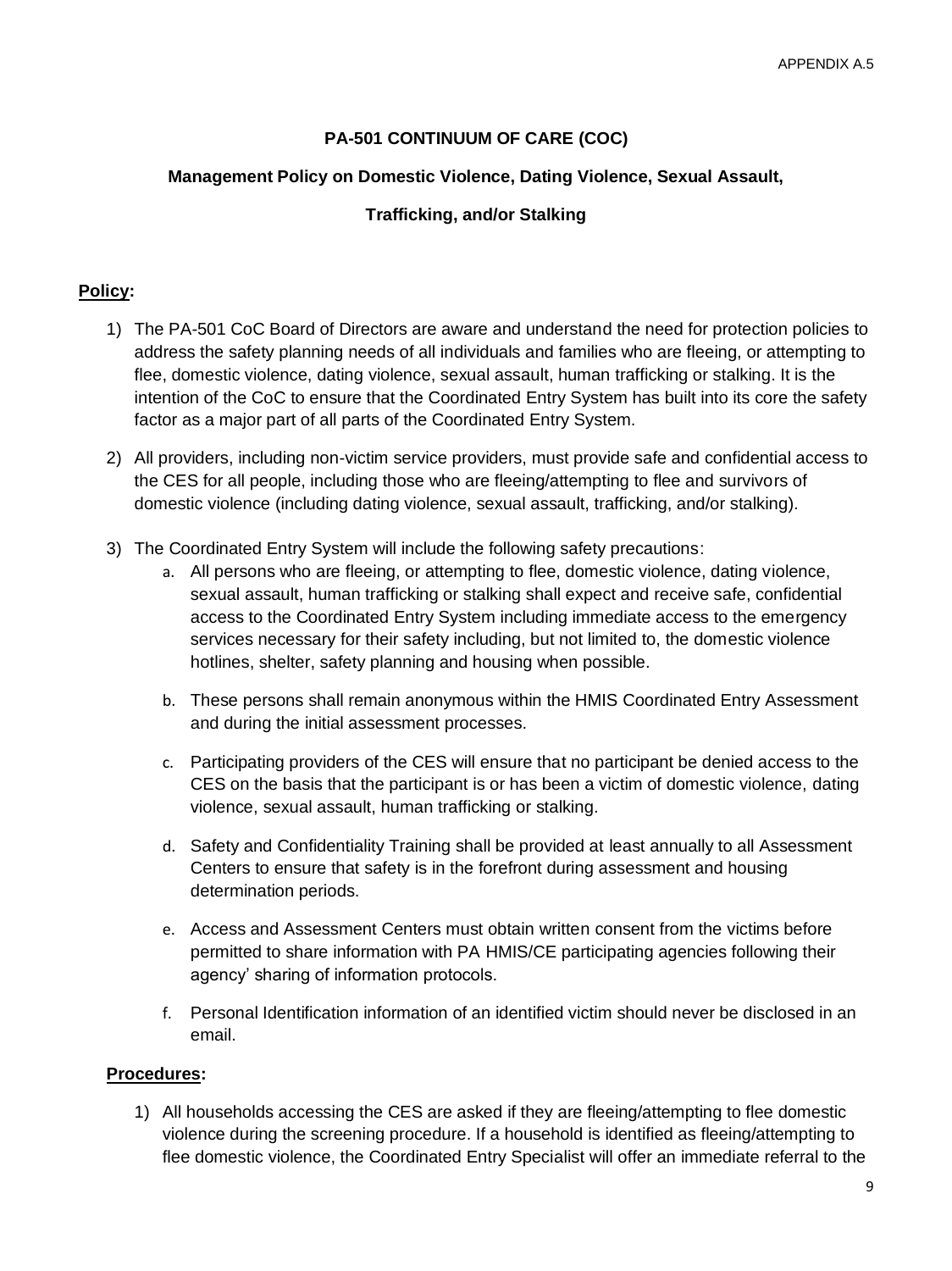state contracted domestic violence program for Dauphin County, the YWCA Greater Harrisburg's Violence Intervention & Prevention Services, for safety planning and accessing emergency services, such as domestic violence hotlines and shelters.

- 2) The household has the right to decline any and all referrals to, or assistance with access to, these emergency services. Declining these referrals or assistance will not have a negative impact on the person's ability to obtain housing and services accessible via the CES. Safety planning will then be the responsibility of the Coordinated Entry Specialist.
- 3) The CoC Coordinated Entry Committee will have at least one representative from the YWCA Greater Harrisburg's Violence Intervention & Prevention Services at all times to provide policy and practice guidance on behalf of people who are fleeing/attempting to flee and survivors of domestic violence.
- 4) The CoC CES will include the state contracted domestic violence program for Dauphin County, which must maintain a hotline staffed 24 hours a day, seven days a week by trained domestic violence advocates to ensure that all households who are fleeing or attempting to flee domestic violence or sexual assault have immediate access to crisis response services. All persons will have access to this hotline regardless of which access point they initially contact for services and assistance through the CoC's CES.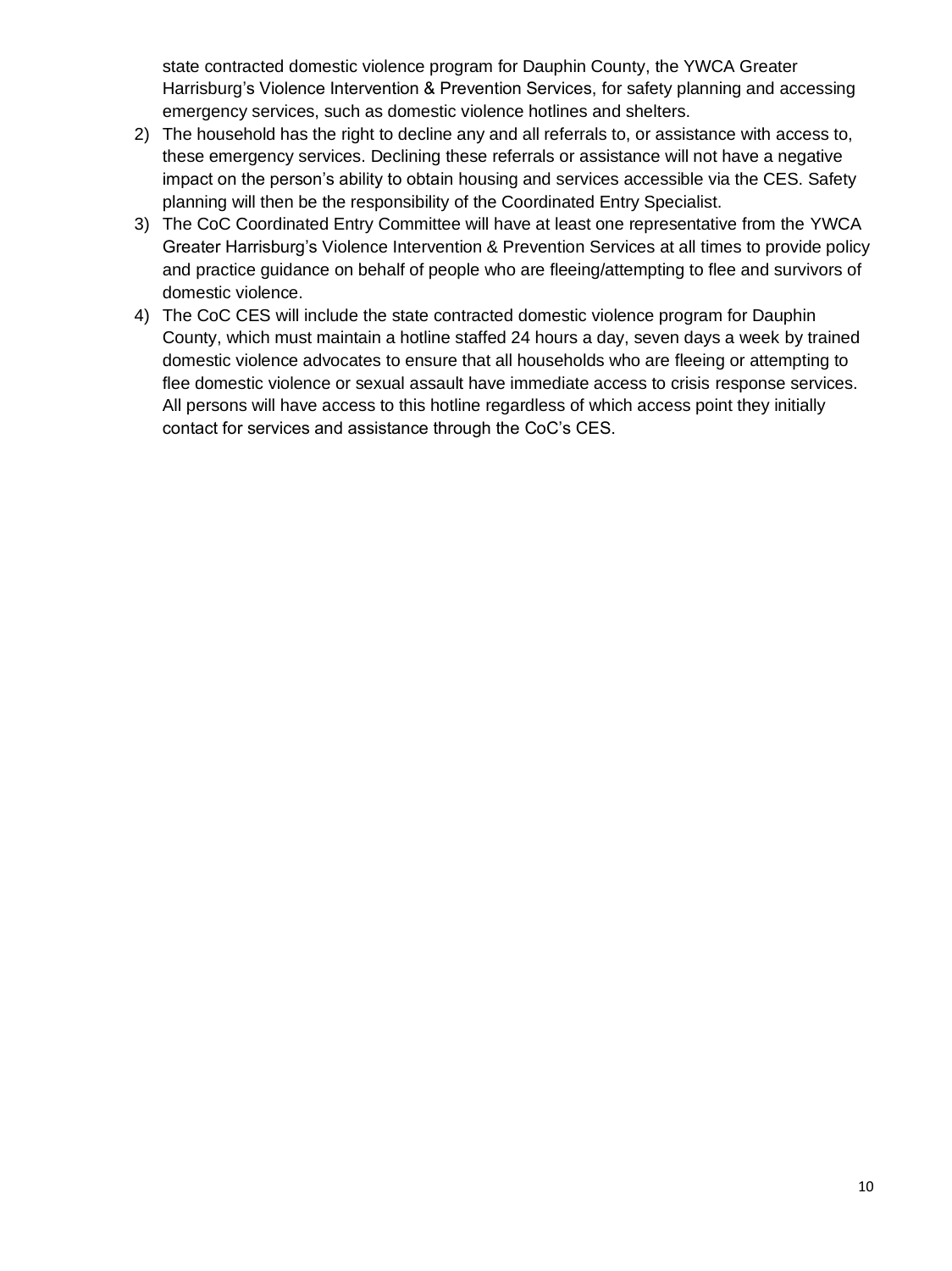## **PA-501 CONTINUUM OF CARE (COC)**

#### Coordinated Entry System Grievance Policy and Procedure

This policy refers to grievances regarding the PA 501 Coordinated Entry System services only. The CoC Board of Directors prohibits retaliation of any kind against individuals or agencies issuing a grievance.

#### **Definitions:**

Coordinated Entry System services (CES services) refers only to Coordinated Entry System tasks: screening, assessment, and referral. Services other than these specified tasks fall outside the scope of this grievance process. For example, provider housing or services that is unrelated to Coordinated Entry screening, assessment or placement referral, or which occur after admission to a provider through CES referral is not purview to this grievance policy.

Coordinated Entry Agencies (CES Agency) are agencies that have a mandate or Memorandum of Understanding to administer or receive referrals from CES services.

Complaint is an objection expressed by a CES service recipient regarding a CES service administered or CES referral received by a CES agency. The nature of a complaint could be dissatisfaction about a CES service provision or outcome. A complaint can also be a concern that a CES policy or requirement is not being followed.

Grievance is formal submission of a complaint to the Coordinating Entry Committee regarding a CES service administered or CES referral received by a CES agency.

Petitioner is the person or party that issues a grievance.

Respondent Agency refers to the CES agency administering a CES service or receiving a CES referral that is the subject of a complaint or grievance.

#### **Complaint and Grievance Process**

The Coordinated Entry System Grievance Policy advocates a process that brings resolution as early and as least escalated a manner as possible. This process therefore advocates two steps: a compliant process and filing a grievance.

#### **Complaint:**

A person wishing to express a complaint is encouraged, but not required, to address the complaint directly with the pertinent respondent agency, utilizing that agency's internal procedure for collecting and resolving complaints or grievances. The respondent agency should maintain internal documentation of all complaints received, although the information should not be sent to the Coordinated Entry Committee unless requested. If a solution is determined and no further action is taken by the complainant, the complaint is considered resolved.

If the complaint cannot be resolved to the satisfaction of the issuing person, or if that person desires not to engage the respondent agency, a grievance may directly be submitted to the Coordinating Committee.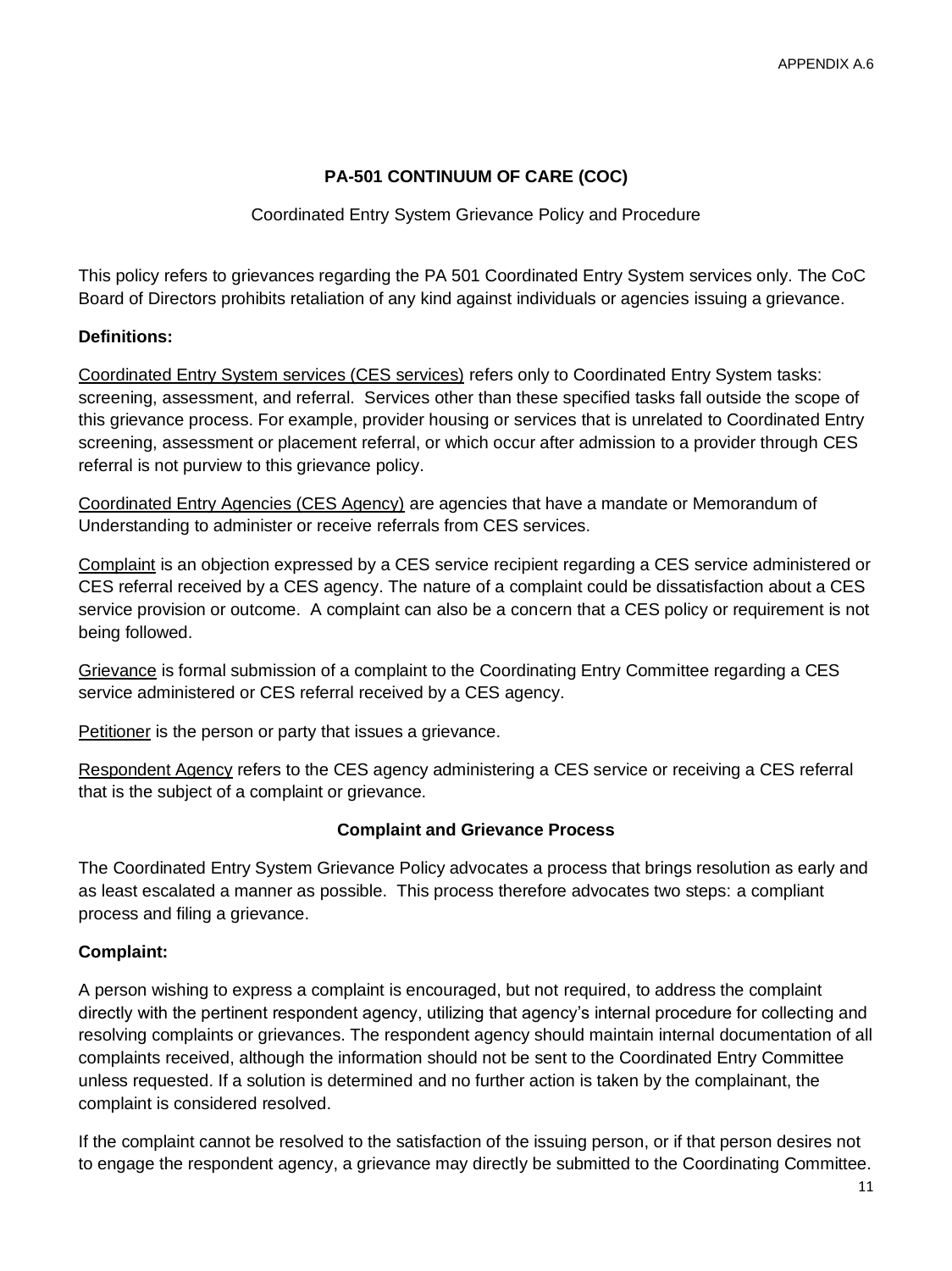At any time and at any step of a complaint or grievance process, a person has the right to be assisted by an advocate of their choice (e.g., agency staff person, co-worker, friend, family member, etc.)

## **Filing a Grievance:**

A grievance has to be submitted in writing and delivered by mail, fax, or email to the following:

Coordinated Entry Committee Chair, C/O

Capital Area Coalition on Homelessness (CACH)

10 North Second Street, Suite 405

Harrisburg, PA 17101

Fax: 717-238-5342

Email: dritchey@hra-harrisburgpa.org

The completed *Coordinated Entry Grievance and Appeals* form is required to formally submit a grievance. At a minimum, the petitioner must include the following:

- 1. Petitioner's name and contact information;
- 2. Respondent Agency about whom the grievance is being filed;
- 3. Grievance Description.

The description should be as specific as possible and contain

- name of the agency performing or receiving the CES service or referral that is in dispute;
- specific CES service or result in question and stated reasons why it is disputed;
- date and time of any perceived CES wrong incident or violation;
- other actions taken by or on behalf of the petitioner to resolve the issue;
- any other detail that may be helpful to the Coordinated Entry Committee;
- signature and date;
- if an agency or advocate is assisting on the petitioner's behalf, the petitioner's must identify that advocate or agency and indicate their consent in written form.

Grievances that do not contain the contact information of the petitioner, or grievances filed by an unauthorized third party will not be considered, and no further action will be taken.

The Petitioner has the right to withdraw his/her grievance at any time.

Grievances must be filed with the Coordinated Entry Committee within 60 calendar days from the date of the incident. Grievances filed after 60 calendar days from the date of the incident will not be reviewed by the Coordinated Entry Committee.

Reasonable accommodations are available upon request.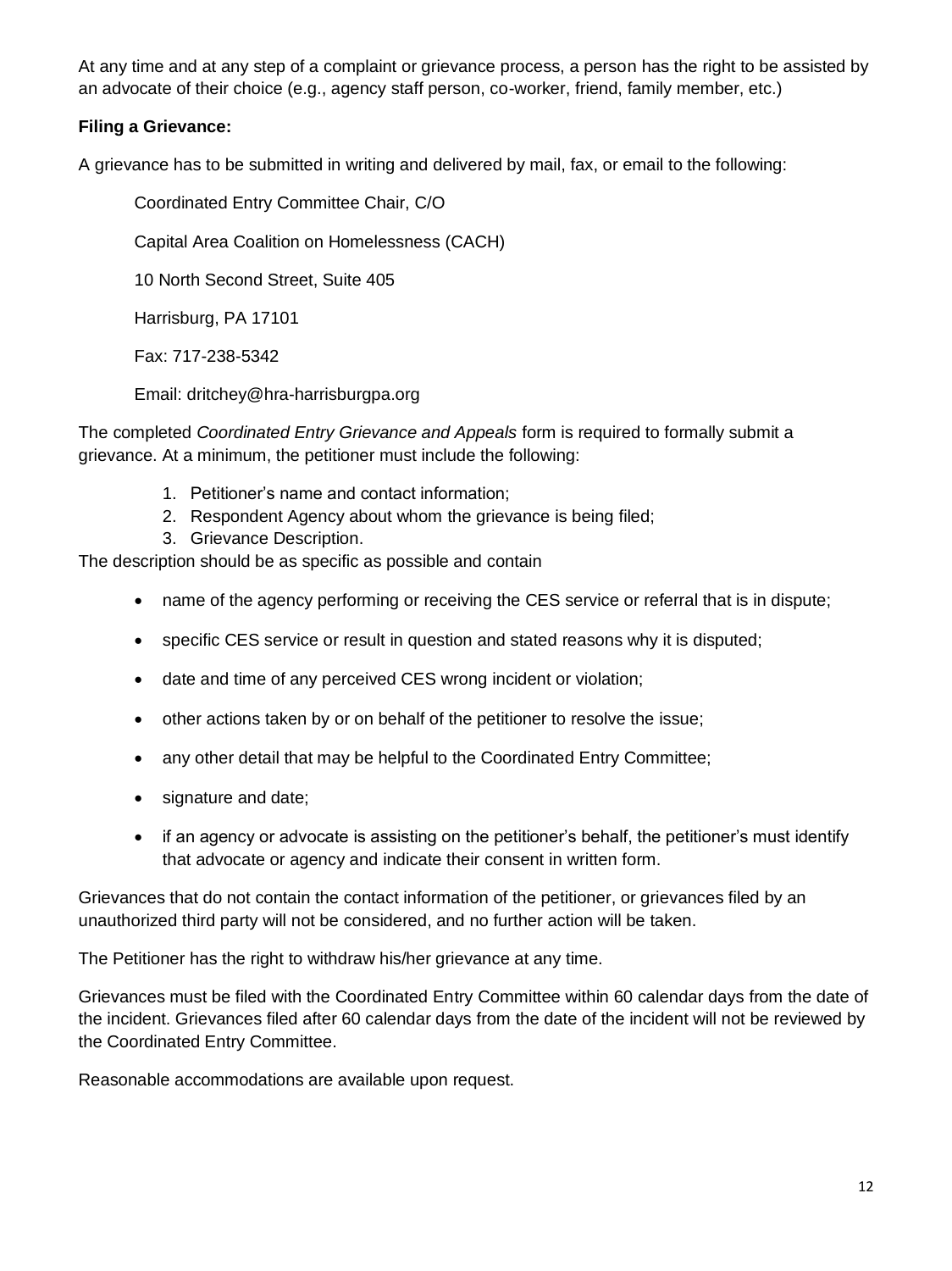#### **Grievance Review:**

The Coordinated Entry Committee Chairperson receives the grievance and convenes a conflict-free Grievance Review Team of a minimum of 3 people free of any conflicts of interest. The Grievance Review Team will review all information and conduct interviews with the petitioner stated in the grievance and gather relevant information about the situation within 5 business days of the grievance.

A member of the Grievance Review Team will notify the agency stated in the grievance within 5 business days of completing the interview with the petitioner of the grievance. This notification will be sent to the staff member listed on the Agency Participation Agreement. The notification will contain as much information as possible regarding the complaint and the desired outcome of the petitioner. Agencies will have 5 business days from receiving the grievance notification to provide a response if they would like it to be included in the grievance review by the Grievance Review Team.

The Grievance Review Team will then review all information gathered from the petitioner and the respondent agency. This can include but is not limited to reviewing agency client files, HMIS records, interviewing agency staff, or interviewing witnesses or other involved parties. This review process will be completed within 10 business days from the date the agency was notified of the grievance.

Following the grievance review process, the Coordinated Entry Committee shall make a determination as to whether the grievance has been substantiated as a violation of the Coordinated Entry System Policies and Procedures. The Committee will provide a Determination Letter to the Respondent Agency and the Petitioner of the determination result. If a violation is determined, the determination letter will include a Corrective Action Plan detailing the required action and timeline for resolution and compliance for the respondent agency.

The Respondent Agency that is issued a corrective action plan may request a meeting, in person or via telephone, to discuss the implementation of the corrective action plan. The Coordinated Entry Manager may provide training and reasonable assistance in the agency's effort to comply. All efforts shall be made to resolve grievances in a timely manner. The time frames provided indicate a maximum number of days for each step in the process.

#### **Grievance Appeal:**

An appeal may be filed with the CoC Board of Directors if either party believes the Grievance Review Team failed to comply with the Coordinated Entry policies and procedures for investigating a grievance, acted in an unreasonable manner, would like to have new information considered that was not previously available, or do not agree with the findings based on the evidence presented. An appeal must be submitted in writing within 5 business days from the date marked on the determination letter from the Coordinated Entry Committee. Appeals received after 5 calendar days from the date of the letter will not be reviewed. The Appeal must clearly state the reasons for the appeal i.e. what factor(s) the Board should consider as merit for overturning the determination.

The CoC Board of Directors will review the appeal and may designate one or more Board members to review the appeal, supporting documentation, and collect additional information necessary to consider the appeal. The Board President or designated Board member(s) or other assigned committee will inform the appealing party in writing of their determination within 10 business days from the date of the appeal letter. The decision of the CoC Board of Directors is final.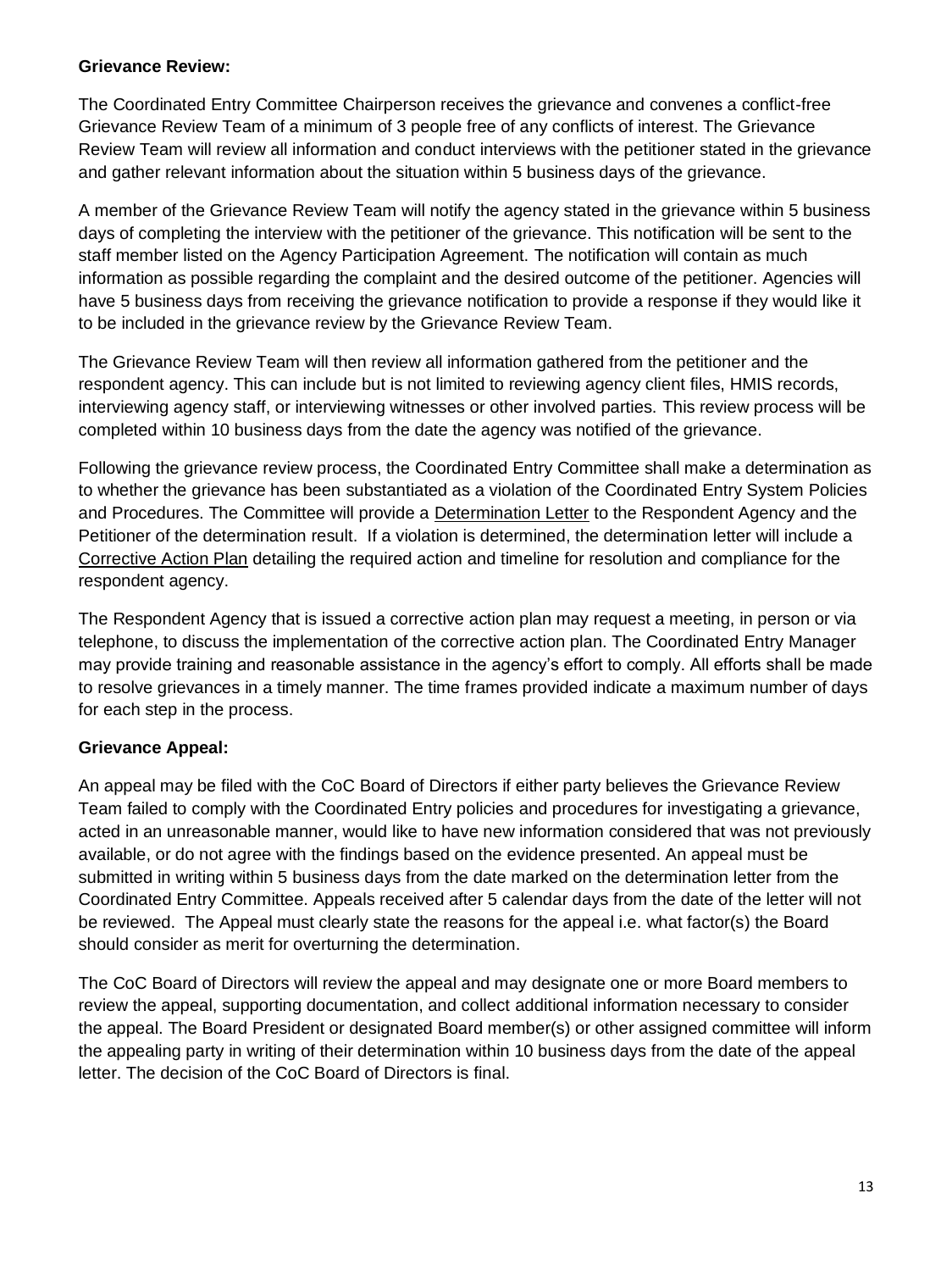#### **Step 1: Incident occurs**

• A grievance can be filed within 60 calendar days from the date of the incident or 60 calendar days after a final action of a complaint process.

## **Step 2: Grievance filed**

• Coordinated Entry Committee will convene a conflict-free Grievance Review Team. The Grievance Review Team will conduct interviews with the petitioner and gather relevant information about the situation within 5 business days of the grievance.

## **Step 3: Agency Notification**

• The Grievance Review Team will notify the agency stated in the grievance within 5 business days of completing the interview with the petitioner of the grievance.

## **Step 3: Agency Response**

• The agency will have 5 business days from receiving the grievance notification to provide a response.

#### **Step 4: Review and Decision**

• The Grievance Review Team will then conduct a review of all information gathered from the petitioner and the agency and make a determination. This review process will be completed within 10 business days from the date the agency was notified of the grievance.

## **Step 5: Appeal**

• The respondent agency or petitioner can submit an appeal to the CoC Board of Directors within 5 business days from the date marked on the determination letter.

#### **Step 6: Response to Appeal**

• The CoC Board of Directors shall review and make a final decision within 10 business days from the date of the appeal letter.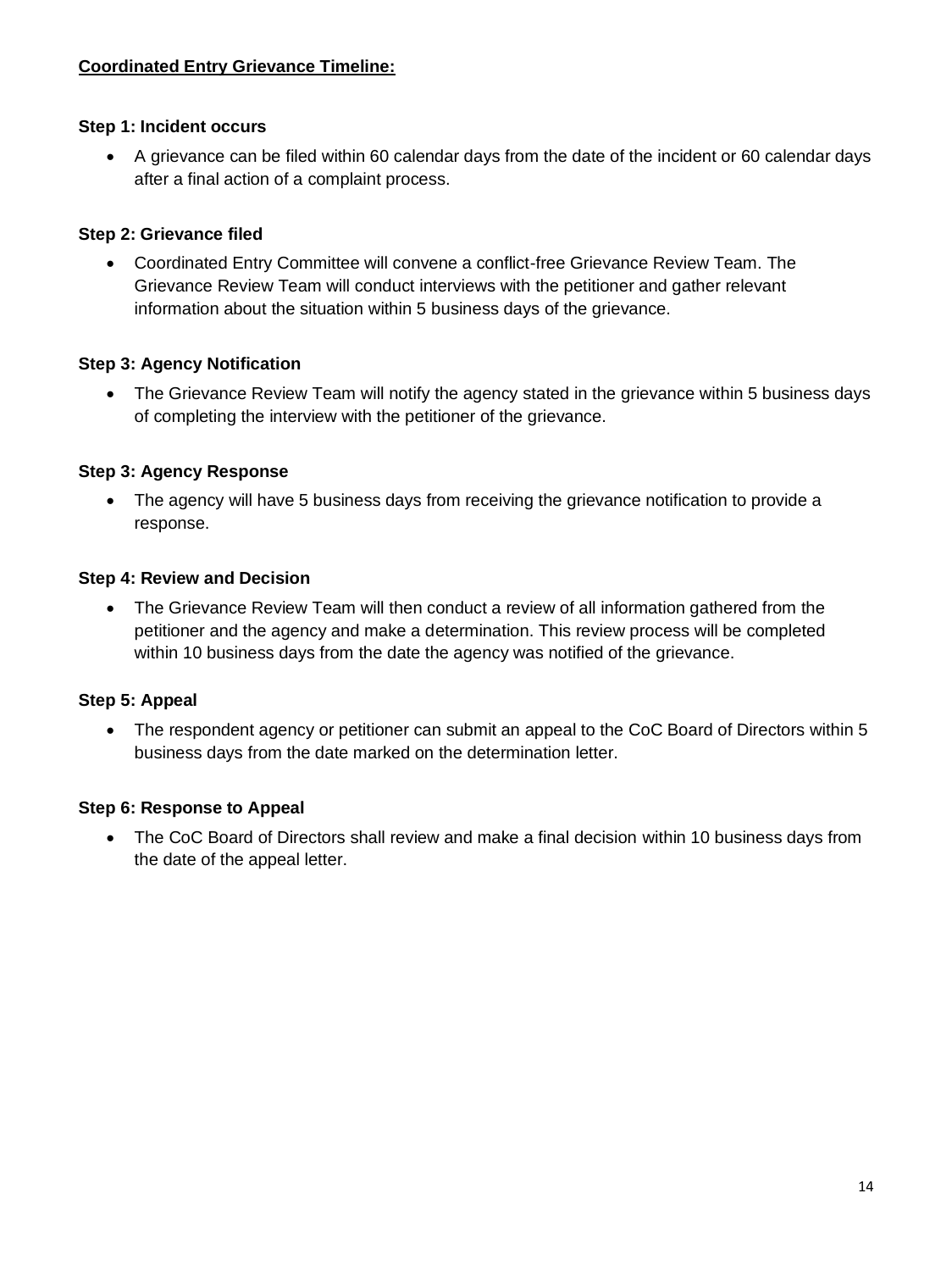# **PA-501 CONTINUUM OF CARE (COC)**

## **Housing Prioritization Policy for All CoC and ESG-Funded Projects**

## **Policy:**

The CoC will use the CES to prioritize households who meet the HUD Category 1 (literally homeless) and 4 (fleeing or attempting to flee domestic violence) definition of homelessness in all CoC and ESG funded projects within the CoC geographical area for access to housing and services. The prioritization process will be based on a specific and definable set of criteria that are made publicly available and which must be applied consistently throughout the CoC for all populations.

# **Order of Priority:**

All CoC and ESG funded projects are required to prioritize individuals and families with the longest history of homelessness and with the most severe service needs for all available CoC resources. ESG grantees should follow their current approved written standards on prioritization. The CoC will use data collected through the CES process to prioritize households experiencing homelessness within the CoC's geographical area for the following housing interventions:

## **Prioritizing Eligible Households for Permanent Supportive Housing:**

For permanent supportive housing programs (PSH), households must meet both the HUD definition of homelessness under Category 1 (literally homeless) and have a disability. Programs/Projects may not establish additional eligibility requirements beyond those specified in Category 1 (literally homeless) and those required by funders. Households eligible for PSH will be prioritized for available units based on the following criteria:

All CoC PSH programs are required to follow the CoC's order of prioritization which prioritizes households with the longest history of homelessness and with the most severe service needs. The Coordinated Entry Assessment Tool will provide a score for each assessed household which is directly related to the household's length of time homeless and service needs. Providers will utilize the Housing Prioritization List to offer housing placements to the individual or family with highest acuity first. As a reminder, consumer choice is paramount to this process.

## **Prioritizing Eligible Households for Rapid Re-Housing Programs:**

All CoC RRH projects are required to follow the CoC's order of prioritization which prioritizes households with the longest history of homelessness and with the most severe service needs. The Coordinated Entry Assessment Tool will provide a score for each assessed household which is directly related to the household's length of time homeless and service needs. Providers will utilize the Housing Prioritization List to offer housing placements to the individual or family with highest acuity first. As a reminder, consumer choice is paramount to this process.

## **Prioritizing Eligible Households for Transitional Housing:**

It is the goal of the CoC to place households experiencing homelessness into permanent housing as quickly as possible. The CoC recognizes that Transitional Housing is an important option for certain population groups (Youth, DV, etc.) and when no permanent housing is readily accessible.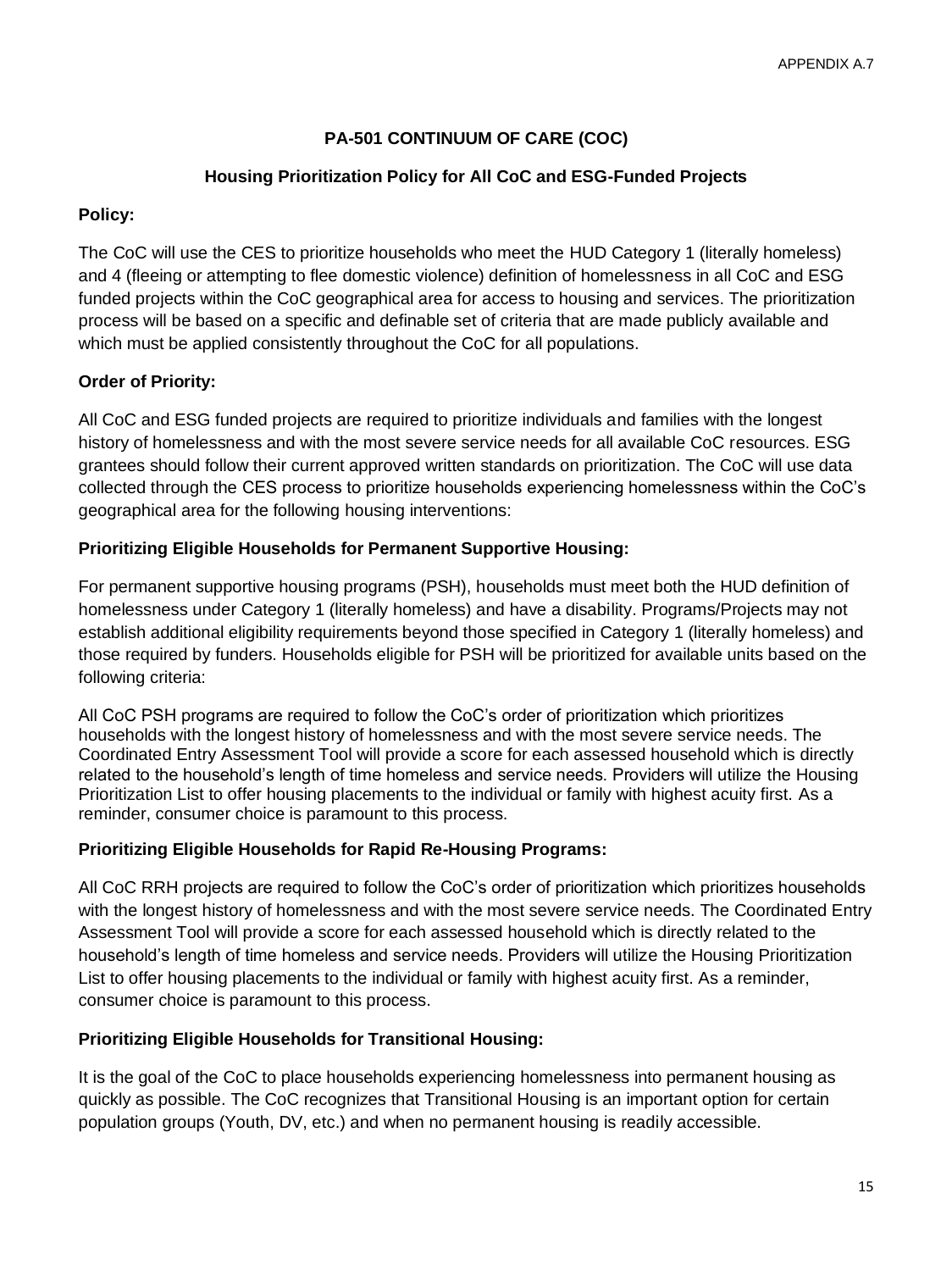All Transitional Housing projects are required to follow the CoC's order of prioritization which prioritizes households with the longest history of homelessness and with the most severe service needs. The Coordinated Entry Assessment Tool will provide a score for each assessed household which is directly related to the household's length of time homeless and service needs. Providers will utilize the Housing Prioritization List to offer housing placements to the individual or family with highest acuity first. As a reminder, consumer choice is paramount to this process and providers should notify consumers that placement in TH may affect their future eligibility for other projects such as PSH or RRH.

## **Prioritizing the Chronically Homeless:**

By following the foundational ranking principles used for prioritization, the chronically homeless subpopulation will automatically be at the top of the Prioritization List for each housing intervention resource available in the CoC.

\*In the event that two or more homeless households within the same geographic area are identically prioritized for the next available unit, and each household is also eligible for that unit, the CoC selects the household that first presented for assistance in the determination of which household receives a referral to the next available unit.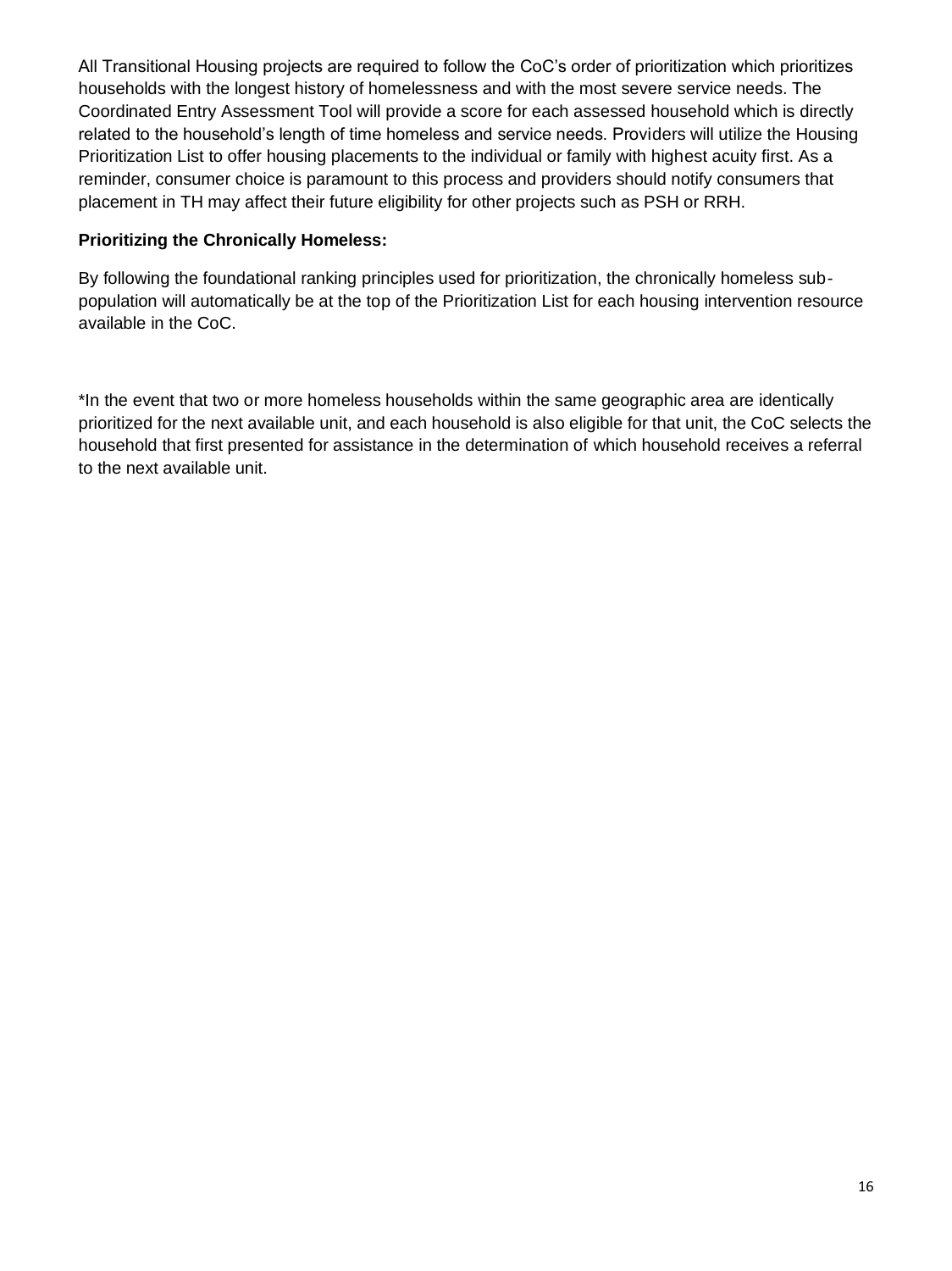# **PA-501 Continuum of Care (CoC) Evaluating and Updating Coordinated Entry Policies and Procedures**

#### **Policy:**

The implementation of coordinated entry necessitates significant, community wide change. To help ensure that the system will be effective and manageable for homeless households and for the housing and service providers tasked with meeting their needs, particularly during the stages of implementation, the CoC anticipates adjustments to the processes described in this manual. To inform those adjustments, the Coordinated Entry System will be periodically evaluated and there will be ongoing opportunities for stakeholder feedback.

The PA CoC has designated the Coordinated Entry Committee of CACH as the entity responsible for Coordinated Entry and the following tasks:

- Leading periodic evaluation efforts to ensure that Coordinated Entry is functioning as intended. This will be completed annually at minimum.
- Leading efforts to make periodic adjustments to Coordinated Entry as determined necessary. This will be completed annually at minimum.
- Ensuring that evaluation and adjustment processes are informed by a broad and representative group of stakeholders.
- Ensuring that the Coordinated Entry System is updated as necessary to maintain compliance with all state and federal statutory and regulatory requirements. Changes will occur when a statutory or regulatory requirement is superseded, rescinded or amended.
- Actively evaluate policies and procedures affecting access and interventions for different subpopulations based on vulnerability to public health outbreaks or pandemics. The Coordinated Entry Committee will evaluate and adjust the prioritization policies based on evolving information and circumstances during a pandemic, including new or improved data, changing needs and priorities, and available resources.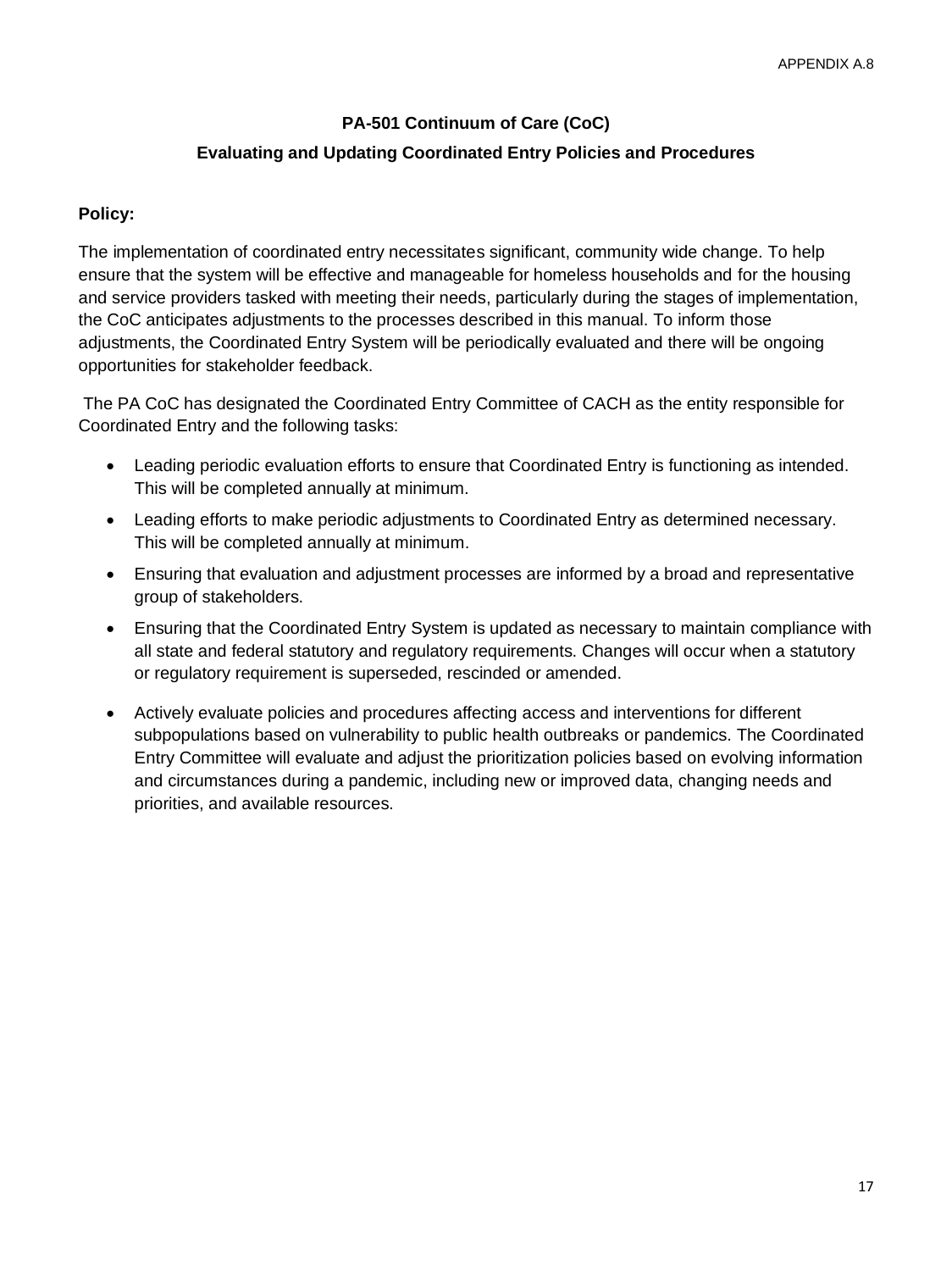# **DAUPHIN COUNTY COORDINATED ENTRY SYSTEM SCREENING FORM**

**Begin Script:** "To determine what services may be available for you, I will need to collect some basic information about your current situation. *This information is confidential and will only be used to assist you in accessing appropriate resources. You may refuse to answer any question but doing so may mean you will not be referred to available resources that might best help you in your current situation. Do I have your permission to collect this information?*"  $\Box$  Yes  $\Box$  No

| Demographics:                                                                                                                                                                                                                                                             |                    |                                                                                                                                                                            |
|---------------------------------------------------------------------------------------------------------------------------------------------------------------------------------------------------------------------------------------------------------------------------|--------------------|----------------------------------------------------------------------------------------------------------------------------------------------------------------------------|
| Date: __________________                                                                                                                                                                                                                                                  |                    | Caller Name: _________________________________                                                                                                                             |
| Do you have an email or phone number by which you can be contacted?                                                                                                                                                                                                       |                    |                                                                                                                                                                            |
| Is there a secondary way that we can reach you? Department of the contract of the contract of the contract of the contract of the contract of the contract of the contract of the contract of the contract of the contract of                                             |                    |                                                                                                                                                                            |
| <b>Transgender</b><br>$\Box$ Other                                                                                                                                                                                                                                        |                    |                                                                                                                                                                            |
| Number of Persons 18 or older:<br>Number of Persons 17 or younger: ____________                                                                                                                                                                                           |                    |                                                                                                                                                                            |
| Are you currently fleeing or attempting to flee a situation related to domestic violence, sexual assault, dating violence, stalking,<br>1.<br>or human trafficking in which someone hurt you, makes you feel unsafe, or has made you do something you did not wish to do? |                    |                                                                                                                                                                            |
| $\Box$ Yes<br>$\Box$ No                                                                                                                                                                                                                                                   | <b>ACTION</b><br>п | If Yes: Go to Question #5 - Refer to YWCA of<br>Greater Harrisburg for DV services.<br>If No: Proceed to question #2.                                                      |
| Have you or any adult currently in your household ever served in any branch of the US military?<br>2.                                                                                                                                                                     |                    |                                                                                                                                                                            |
| $\Box$ Yes<br>$\Box$ No                                                                                                                                                                                                                                                   | <b>ACTION</b><br>П | If Yes: Go to #6 - Refer to the YWCA or<br>Volunteers of America SSVF Housing.<br>If No: Proceed to Question #3.                                                           |
| In which County of PA did your homelessness originate? _<br>3.<br>Where have you been staying for the last 7 days? (Check all that apply.)<br>4.                                                                                                                          |                    |                                                                                                                                                                            |
| $\Box$ Park<br>$\Box$<br><b>Street</b><br>Abandoned building<br>□ Woods/Outdoors<br>□<br><b>Emergency Shelter</b><br>o<br><b>Transitional Housing</b><br>□ Vehicle<br>o.                                                                                                  | <b>ACTION</b><br>п | *This household is determined to be<br>LITERALLY HOMELESS and eligible for<br>Coordinated Entry.                                                                           |
| Motel/hotel paid by agency/church<br>$\Box$<br>Exiting an institution where they temporarily resided for 90 days or<br>□<br>less (must be in shelter or a place not meant for human habitation<br>immediately prior to entering that institution)                         |                    | Proceed to #7 - Refer to Coordinated Entry<br>Access Site closest to the household for<br><b>CE Assessment and Prioritization.</b>                                         |
| House or apartment of their own (eviction pending)<br>□<br>Doubled up with family/friends<br>o.<br>Other, Specify: __________________<br>□                                                                                                                                | $\Box$             | The housing status of this household does not<br>meet the HUD Definition 1 of Homelessness<br>and is NOT eligible for Coordinated Entry at<br>this time.<br>Proceed to #8. |

**5. Refer to the YWCA of Greater Harrisburg- Domestic Violence Services: (1-800-654-1211).** *Please note that a person fleeing/attempting to flee a domestic violence situation are eligible for CE even if they are not literally homeless and may receive a referral for both the DV Shelter/Services and also be referred to the CE Access Site for Assessment.*

**6. Refer Veterans:** *YWCA SSVF and Veterans Programs: 717-234-7931.* 

 *Volunteers of America SSVF Program: 717-236-1440.*

- *7.* **Referral to Coordinated Entry Access Site:** *Please fax a copy of this form to the HELP Ministries Office at 717-238-1916 for assessment and prioritization for housing interventions. Tell the client that they are being referred to the HELP Office and should receive a call back within 72 hours of their call.*
- *8.* **Referral to Prevention Resources:** *Provide the person with direct referrals, including address and phone number, to homeless prevention and self-sufficiency services (e.g. food pantries, community action programs, public benefits access, etc.).*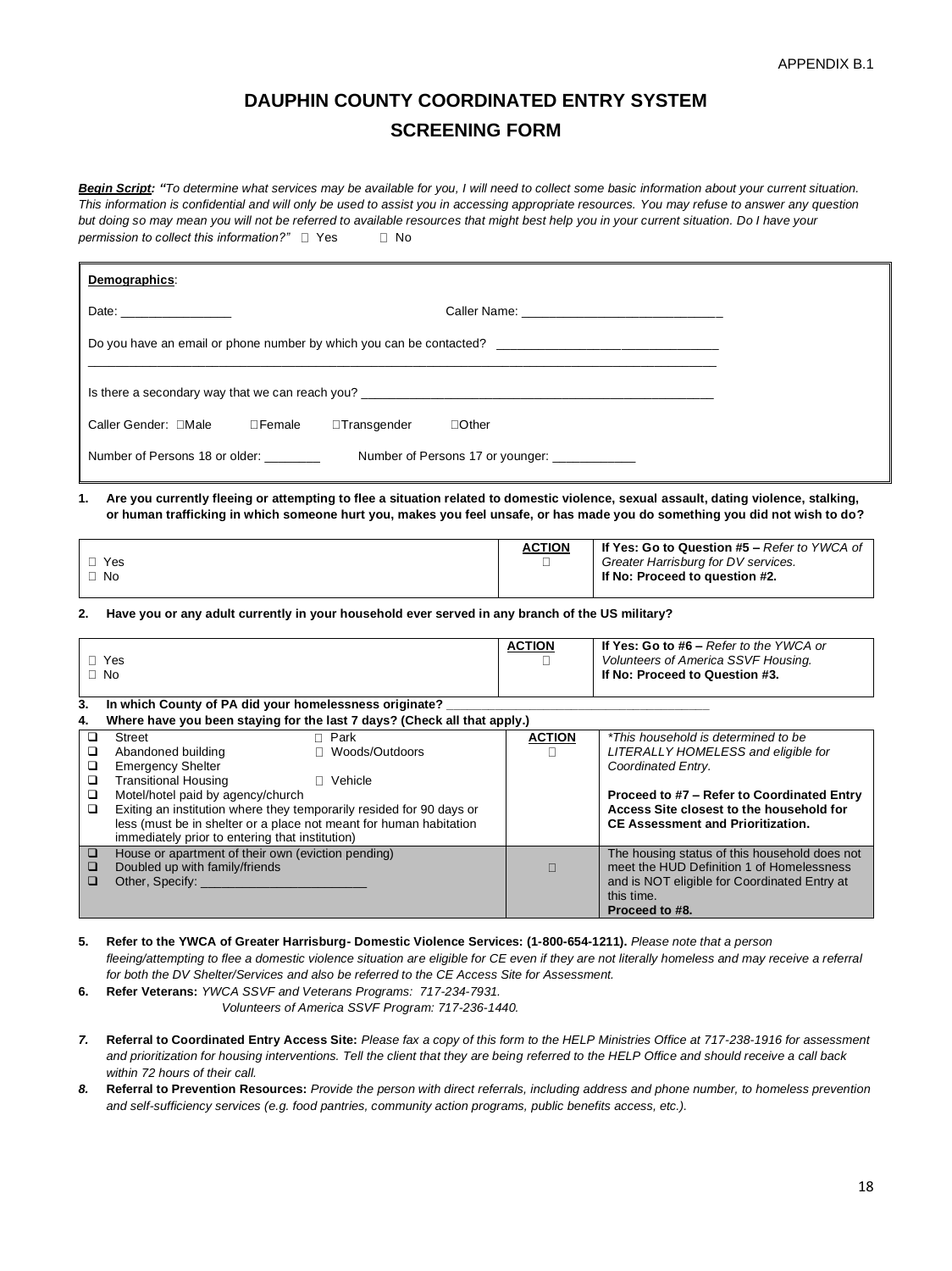Agency: **Agency:** Phone #:

**Please list all referrals provided to Caller:**

**\*Before ending the Call:** *Please let the client know that if they have not heard anything from a Coordinated Entry Specialist at the HELP Ministries Office within 72 hours to call back to 211 and talk to a call center staff person.*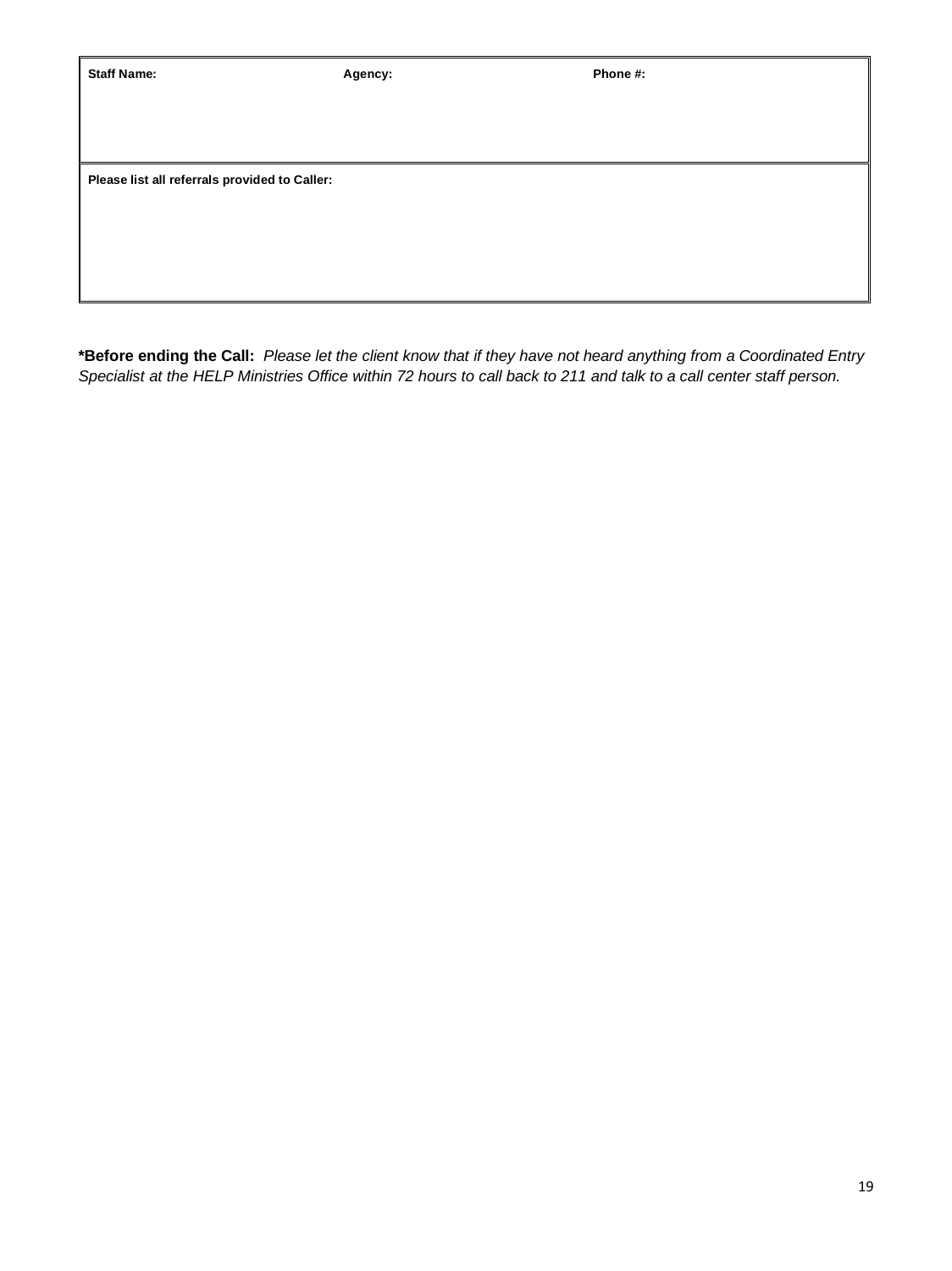## **VI-SPDAT ASSESSMENT TOOL**

Coordinated Entry System Assessment

Capital Area Coalition on Homelessness (CACH)

#### **VULNERABILITY ASSESSMENT: Must Complete**

There are three different types of Vulnerability Index Assessments (VI-SPDAT):

#### **Check the one that applies:**

- VI-SPDAT (This assessment for singles not families)
- □ VI-FSPDAT (This for families including 18-24 yr old head of families) Extra questions for families is in red
- □ TAY-VI-SPDAT (Use this for unaccompanied minors, or 18-24 yrs. but who are single i.e. not a family with children) - Extra questions for TAY in blue

*The question numbers in the combined VI-SPDAT tables below follows the numbering of the separate types of VI-SPDATs and therefore do not progress numerically*

| <b>BASIC INFORMATION (VI-FSPDAT - Families)</b>                                                                                                                 |                                                                        |
|-----------------------------------------------------------------------------------------------------------------------------------------------------------------|------------------------------------------------------------------------|
| 1. Is either head of household 60 years of age or older?                                                                                                        | Yes No Refused                                                         |
| 2. How many parents are included in this family?                                                                                                                | 0, 1, 2, 3 or more, refused                                            |
| <b>CHILDREN (VI-FSPDAT - Families)</b>                                                                                                                          |                                                                        |
| 1. How many children under the age of 18 are currently with you?                                                                                                | 0, 1, 2, 3 or more, refused                                            |
| 2. How many children under the age of 18 are not currently with your<br>family, but you have reason to believe they will be joining you when<br>you get housed? | 0, 1, 2, 3 or more, refused                                            |
| 3. IF HOUSEHOLD INCLUDES A FEMALE: Is any member of the family<br>currently pregnant?                                                                           | Yes No Refused                                                         |
| 4. If your family includes children, are any of them                                                                                                            |                                                                        |
| 4. a) ages 6 or younger?                                                                                                                                        | Yes No Refused                                                         |
| 4. b) ages 11 or younger?                                                                                                                                       | Yes No Refused                                                         |
| 4. c) You may use this area to provide a list of children's names<br>and ages:                                                                                  |                                                                        |
| A. HISTORY OF HOUSING AND HOMELESSNESS                                                                                                                          |                                                                        |
| 1. Where do you sleep most frequently? (choose one)                                                                                                             | Shelters, TH, Safe Haven, Outdoors,<br>Others (specify below), Refused |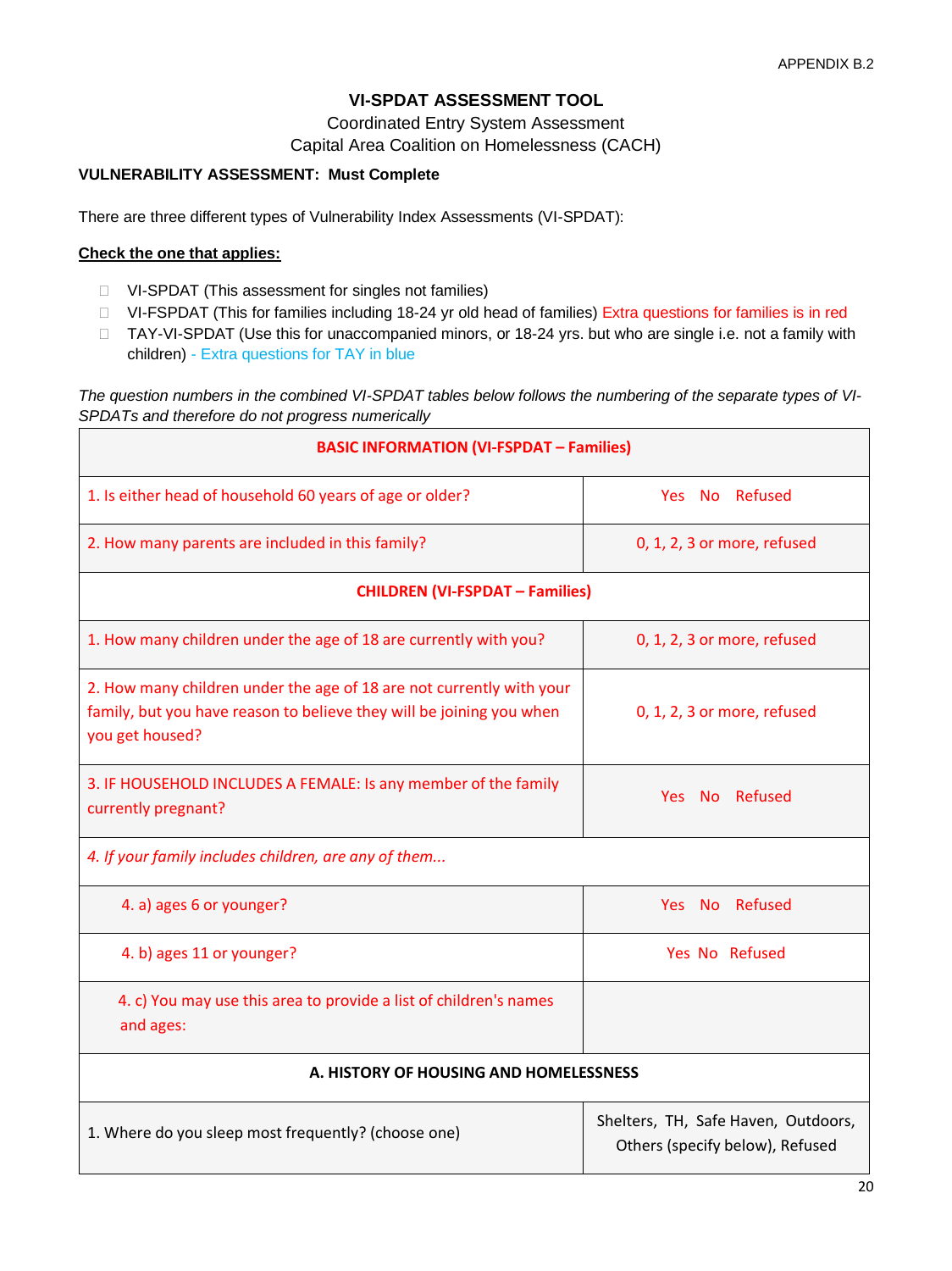| If Other, please specify                                                                                                                                                                            |                                                                   |
|-----------------------------------------------------------------------------------------------------------------------------------------------------------------------------------------------------|-------------------------------------------------------------------|
| 2. How long has it been since you (or family) lived in permanent<br>stable housing?                                                                                                                 | Currently in Stable Housing,<br>< 1 year, 1 year or more, Refused |
| 3. In the last three years, how many times have you (or family) been<br>homeless?                                                                                                                   | $0, 1, 2, 3, 4, 5, 6, 7, 8, 9, 10, 10+,$<br>Refused               |
| <b>B. RISKS</b>                                                                                                                                                                                     |                                                                   |
| 4. In the past six months, how many times have you (or family)                                                                                                                                      |                                                                   |
| 4. a) Received health care at an emergency department/room?                                                                                                                                         | $0, 1, 2, 3, 4, 5, 6, 7, 8, 9, 10, 10+,$<br>Refused               |
| 4. b) Taken an ambulance to the hospital?                                                                                                                                                           | 0, 1, 2, 3, 4, 5, 6, 7, 8, 9, 10, 10+,<br>Refused                 |
| 4. c) Been hospitalized as an inpatient?                                                                                                                                                            | 0, 1, 2, 3, 4, 5, 6, 7, 8, 9, 10, 10+,<br>Refused                 |
| 4. d) Used a crisis service, including sexual assault crisis, mental<br>health crisis, family/intimate violence, distress centers and suicide<br>prevention hotlines?                               | $0, 1, 2, 3, 4, 5, 6, 7, 8, 9, 10, 10+,$<br>Refused               |
| 4. e) Talked to police because you witnessed a crime, were the<br>victim of a crime, or the alleged perpetrator of a crime, or because<br>the police told you that you must move along?             | $0, 1, 2, 3, 4, 5, 6, 7, 8, 9, 10, 10+,$<br>Refused               |
| 4. f) Stayed one or more nights in a holding cell, jail, or prison,<br>whether that was a short-term stay like the drunk tank, a longer stay<br>for a more serious offense, or anything in between? | $0, 1, 2, 3, 4, 5, 6, 7, 8, 9, 10, 10+,$<br>Refused               |
| 5. Have you (or family) been attacked or beaten up since you became<br>homeless?                                                                                                                    | Yes No Refused                                                    |
| 6. Have you (or family) threatened to or tried to harm yourself or<br>anyone else in the last year?                                                                                                 | Yes No Refused                                                    |
| 7. Do you (or family) have any legal stuff going on right now that may<br>result in you being locked up, having to pay fines, or that make it<br>more difficult to rent a place to live?            | Yes No Refused                                                    |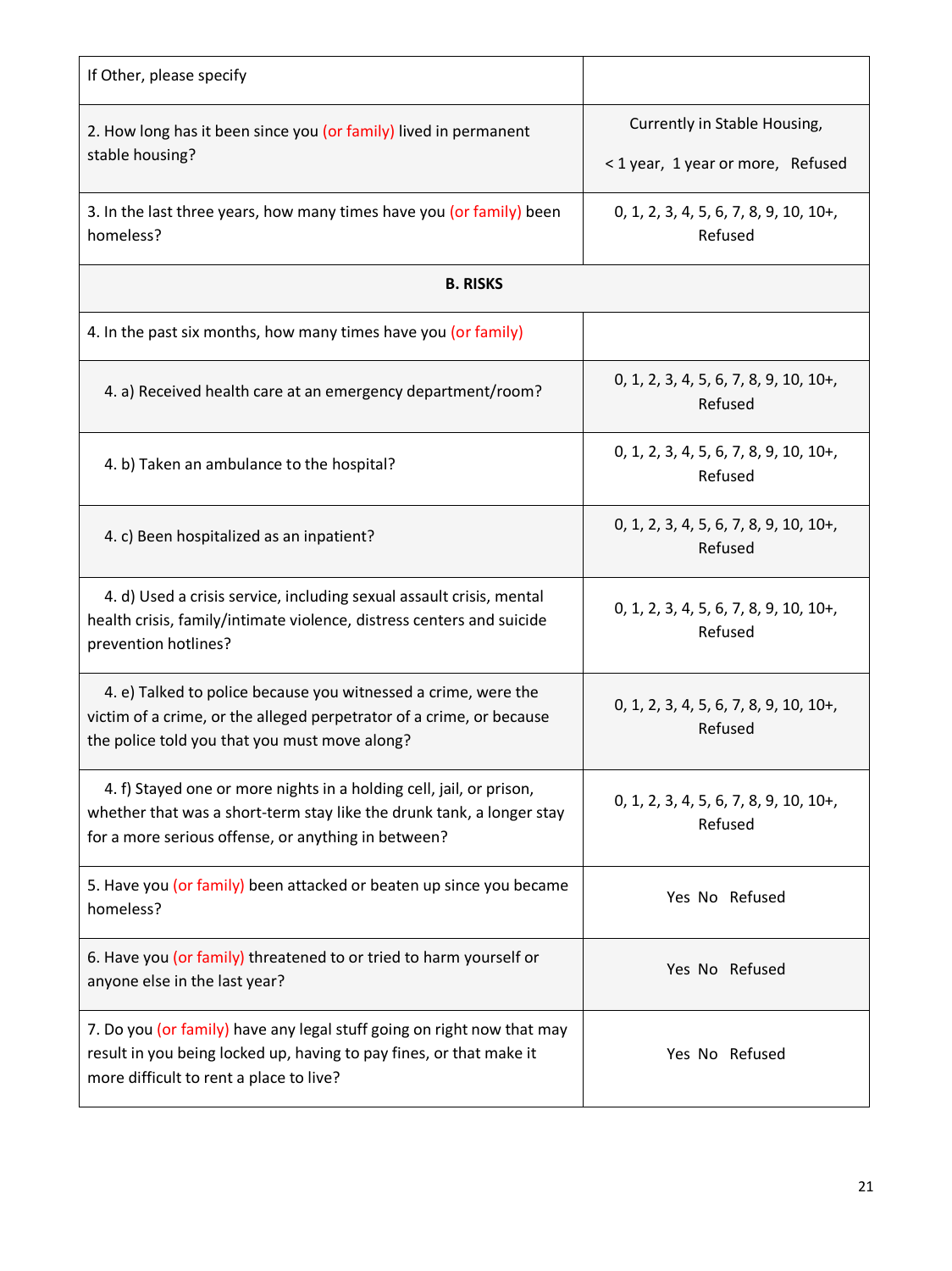| 8. Does anybody force or trick you (or family) to do things you do not<br>want to do?                                                                                                                                     | Yes No Refused                         |
|---------------------------------------------------------------------------------------------------------------------------------------------------------------------------------------------------------------------------|----------------------------------------|
| 9. Do you (or family) do things that may be considered to be risky, like<br>exchange sex for money, run drugs for someone, have unprotected<br>sex with someone you don't know, share a needle, or anything like<br>that? | Yes No Refused                         |
| <b>C. SOCIALIZATION &amp; DAILY FUNCTIONING</b>                                                                                                                                                                           |                                        |
| 10. Is there any person, past landlord, business, bookie, dealer, or<br>government group like the IRS that thinks you (or family) owe them<br>money?                                                                      | Yes No Refused                         |
| 11. Do you (or family) get any money from the government, a<br>pension, an inheritance, working under the table, a regular job, or<br>anything like that?                                                                 | Yes No Refused                         |
| 12. Does you (or family) have planned activities, other than just<br>surviving, that makes you feel happy and fulfilled?                                                                                                  | Yes No Refused                         |
| 13. Are you (or family) currently able to take care of basic needs like<br>bathing, changing clothes, using a restroom, getting food and clean<br>water and other things like that?                                       | Yes No Refused                         |
| 14. Is your (or family) current homelessness in any way caused by a<br>relationship that broke down, an unhealthy or abusive relationship, or<br>because other family or friends caused you to become evicted?            | Yes No Refused                         |
| For Transition Age Youth or Minors -15. Is your current lack of stable<br>housing                                                                                                                                         | Only for Single Youth ages 24 or below |
| 15. a) Because you ran away from your family home, a group home or<br>a foster home?                                                                                                                                      | Yes No Refused                         |
| 15. b) Because of a difference in religious or cultural beliefs from your<br>parents, guardians or caregivers?                                                                                                            | Yes No Refused                         |
| 15. c) Because your family or friends caused you to become<br>homeless?                                                                                                                                                   | Yes No Refused)                        |
| 15. d) Because of conflicts around gender identity or sexual<br>orientation?                                                                                                                                              | Yes No Refused                         |
| 15. e) Because of violence at home between family members?                                                                                                                                                                | Yes No Refused                         |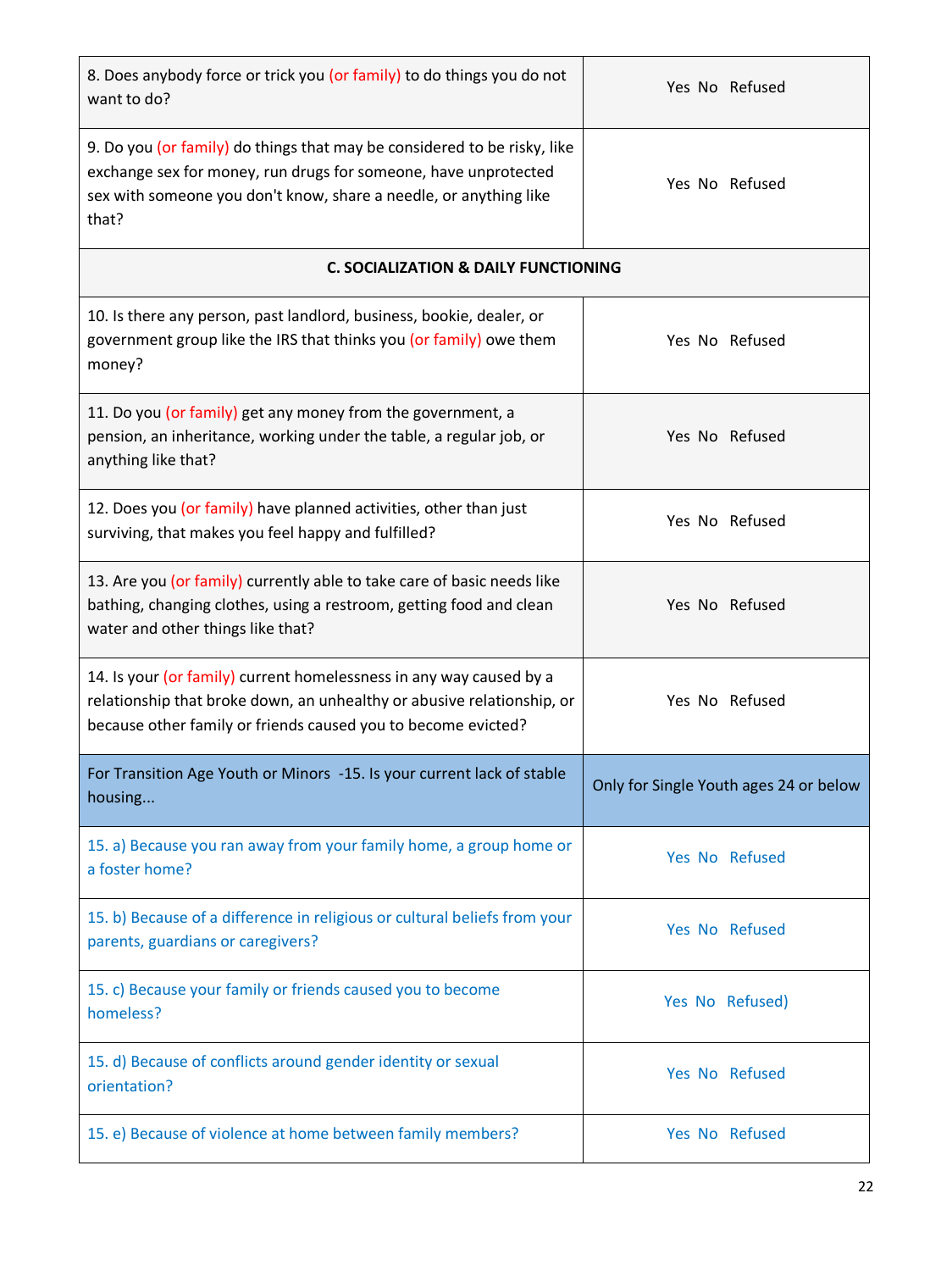| 15. f) Because of an unhealthy or abusive relationship, either at home                                                                                                                  |                |  |  |  |  |
|-----------------------------------------------------------------------------------------------------------------------------------------------------------------------------------------|----------------|--|--|--|--|
| or elsewhere?                                                                                                                                                                           | Yes No Refused |  |  |  |  |
| <b>D. WELLNESS</b>                                                                                                                                                                      |                |  |  |  |  |
| 15. Have you (or family) had to leave an apartment, shelter program,<br>or place you were staying because of physical health?                                                           | Yes No Refused |  |  |  |  |
| 16. Do you (or family) have any chronic health issues with your liver,<br>kidneys, stomach, lungs, or heart?                                                                            | Yes No Refused |  |  |  |  |
| 17. If there was space available in a program that specifically assists<br>people that live with HIV or AIDS, would that be of interest to you (or<br>family)?                          | Yes No Refused |  |  |  |  |
| 18. Do you (or family) have any physical disabilities that would limit<br>the type of housing you could access, or would make it hard to live<br>independently because you'd need help? | Yes No Refused |  |  |  |  |
| 19. When you (or family) sick or not feeling well, do you avoid getting<br>medical help?                                                                                                | Yes No Refused |  |  |  |  |
| 20. FOR FEMALE RESPONDENTS ONLY: Are you pregnant?                                                                                                                                      | Yes No Refused |  |  |  |  |
| 21. Has drinking or drug use led you (or family) to be kicked out of an<br>apartment or program where you were staying in the past?                                                     | Yes No Refused |  |  |  |  |
| 22. Will drinking or drug use make it difficult for you (or family) to<br>stay housed or afford your housing?                                                                           | Yes No Refused |  |  |  |  |
| 23. Have you (or family) ever had trouble maintaining your housing, or<br>been kicked out of an apartment, shelter program or other place you<br>were staying, because of:              |                |  |  |  |  |
| 23. a) A mental health issue or concern?                                                                                                                                                | Yes No Refused |  |  |  |  |
| 23. b) A past head injury?                                                                                                                                                              | Yes No Refused |  |  |  |  |
| 23. c) A learning disability, developmental disability, or other<br>impairment?                                                                                                         | Yes No Refused |  |  |  |  |
| 24. Do you (or family) have any mental health or brain issues that<br>make it hard for you to live independently but need help?                                                         | Yes No Refused |  |  |  |  |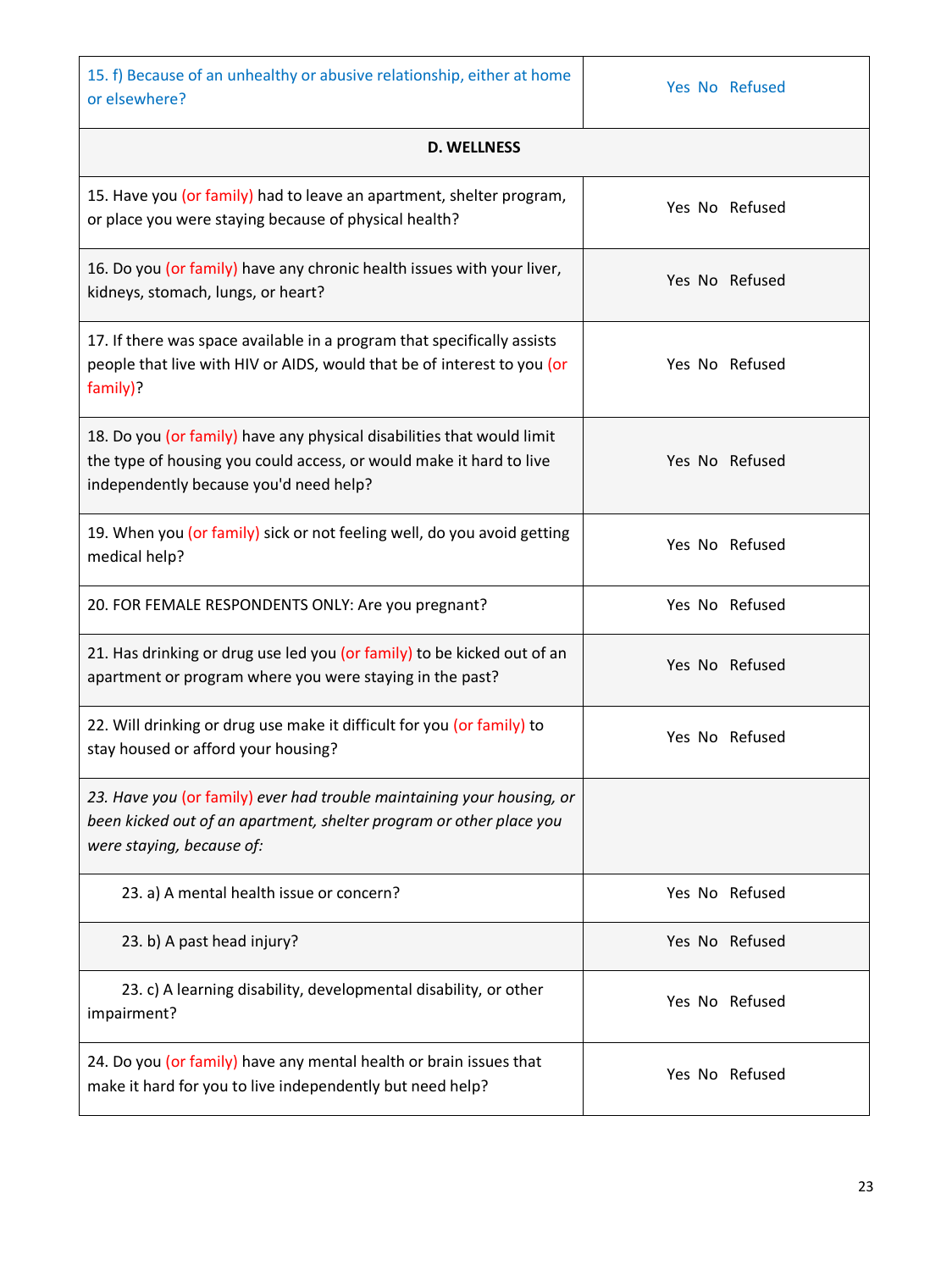| 25. Are there any medications that a doctor said you (or family)<br>should be taking that, for whatever reason, you are not taking?                                                                                          | Yes No Refused           |
|------------------------------------------------------------------------------------------------------------------------------------------------------------------------------------------------------------------------------|--------------------------|
| 26. Are there any medications like painkillers that you (or family)<br>don't take the way the doctor prescribed or where you sell the<br>medication?                                                                         | Yes No Refused           |
| 27. YES OR NO: Has your (or family) current period of homelessness<br>been caused by an experience of emotional, physical, psychological,<br>sexual, or other type of abuse, or by any other trauma you have<br>experienced? | Yes No Refused           |
| E. FAMILY UNIT (only for Families)                                                                                                                                                                                           | <b>Only for Families</b> |
| 28. If the family answered                                                                                                                                                                                                   |                          |
| Yes to any Physical health questions (15 to 19 above) AND                                                                                                                                                                    |                          |
| Yes to any substance use questions (21 and 22 above) AND                                                                                                                                                                     |                          |
| Yes to any mental health questions (23 and 24 above)                                                                                                                                                                         |                          |
| 28A. Does any single member of your household have a medical<br>condition, mental health concern, and experience with problematic<br>substance use?                                                                          |                          |
| 32. Are there any children that have been removed from the family<br>by a child protection service within the last 180 days?                                                                                                 | Yes No Refused           |
| 33. Do you have any family legal issues that are being resolved in<br>court or need to be resolved in court that would impact your housing<br>or who may live within your housing?                                           | Yes No Refused           |
| 34. In the last 180 days have any children lived with family or friends<br>because of your homelessness or housing situation?                                                                                                | Yes No Refused           |
| 35. Has any child in the family experienced abuse or trauma in the<br>last 180 days?                                                                                                                                         | Yes No Refused           |
| 36. IF THERE ARE SCHOOL-AGED CHILDREN: Do your children attend<br>school more often than not each week?                                                                                                                      | Yes No N/A Refused       |
| 37. Have the members of your family changed in the last 180 days,<br>due to things like divorce, your kids coming back to live with you,                                                                                     | Yes No Refused           |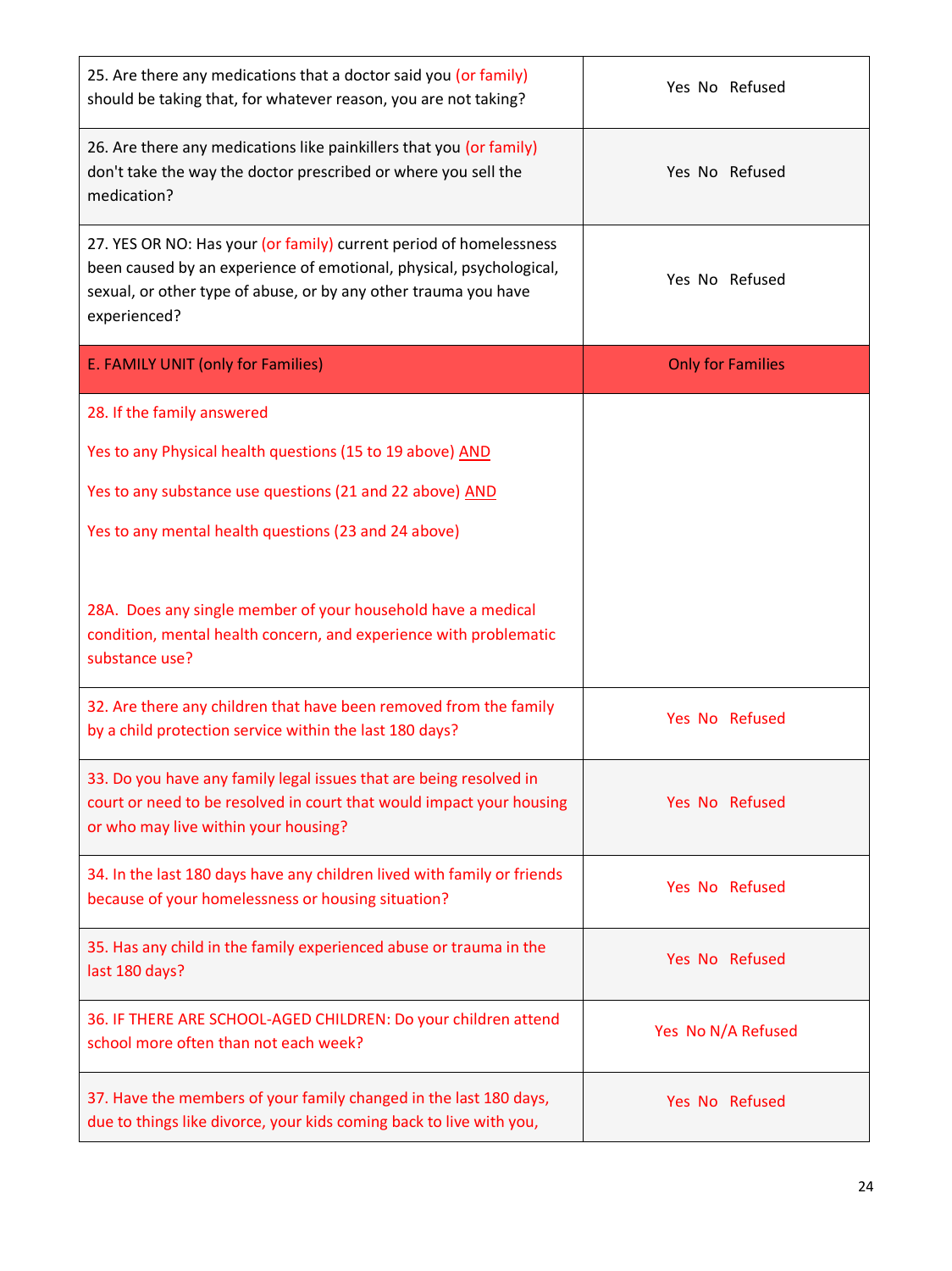| someone leaving for military service or incarceration, a relative<br>moving in, or anything like that?                                                                                                                                 |                    |
|----------------------------------------------------------------------------------------------------------------------------------------------------------------------------------------------------------------------------------------|--------------------|
| 38. Do you anticipate any other adults or children coming to live with<br>you within the first 180 days of being housed?                                                                                                               | Yes No Refused     |
| 39. Do you have two or more planned activities each week as a<br>family, such as outings to the park, going to the library, visiting other<br>family, watching a family movie, or anything like that?                                  | Yes No Refused     |
| 40. After school, or on weekends or days when there isn't school, is<br>the total time children spend each day where there is no interaction<br>with you or another responsible adult                                                  |                    |
| 40. a) 3 or more hours per day for children aged 13 or older?                                                                                                                                                                          | Yes No Refused     |
| 40. b) 2 or more hours per day for children aged 12 or younger?                                                                                                                                                                        | Yes No Refused     |
| 41. IF THERE ARE CHILDREN BOTH 12 AND UNDER & 13 AND OVER:                                                                                                                                                                             |                    |
| 41. a) Do your older kids spend 2 or more hours on a typical day<br>helping their younger siblings(s) with things like getting ready for<br>school, helping with homework, making them dinner, bathing them,<br>or anything like that? | Yes No N/A Refused |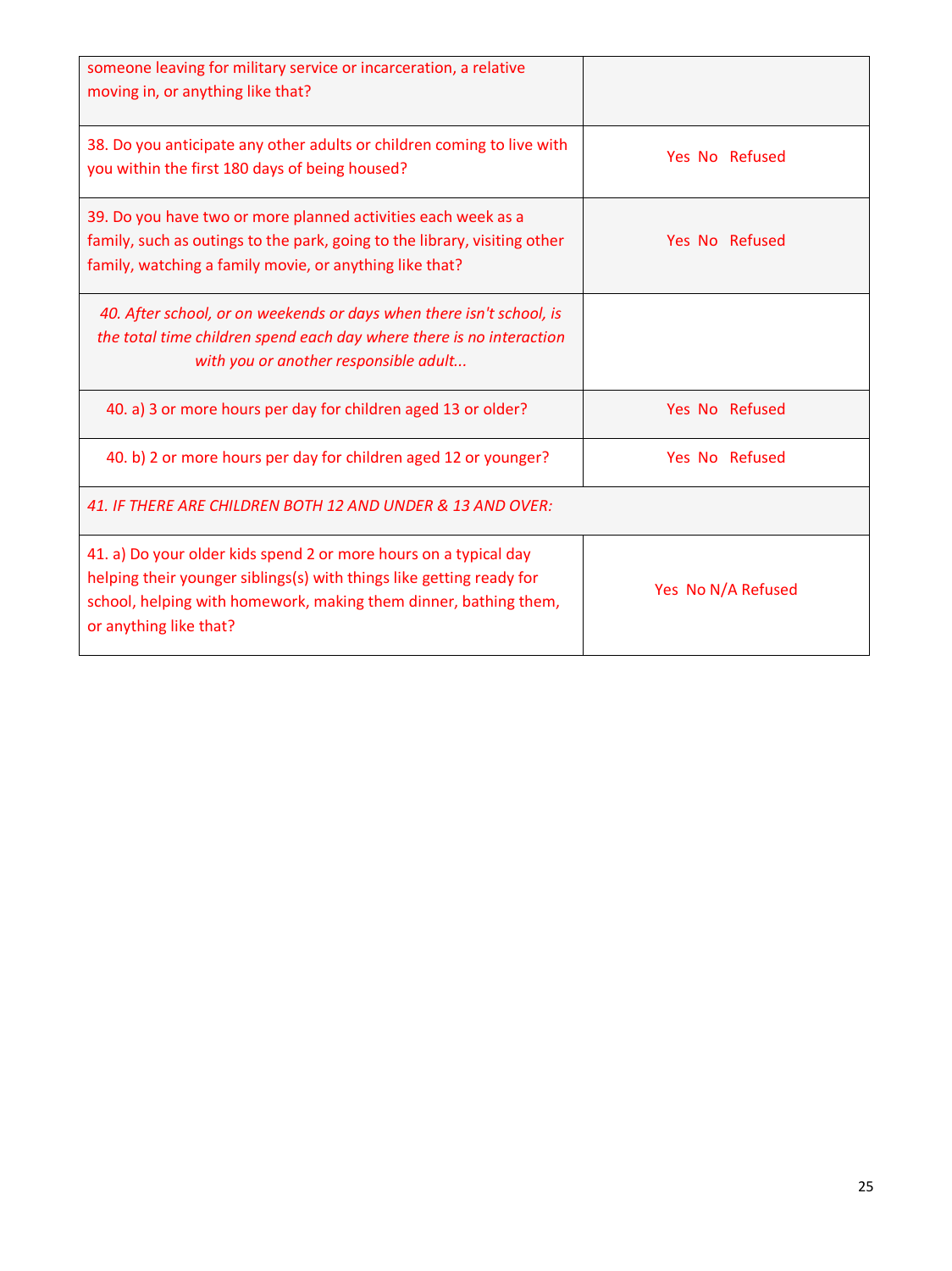## **LOAD (Length of Assistance Determination) Assessment Tool**

The Length of Assistance Determination Assessment uses the following questions to discern whether a household will require long term or short-term subsidized housing assistance. The assessment will be used to determine whether a household will be referred to short term or long term RRH and for short term TH.

#### **Length of Assistance Determination:**

- 1. Income level compared to household Area Median Income (AMI)
	- a. (Extremely Low Income) Monthly Income is at or below 30 percent of AMI= 3 points
	- b.  $30 50$  percent of AMI = 2 points
	- c.  $50 80$  percent of AMI = 1 point
- 2. Any STEADY income sources? If "No" = 3 points
- 3. How many months employed in the last 12 months? Less than 6 months = 3 points
- 4. Recently applied for disability income (if applicable). If "No" = 3 points
- 5. Disability Income application status (if applicable). Anything but "Pending" = 3 points
- 6. Only need short (3 months or so) or one time rent/utility assistance? If "No" = 5 points
- 7. If longer assistance is needed, is participant willing and able to work? If "No" = 5 points
- 8. Owe any rental or utility arrears? Choose an option.
	- a. If "Yes", but less than  $$500 = 1$  point b. If "Yes", but greater or equal to  $$500 = 2$  points
- 9. Experienced a sudden or significant drop in income = 3 points
- 10. Has Poor Credit = 3 points
- 11. Has a Significant Health Issue = 1 point
- 12. Has a Substance Use Issue = 1 point
- 13. Has a Mental Health Issue = 1 point

#### **Scoring Rubric:**

**Short Term RRH (up to 6 months or one-time payment of security deposit or arrears) < 10 points Long Term RRH (up to 24 months) > 10 points**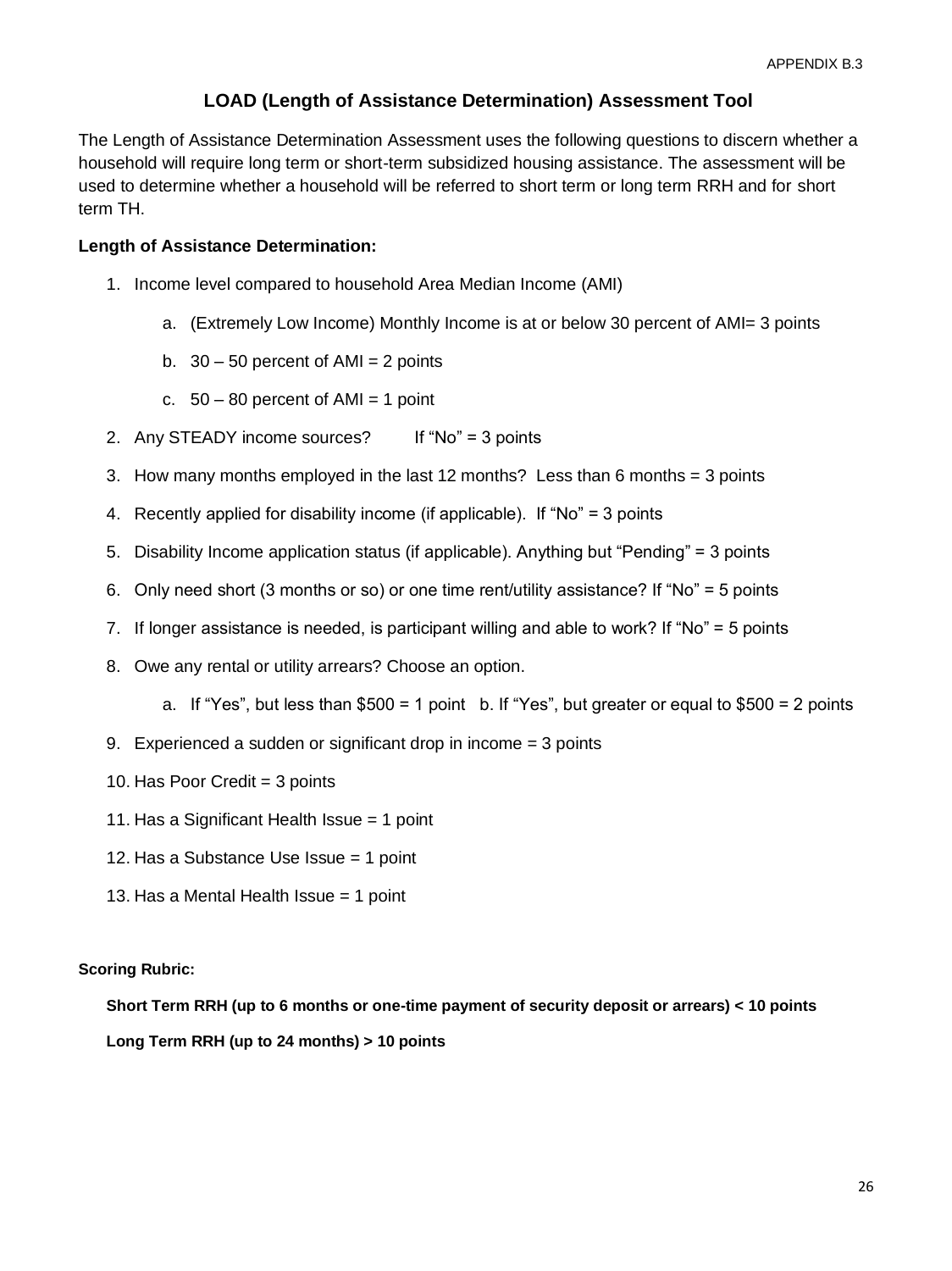#### *Example of RRH Referral using LOAD for CES List*

| Name              | <b>VI-SPDAT</b> | <b>VI-SPDAT</b> | LOAD  |                   | Population Focus for   RRH Housing intervention                                 |
|-------------------|-----------------|-----------------|-------|-------------------|---------------------------------------------------------------------------------|
|                   | Housing         | Total           | Score | Eligible Programs |                                                                                 |
| <b>Jane Doe</b>   |                 |                 | 10    |                   | <b>Short Term RRH</b>                                                           |
| <b>Jack Frost</b> |                 |                 | 23    |                   | First PSH. If not available, then long<br>term RRH is a secondary intervention. |
| Annie Example     | -2              |                 | 13    | Large Family      | <b>Short Term RRH</b>                                                           |
| Mel Ware          |                 | 10              | 11    | <b>VAWA</b>       | <b>Short Term RRH</b>                                                           |
| Noah Flood        |                 |                 | 27    |                   | Long Term RRH                                                                   |

In the above table, households are prioritized by their SPDAT housing score and then VISPDAT total. The likely length of RRH intervention as determined by the LOASD score assigns them to short or long term RRH intervention. For example, coordinated RRH placement will use short term RRH to serve Jane Doe first and Annie Example next, after assigning Jack Frost to long term RRH allocation. Next, programs have population eligibility requirement or focus which is the next factor for appropriate referral.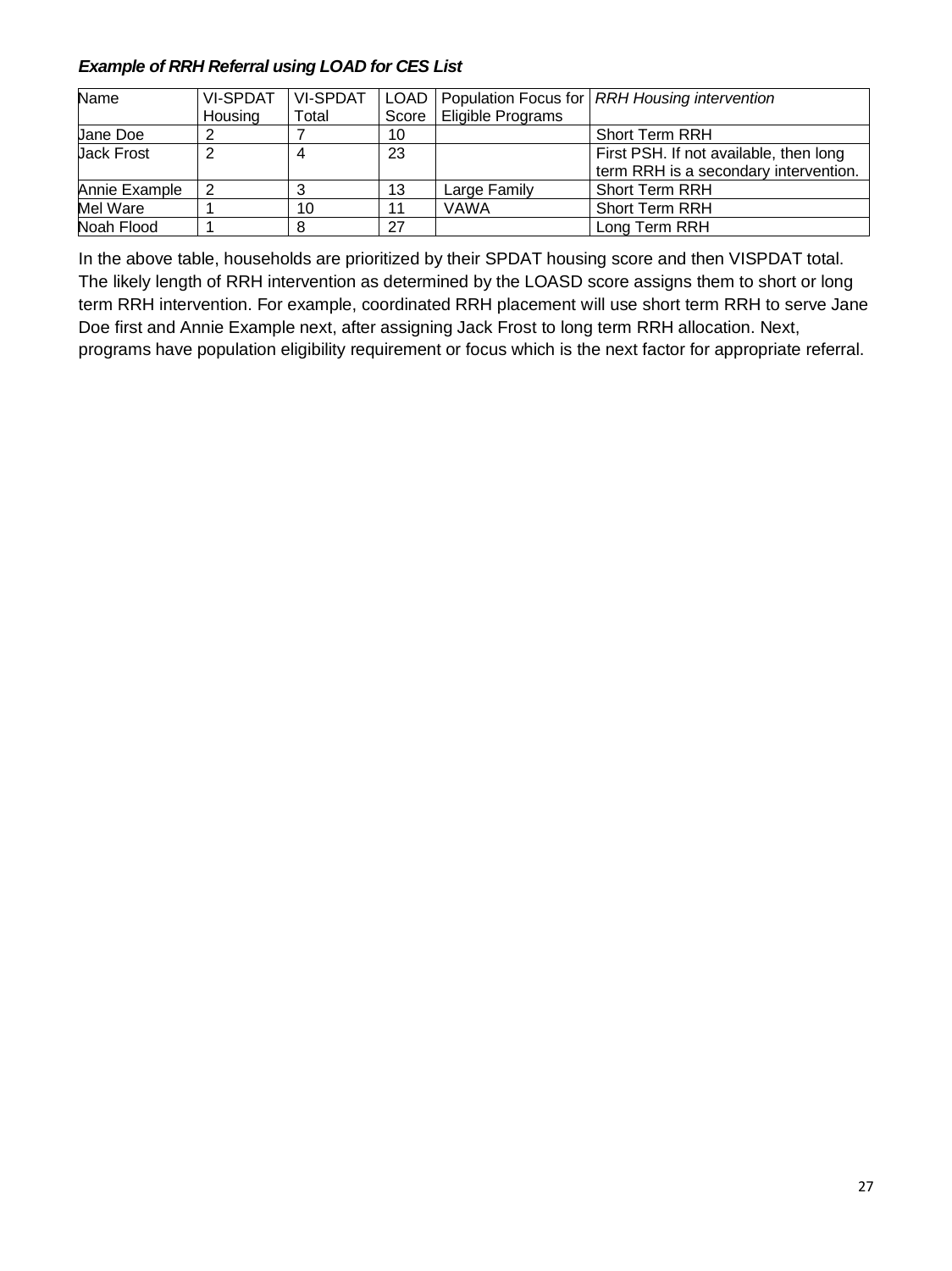# **Grievance & Appeal Process for Participants in the CES PA-501 PA Continuum of Care (CoC)**

Coordinated Entry Grievance and Appeals Form

| If there is a problem or concern, we want to know about it. The information on this form will be used to<br>address your concerns and otherwise kept confidential. If you need assistance completing this form,                                                                                |           |                     |  |
|------------------------------------------------------------------------------------------------------------------------------------------------------------------------------------------------------------------------------------------------------------------------------------------------|-----------|---------------------|--|
| days. Completing this form will not negatively affect your status within the Coordinated Entry system.                                                                                                                                                                                         |           |                     |  |
|                                                                                                                                                                                                                                                                                                |           |                     |  |
|                                                                                                                                                                                                                                                                                                |           |                     |  |
|                                                                                                                                                                                                                                                                                                |           |                     |  |
|                                                                                                                                                                                                                                                                                                |           |                     |  |
| Preferred Method of Contact: $\Box$ Call $\Box$ Email                                                                                                                                                                                                                                          |           |                     |  |
| Can we leave confidential info? $\Box$ Voicemail                                                                                                                                                                                                                                               |           | □ Email □ Live call |  |
|                                                                                                                                                                                                                                                                                                |           |                     |  |
| Can we leave confidential info? $\Box$ Yes                                                                                                                                                                                                                                                     | $\Box$ No |                     |  |
| Program staff, agency/site involved in incident: ________________________________                                                                                                                                                                                                              |           |                     |  |
| What is this in regard to?<br>□ Housing Assessor<br>$\Box$ The assessment<br>□ Coordinated entry system score, homeless status, or recommended housing intervention<br>$\Box$ Provider (housing, shelter, or other agency involved in Coordinated Entry)<br>$\Box$ Denial from housing program |           |                     |  |
| Narrative Description of Incident - (Use back of form if necessary.)<br>$\Box$ Explain the complaint or grievance (names of those involved and dates);<br>□ How has your concern been addressed? (by you or others);<br>□ What would you like to see happen?                                   |           |                     |  |
| Signature: __                                                                                                                                                                                                                                                                                  | Date: _   |                     |  |

*Please email this completed form or the answers to these questions to:*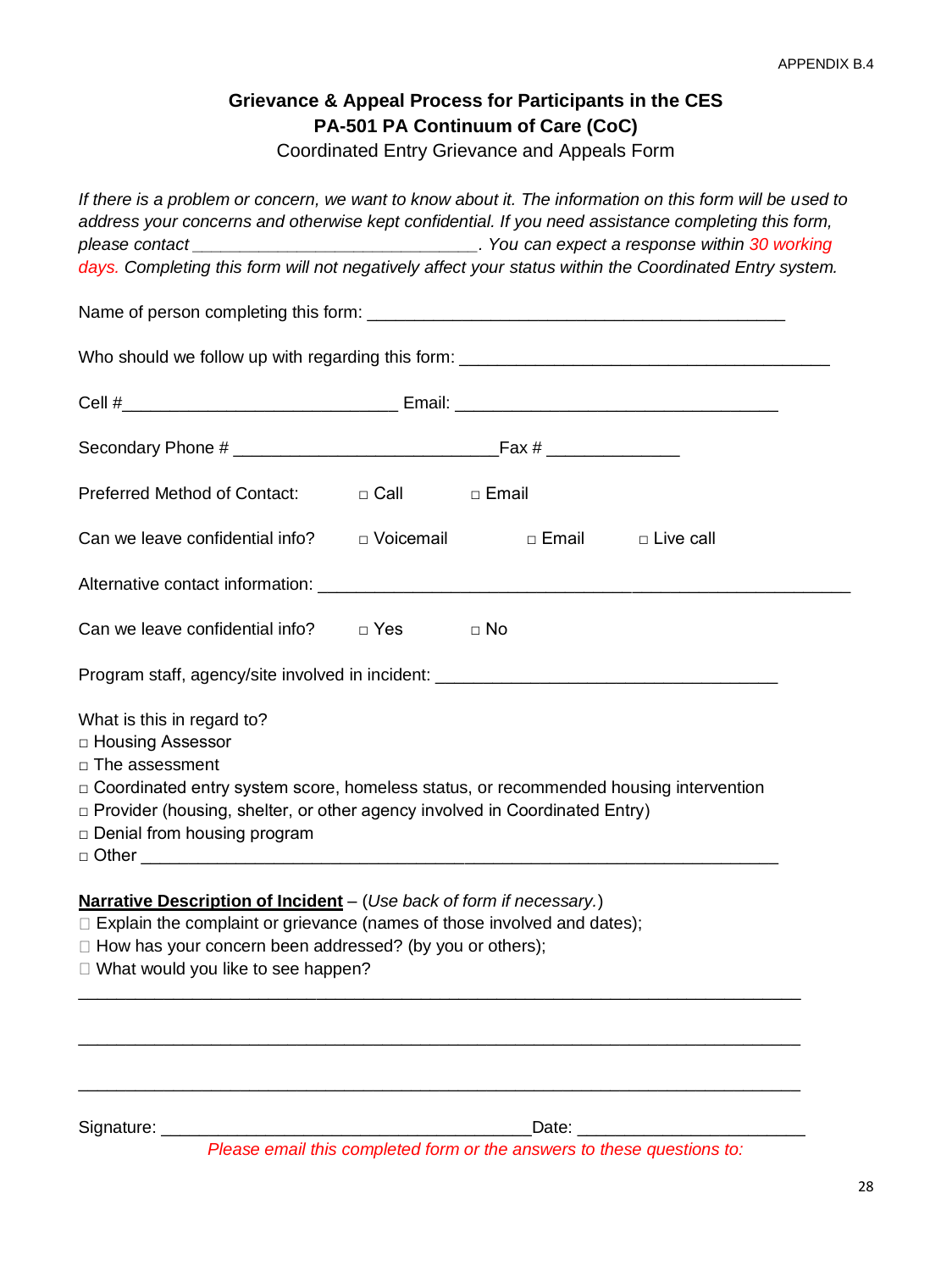

# **Capital Area Coalition on Homelessness**

CACH Client Information Management System (CCIMS) & Coordinated Entry Consent for Data Collection and Release of Information

The CACH Client Information Management System (CCIMS) is a data system that stores information about homelessness services in Dauphin County. The Capital Area Coalition on Homelessness (CACH) manages the CCIMS for the County. The purpose of the CCIMS is to improve services that support people who are homeless to get housing and have better access to those services while meeting requirements of funders such as the U.S. Department of Housing and Urban Development (HUD). This form gives permission to share information collected with Partner Agencies in the County that provide housing and services. A list of Partner agencies can be found at [http://cachpa.org/index.php/get](http://cachpa.org/index.php/get-help/)[help/](http://cachpa.org/index.php/get-help/).

This form also gives permission to use CCIMS as the data system by which to record and/or share this information. Any personal information we collect is important to operate and coordinate our ability to serve and offer you with housing and service opportunities in the best way possible, and we only collect information that we consider appropriate.

I may refuse to sign this release. If I refuse, I will not lose any benefits or services. However, we may still be required to collect some personal information by law, or by organizations that give us money to operate this program.

**By signing this form, I authorize** to share my information with Partner Agencies. This may be done through the CCIMS database or within the CACH Homeless Priority Populations Committee (aka Coordinated Entry Assessment & Referral CEAR).

The information that may be collected and shared include:

- Name
- Gender
- Race
- **Ethnicity**
- Date of Birth
- Veteran Status
- Proof of Homelessness
- Income
- **Insurance**
- **Disabilities**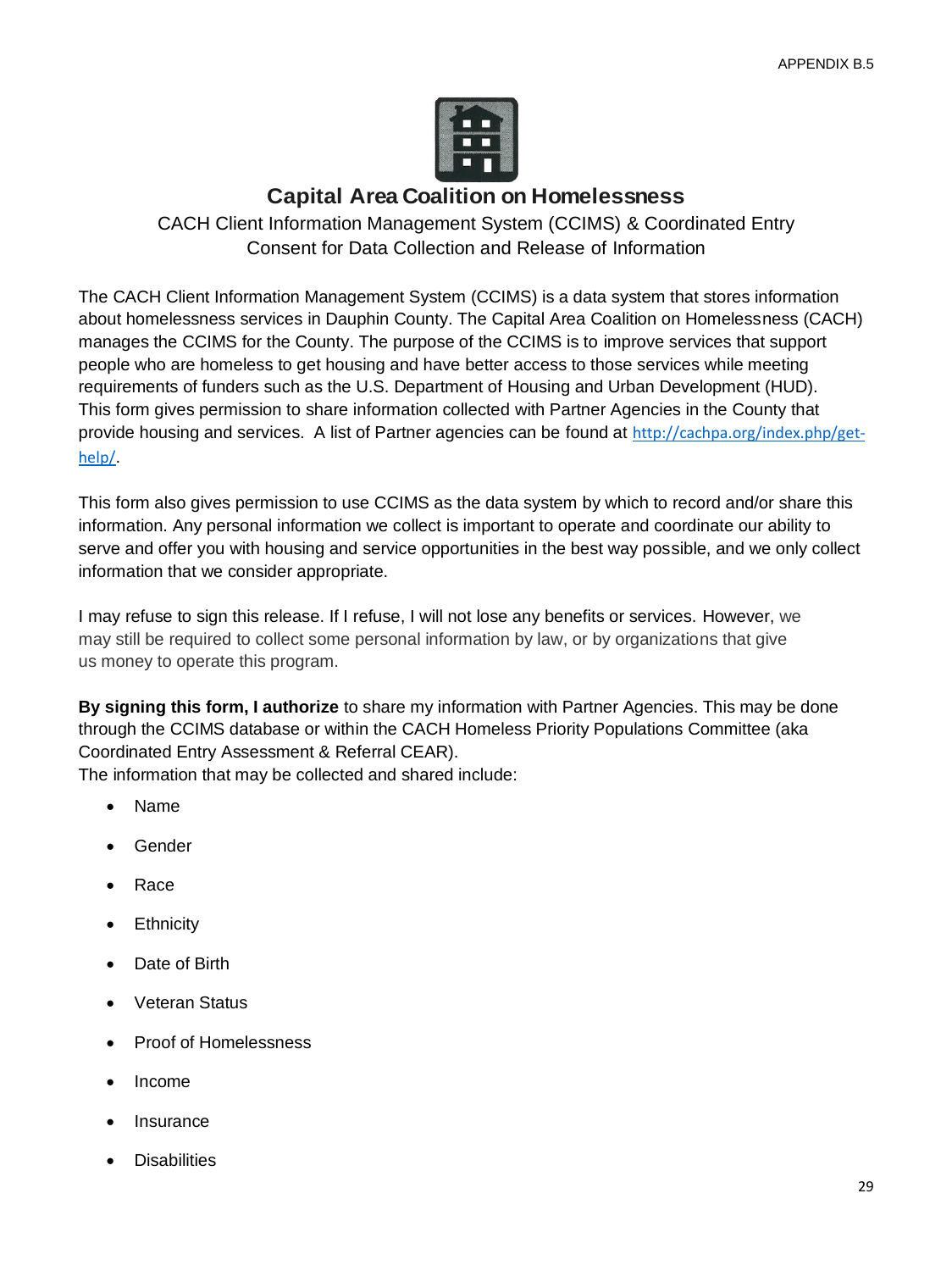I understand that CACH and Partnering Agencies will keep my information private using strict privacy policies. If I have questions about my privacy rights, my information, or am concerned that my information has been misused, I can contact the CCIMS Administrator at 717-255-6587. This consent will end one year from the date it is signed. I may revoke my consent at any time by contacting the Administering Agency on this form.

My information may be viewed by auditors or funders who review the work of partnering agencies, including HUD, Dauphin County Human Services, the Department of Veterans Affairs, and The Department of Health and Human Services.

| Signature of Consumer/Participant or Representative                         | Date |
|-----------------------------------------------------------------------------|------|
| <b>Printed Name</b>                                                         |      |
| Contact Information (Phone or Email)                                        |      |
|                                                                             |      |
|                                                                             |      |
|                                                                             |      |
|                                                                             |      |
| CACH 10 North Second Street, Suite 405, Harrisburg, PA 17101 (717) 255-6587 |      |

[www.cachpa.org](http://www.cachpa.org/)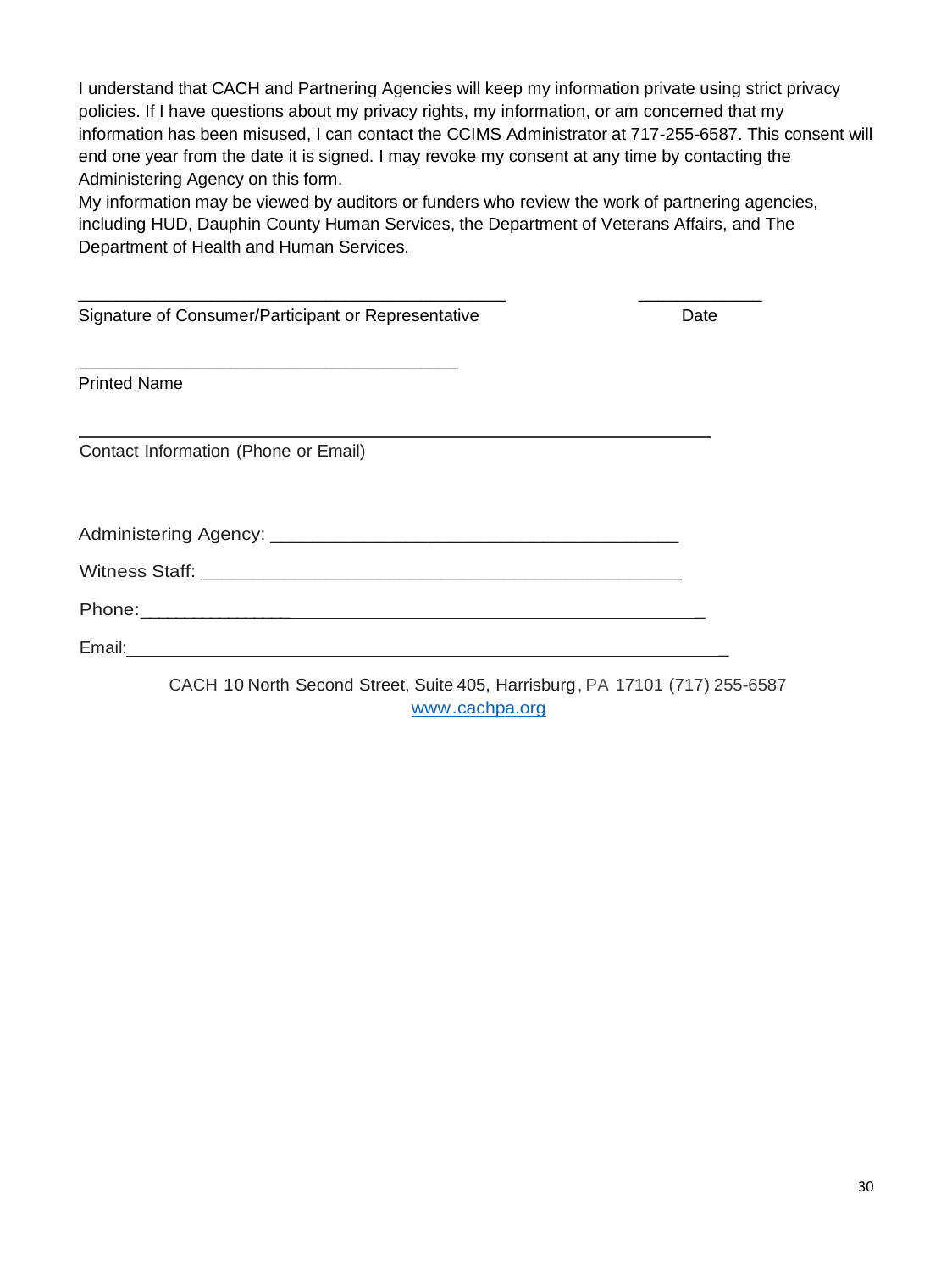# **CACH Coordinated Entry Decline Service Notice**

You have the right to refuse any and all services offered by the CES to provide housing interventions.

| On                             | Date                      | Individual's Name                                                               | have voluntarily chosen to decline all available |  |  |
|--------------------------------|---------------------------|---------------------------------------------------------------------------------|--------------------------------------------------|--|--|
|                                |                           | services offered through the Coordinated Entry System and network of providers. |                                                  |  |  |
| Services offered and declined: |                           |                                                                                 |                                                  |  |  |
|                                |                           |                                                                                 |                                                  |  |  |
|                                |                           |                                                                                 |                                                  |  |  |
|                                | Cross System Team Meeting |                                                                                 |                                                  |  |  |
|                                | Family Group Conference   |                                                                                 |                                                  |  |  |

I have been informed that I assume all responsibility for any results caused by declining these services, and I understand that I may reapply after 30 days from declined date.

#### **My Reasons for Declining Services:**

If I choose to reapply, I will need to begin the process at step one with a screening and assessment and be placed on the prioritization list based on my needs at the time of that assessment.

DATE/TIME: \_\_\_\_\_\_\_\_\_\_

INDIVIDUAL's SIGNATURE: \_\_\_\_\_\_\_\_\_\_\_\_\_\_\_\_\_\_\_\_\_\_\_\_\_\_\_\_\_\_\_\_\_\_\_\_\_\_\_\_\_\_\_\_\_\_\_\_

WITNESS SIGNATURE:

\*COPY NEEDS TO BE GIVEN TO INDIVIDUAL & SENT TO: Capitol Area Coalition on Homelessness 10 North Second Street, Suite 405, Harrisburg, PA 17101 Phone: (717) 255-6587 Fax #: 717-238-5342 Email: dritchey@hra-harrisburgpa.org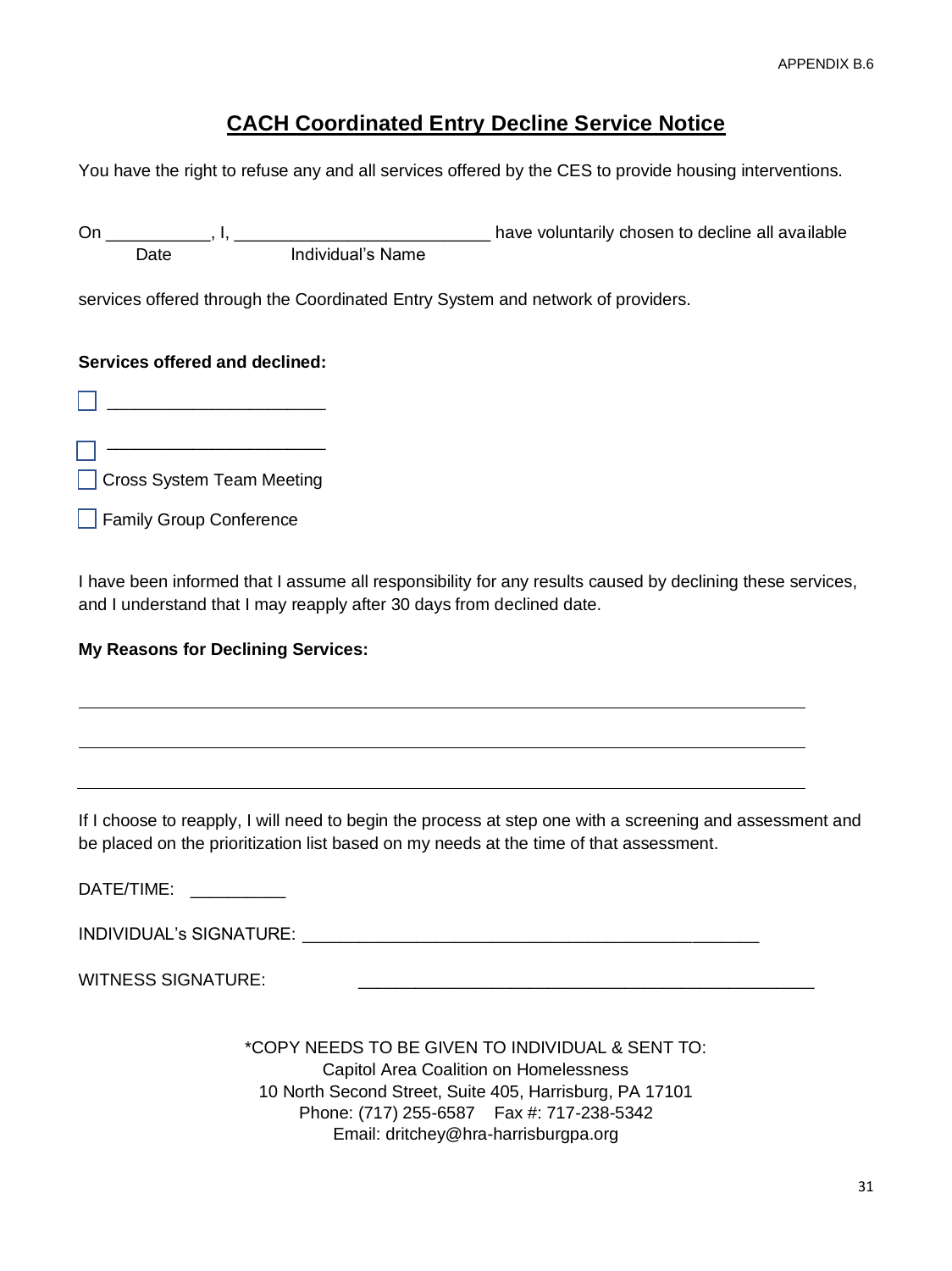# **CACH Coordinated Entry Provider Declination Notice**

|                                                                                                                                                                                     | Date: ________________________ |
|-------------------------------------------------------------------------------------------------------------------------------------------------------------------------------------|--------------------------------|
|                                                                                                                                                                                     |                                |
| Provider/Agency Reasons for Declining Family/Individual:                                                                                                                            |                                |
| The household does not meet the project's eligibility criteria.<br>Ш                                                                                                                |                                |
| The household would be a danger to self or others if allowed to stay at this particular program.<br>$\Box$                                                                          |                                |
| The services and supports available through the project are not sufficient to address the intensity and<br>$\Box$<br>scope of participant need. Please list concerns (be specific): |                                |
|                                                                                                                                                                                     |                                |
|                                                                                                                                                                                     |                                |
|                                                                                                                                                                                     |                                |
|                                                                                                                                                                                     |                                |
|                                                                                                                                                                                     |                                |
|                                                                                                                                                                                     |                                |
|                                                                                                                                                                                     |                                |
|                                                                                                                                                                                     |                                |
|                                                                                                                                                                                     |                                |
| Offered a Family Group Conference – circle one: Accepted Declined                                                                                                                   | Date: ____________             |
| Offered an interagency team meeting – circle one: Accepted Declined<br>$\Box$                                                                                                       | Date: _____________            |
|                                                                                                                                                                                     |                                |

☐ The housing program is at capacity and is not available to accept referrals at this time.

\*COPY NEEDS TO BE SENT TO COORDINATED ENTRY MANAGER Capitol Area Coalition on Homelessness 10 North Second Street, Suite 405, Harrisburg, PA 17101 (717) 255-6587 Fax#: 717-238-5342 Email: dritchey@hra-harrisburgpa.org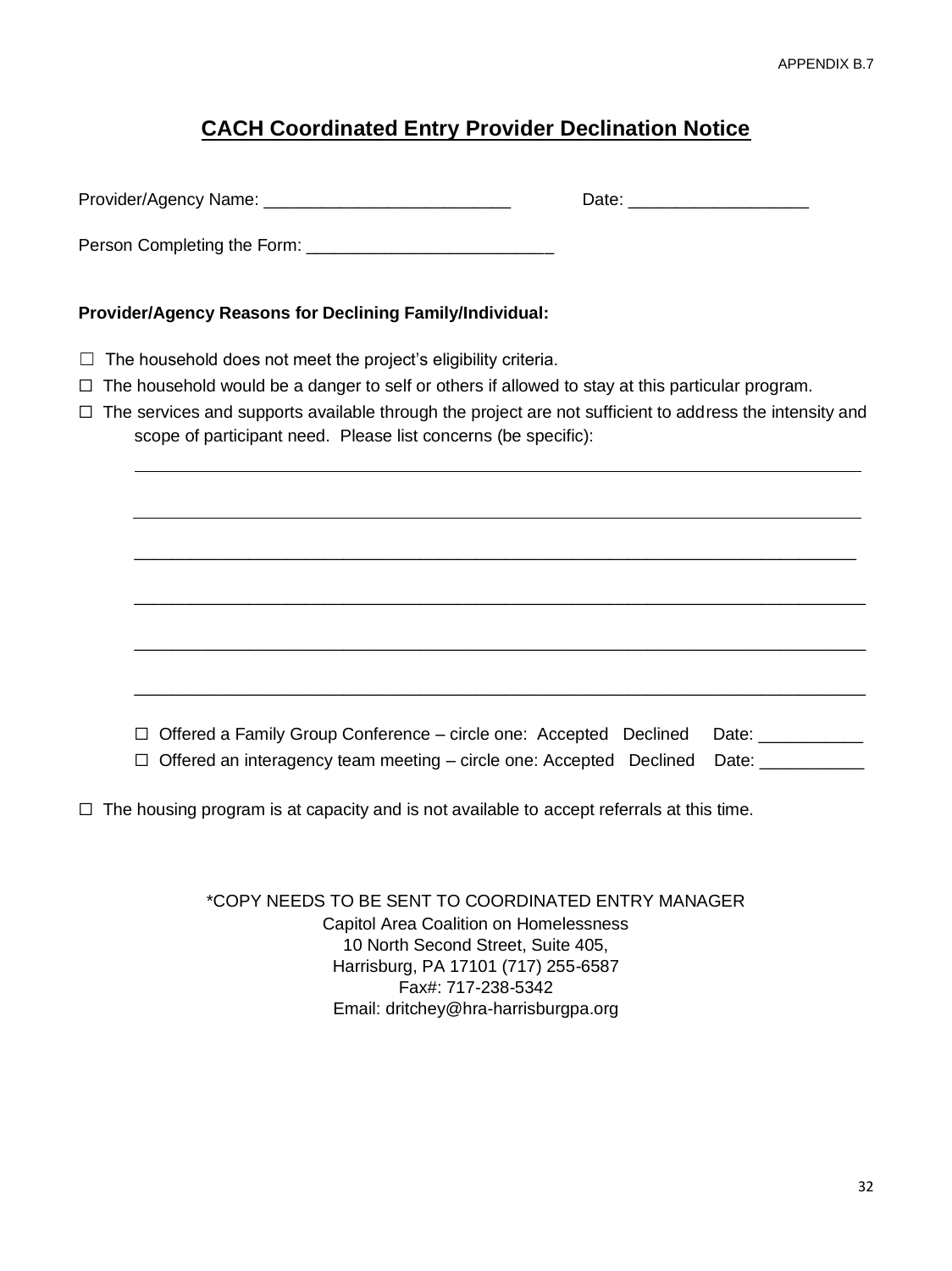# **CoC WRITTEN STANDARDS**

The following are PA501 Continuum of Care's **Written Standards** that guide general eligibility, detailed prioritization, and specific outcomes for homeless housing and programs.

#### **A. Prioritization Standards:**

These **Prioritization Standards** embody the continuum specific rationale for effective triage and referral to "Emergency Shelter" (**ES**); "Transitional Housing" (**TH**); "Rapid Rehousing" (**RRH**); "Homeless Prevention" (**HP**); and "Permanent Supportive Housing" (**PSH**) programs. There are different priorities single females, singles or couples with children (families), single males, those who are categorized as "Chronically Homeless" (**CH**); and/or "Unsheltered" e.g. "living on the streets" (**UN**), or "Near Homeless" (**NH**), i.e. those who are about to become unsheltered or are unstably housed with friends or family and not on the lease. These housing and homeless categories do not include specialized housing and provisions for homeless veterans and those homeless due to domestic violence and victimization as defined by the VAWA Act.

According to CACH 2015- and Five-Year Point In Time (PIT) data and analysis:

- 28% of all homeless persons are CH and ¼ of all homeless persons are CH single males.
- There are more who are CH than who are UN (not all UN are CH i.e. not all unsheltered have a disability or were unsheltered for 12 months or in ES 4 times in 3 years.)
- The highest frequency of disability (67%) for CH is mental health, but there is a significant percentage of other disabilities (37%)
- Many who were unsheltered were considered sheltered in PIT counts but only because they were in seasonal and night only shelters or programs.
- PSH is not an option for unsheltered persons who do not have a disability except for the YW- SRO Section 8 Moderate Rehabilitation Program for women.
- 1/3 of homeless population are children in families.
- Although only 10% report originally becoming homeless in Dauphin County outside of the City of Harrisburg, there is an undercount and lack of geographic based services for persons experiencing homelessness in rural and parts of Dauphin County outside of Harrisburg.

Based on CoC experience, practice and HUD policies:

- In previous CoC experience as well as nationally, Rapid Rehousing and Homeless Prevention was effective in serving large rural geographical areas that do not have shelter.
- Rapid Rehousing and Homeless Prevention is limited, intended primarily to be short term assistance (3 months), with the purpose quickly move persons out of shelter (RRH) or to prevent at risk persons from entering shelters or become unsheltered (HP).
- HUD regulations for homeless programs in general is that participants can pay up to 30% of their gross income on rent or utilities up to fair market rate.

Therefore, the following are Prioritization Standards for homelessness housing and categories:

Priority Standard 1: CH individuals and families are priority for PSH Programs; unsheltered CH first and then CH residing in ES with these recommendations for specific programs:

- *A. CH single males be the first priority for Shelter + Care (S+C) and YW-PHD which are the only PSH where singles who are male are eligible.*
- *B. CH with MH disability should first and foremost be referred to MH dedicated PSH i.e. S+C, as well as all other PSH.*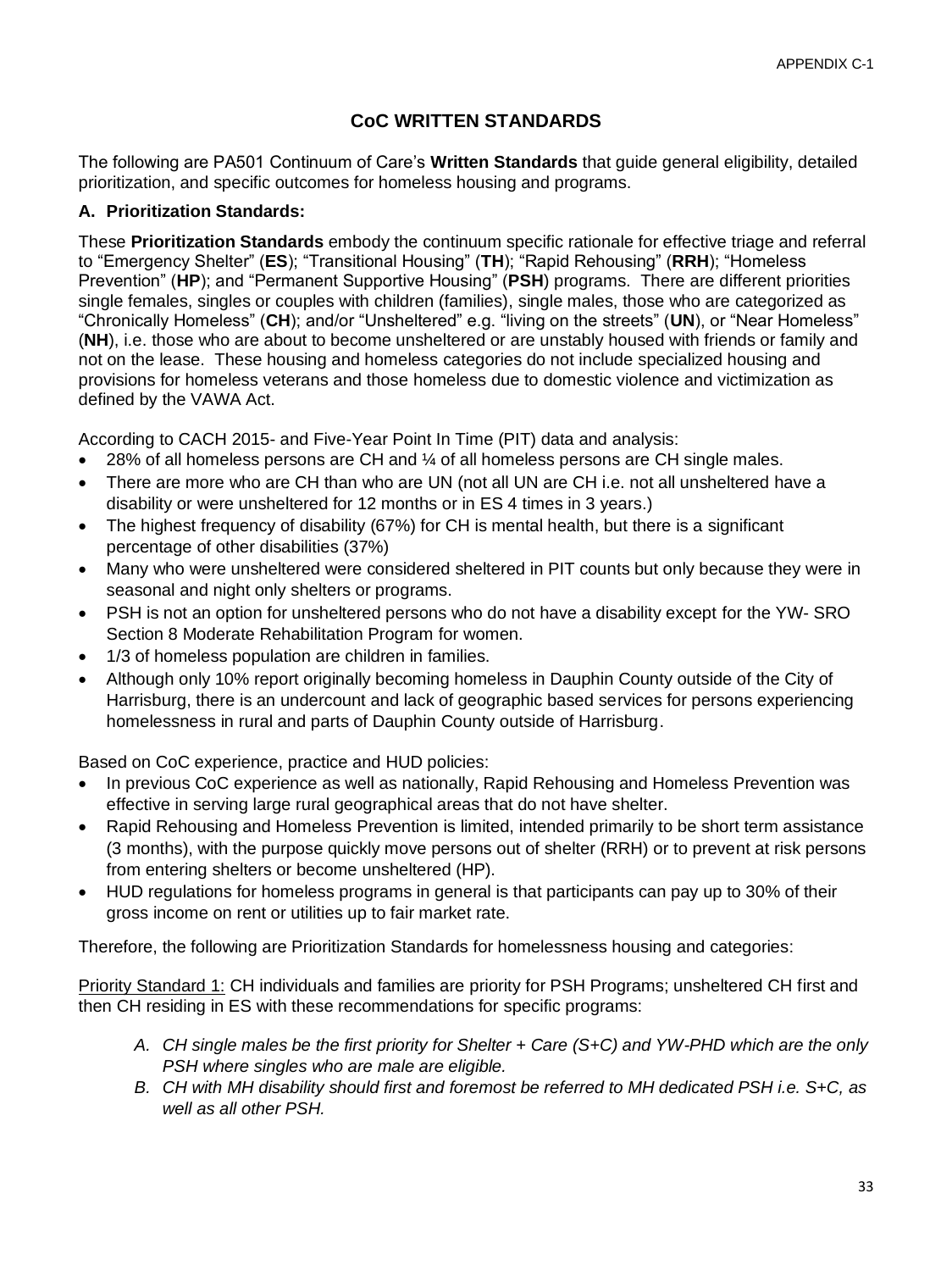*C. All things being equal, if a CH applicant to PSH who has a MH disability willingly and rapidly can be housed at a MH dedicated PSH, then other PSH programs should accommodate those with non-MH disabilities.*

Priority Standard 2: UN individuals and families are priority for TH and ES with these recommendations for specific programs:

- *A. YW-SRO for women prioritize UN who are not CH, because it is the only PSH that can house those who sleep "on the streets" but do not have a disability or meet a length/duration of homelessness requirement.*
- *B. Any TH that can serve males should prioritize CH and UN males.*

Priority Standard 3: Families with children should be prioritized, after first applying priority standards 1 and 2 with this recommendation for specific programs:

*Units that are not fixed or have dedicated single and family designations but can be configured to serve either families or singles should prioritize for families.*

Priority Standard 4: NH, UN, and ES who can rapidly be re-housed into sustainable housing in 3 months through short term rental assistance are first priority for RRH.

Priority Standard 5: NH who are about to be evicted but who can rapidly and sustainably be stabilized in 3 months through short term rental assistance are first priority for HP.

Priority Standard 6: At least 20% of RRH funds from ESG awarded to the County of Dauphin should be prioritized for persons or households who are unsheltered in remote and rural areas in Dauphin County outside of the City of Harrisburg. \* Assistance may require and be allowed to be medium term (6 months).

Priority Standard 7: At least 20% of HP funds from ESG awarded to the County of Dauphin should be prioritized for persons or households whose housing at risk is in remote and rural areas in Dauphin County outside of the City of Harrisburg.\* Assistance may require and be allowed to be medium term (6 months).

Priority Standard 8: Priority for RRH should be given to NH, ES, or UN who are extremely low income i.e. at or under 30% of the local medium income (LMI), ONLY if they can sustain that housing in 3 months at current or projected income. Income level for those receiving RRH or HP should not exceed 50% of LMI.

Priority Standard 9: Persons or households receiving ESG rental assistance may be required to contribute up to 30% of their gross income toward rent and utilities.

Priority Standard 10: All homeless veterans and those who are homeless as victims defined by VAWA should first and as quickly as possible be referred to the specialized housing and services in our continuum that is dedicated for them.

\*In the event that in the last 8 months before an HP and RP grant term expires, and the drawdown rate for the 20% rural Dauphin County priority is not at an adequate level to ensure timely spend down and closeout, then these priorities may be adjusted or suspended.

Prioritization and Coordinated Assessment: The Prioritization Standards will be integrated into a Continuum Wide Coordinated "Standardized Intake." An SPVDAT Vulnerability Assessment will also be administered and a vulnerability index will also be added to the final Intake score to further prioritize applicants based on vulnerability. Applicants can then be referred to eligible and preferred triaged housing and service agencies paths with a prioritization score based on their homeless situation and vulnerability index.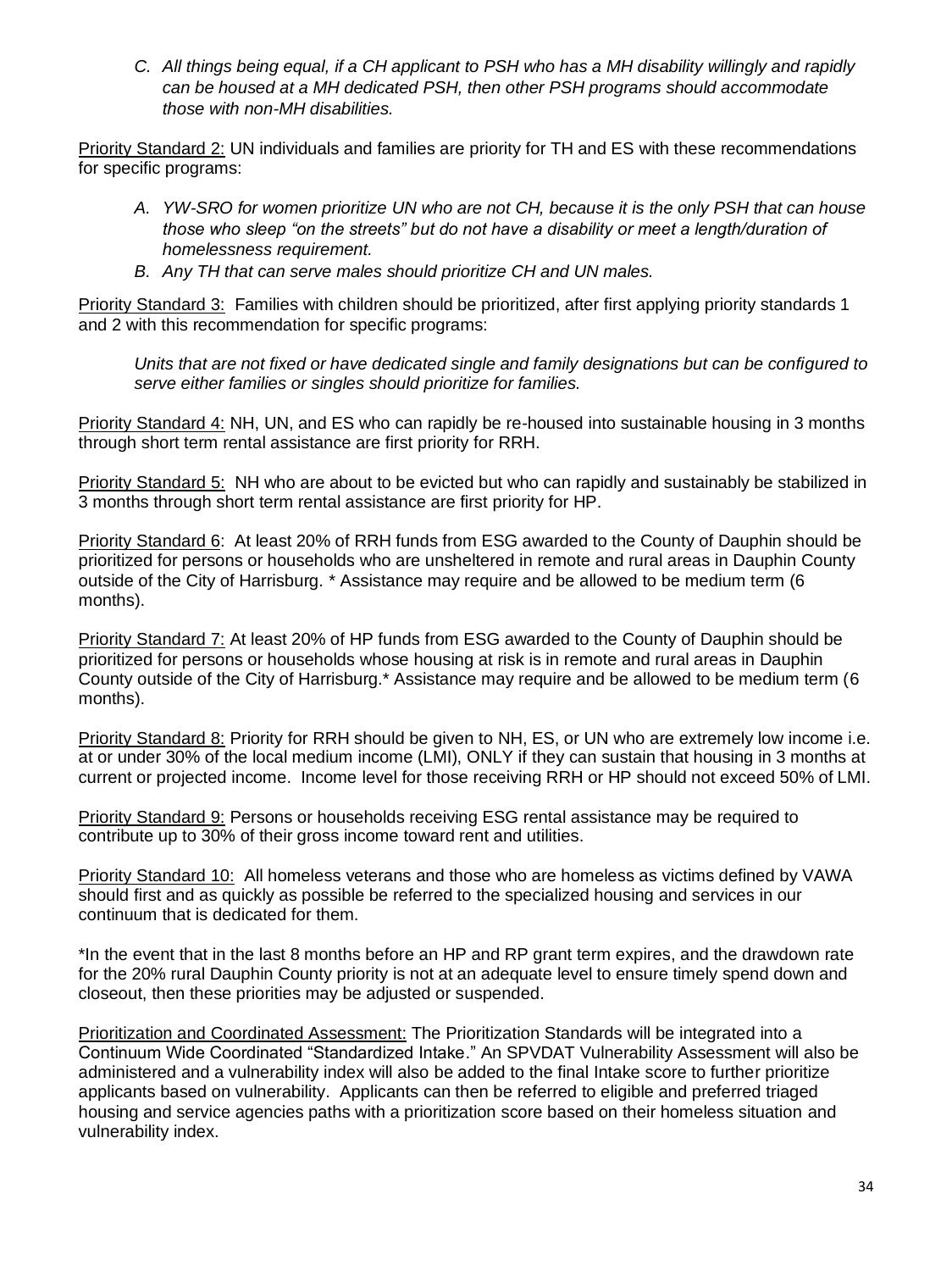Prioritization and Process Review: The rationale for prioritization is based on analysis of PIT, HMIS, and other CoC relevant data and will be reviewed annually by the service and data collection committee or sub-committee. Any changes recommended by the sub-committee will have to be ratified by the CACH Steering Committee or Board.

## **B. Eligibility Standards:**

Policies and procedures for evaluating individuals' and families' eligibility for assistance:

- 1. Must be homeless by federal definition.
- 2. Dauphin County origin priority i.e. homeless or at-risk status must have originated in Dauphin County which includes the City of Harrisburg or were born or had residency at some time in Dauphin County. Persons who are homeless but from outside of Dauphin County are not disqualified but priority is first given to those of Dauphin County origin.
- 3. Emergency Shelter requires Proof of Homelessness for the following:
	- ESG is only for those who would otherwise without it be unsheltered or forced to live in unsafe and near homeless housing conditions.
	- Emergency Shelter stay may be limited to 7 days for those who left previous adequate housing for reasons other than fleeing victim violence and are now homeless because they cannot easily go back. For example, an applicant may have left adequate housing due to family disagreement, but not eviction, and left without a housing plan, or someone who was not homeless or near homeless but simply decided to relocate without means.

## **C. Outcome Standards:**

| Emergency Shelter (ES):                                                                 |           |
|-----------------------------------------------------------------------------------------|-----------|
| % of admitted clients that exit to permanent housing                                    | 70%/35%*  |
| % of admitted clients who are employed at exit from shelter                             | 20%       |
| % of clients placed into permanent housing that return to homelessness within 1 year    | $<10\%$ * |
| Transitional Housing (TH):                                                              |           |
| % of transitional housing clients who move to permanent housing                         | 65%/85%*  |
| % of clients with increased cash income from any source between intake & exit           | 65%       |
| % of admitted clients who are employed at exit from shelter                             | 20%       |
| % of clients with increased earned income between intake & exit                         | 45%       |
| % of clients placed into Permanent Housing that return to homelessness                  | $<8\%$ *  |
| <b>Permanent Supportive Housing (PSH):</b>                                              |           |
| % of homeless placed into PSH for remain housed > 6 months                              | 77%/93%*  |
| % of homeless placed into PSH for remain housed > one year                              | 90%*      |
| % of new tenants entering directly from ES without passing through TH                   | 50%*      |
| % of new tenants taken directly from the streets without going through ES or TH         | 35%*      |
| % of new tenants that meet the definition of chronic/vulnerable at time of admission    | 95%*      |
| % of clients no longer in need of supportive housing (just housing subsidy) moved on to |           |
| more independent housing each year                                                      | $5%$ *    |
| <b>Employment Supportive Service Only (SSO):</b>                                        |           |

% of homeless clients will find employment 47%\*\* 47%\*\*

Benchmarks are derived from the latest minimum standards by HUD found in CoC NOFA application (the last benchmarks listed was in the 2012 CoC application).

*\* Benchmarks in italics are derived from 100K Homes – Center for Urban Community Services' Standardized Performance Measures for HUD program goals using both HUD and Housing4Good data for high performing CoCs.* 

\*\* SSO Benchmark is based on the current SSO program's benchmark submitted to HUD.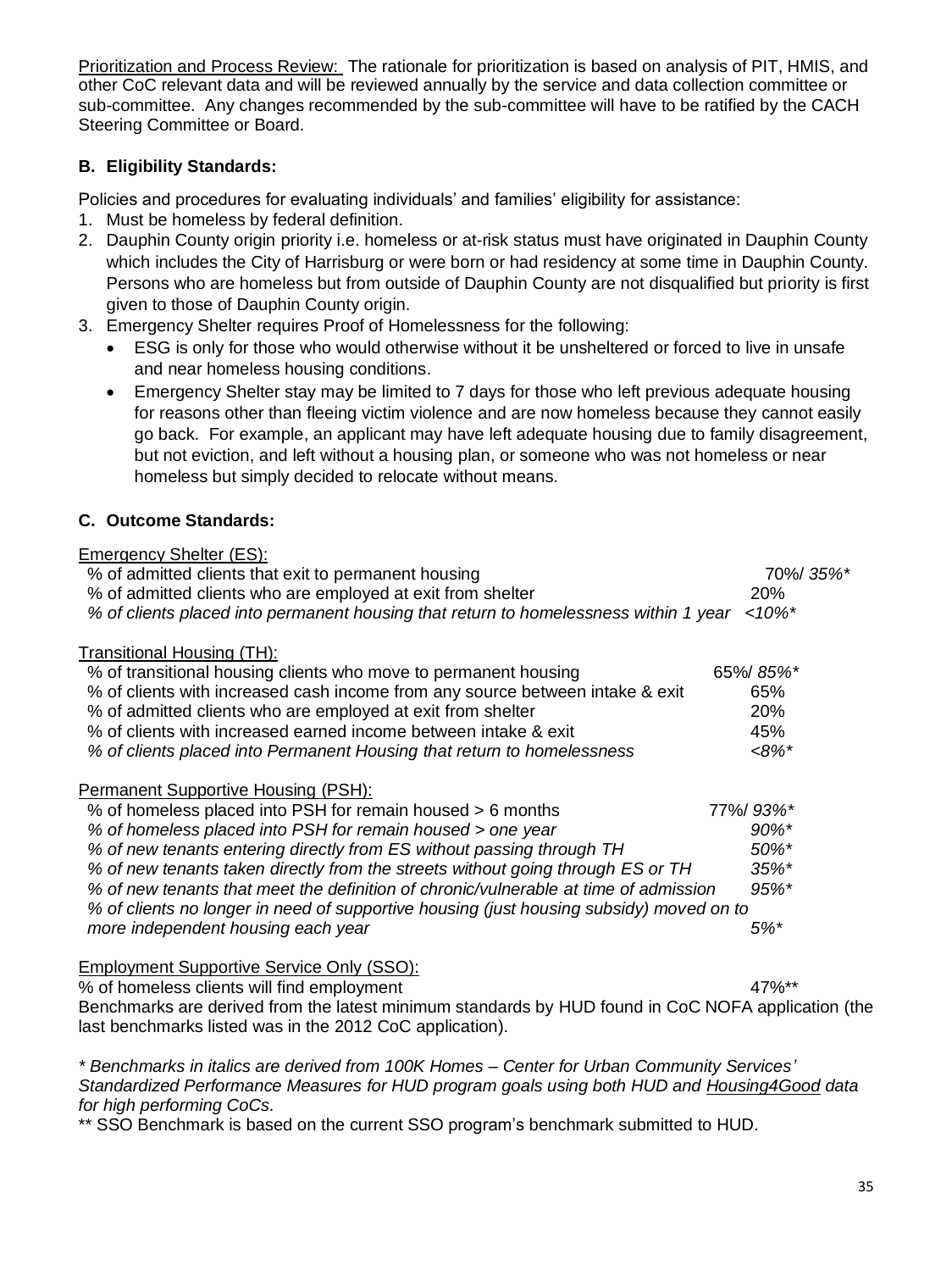# Written Standards for Provision of ESG in the County of Dauphin

#### **1. Policy for Evaluating Eligibility**

- a. Per 24 CFR 576.401: ESG sub-recipients must conduct an initial evaluation to determine each individual or family's eligibility for ESG assistance and the amount and types of assistance the individual or family needs to regain stability in permanent housing. All ESG sub-recipients will follow federal documentation guidelines to establish the client's status as homeless or at-risk of homeless and their income eligibility. These evaluations must be conducted in accordance with the centralized or coordinated assessment requirements set forth under §576.400(d).
	- i. The County of Dauphin adopts the Capital Area Coalition on Homelessness (CACH), PA 501 Continuum of Care requirements for participation in Coordinated Entry and requires sub recipients to participate in coordinated entry and assessment tools and protocols developed by CACH and included with this application. The coordinated entry process is to be used by all agencies that receive ESG, CoC and other homeless program funding within the Continuum. The tools and protocols create consistency in client entry and assessment and provides the basis for agency referral and prioritization protocols for a singular waitlist of CoC housing programs.
	- ii. ESG sub-recipients must re-evaluate program participant's eligibility and the types and amounts of assistance the participant needs;
		- 1. Not less than once every 3 months for participants who are receiving homelessness prevention assistance, and
		- 2. Not less than once annually for participants who are receiving rapid re-housing assistance.
	- iii. Re-evaluation of Rapid Rehousing program participants eligibility and types/amounts of assistance must be re-evaluated not less than once annually and, each re-evaluation must establish and document: that the program participant does not have an annual income that exceeds 30% of median family income for the area and that the program participant lacks sufficient resources and support networks necessary to retain housing. To determine if an individual or family is income eligible, the sub-recipient must examine an individual or family's annual income to ensure that it does not exceed the most current HUD income limits applicable to the County of Dauphin.

#### **2. Standards for Targeting**

The County of Dauphin standards for targeting are consistent with CoC. The only service for which we are applying with this ESG application is Rapid Rehousing and individuals and families meeting HUD Homeless category 1 and 4 are the eligible population. Within that eligibility group our target populations for this program are unsheltered homeless individuals unwilling to use traditional emergency shelters, including chronically homeless individuals, as well as families with children.

#### **3. Policy for Shelter Admission:**

Our Continuum of Care has adopted the following written standards

a. Emergency Shelter Definition

The term Emergency Shelter was revised by 24 CFR Part 576.2 to mean "any facility, the primary purpose of which is to provide a temporary shelter for the homeless in general or for specific populations of the homeless and which does not require occupants to sign leases or occupancy agreements. This definition excludes transitional housing. However, projects that were funded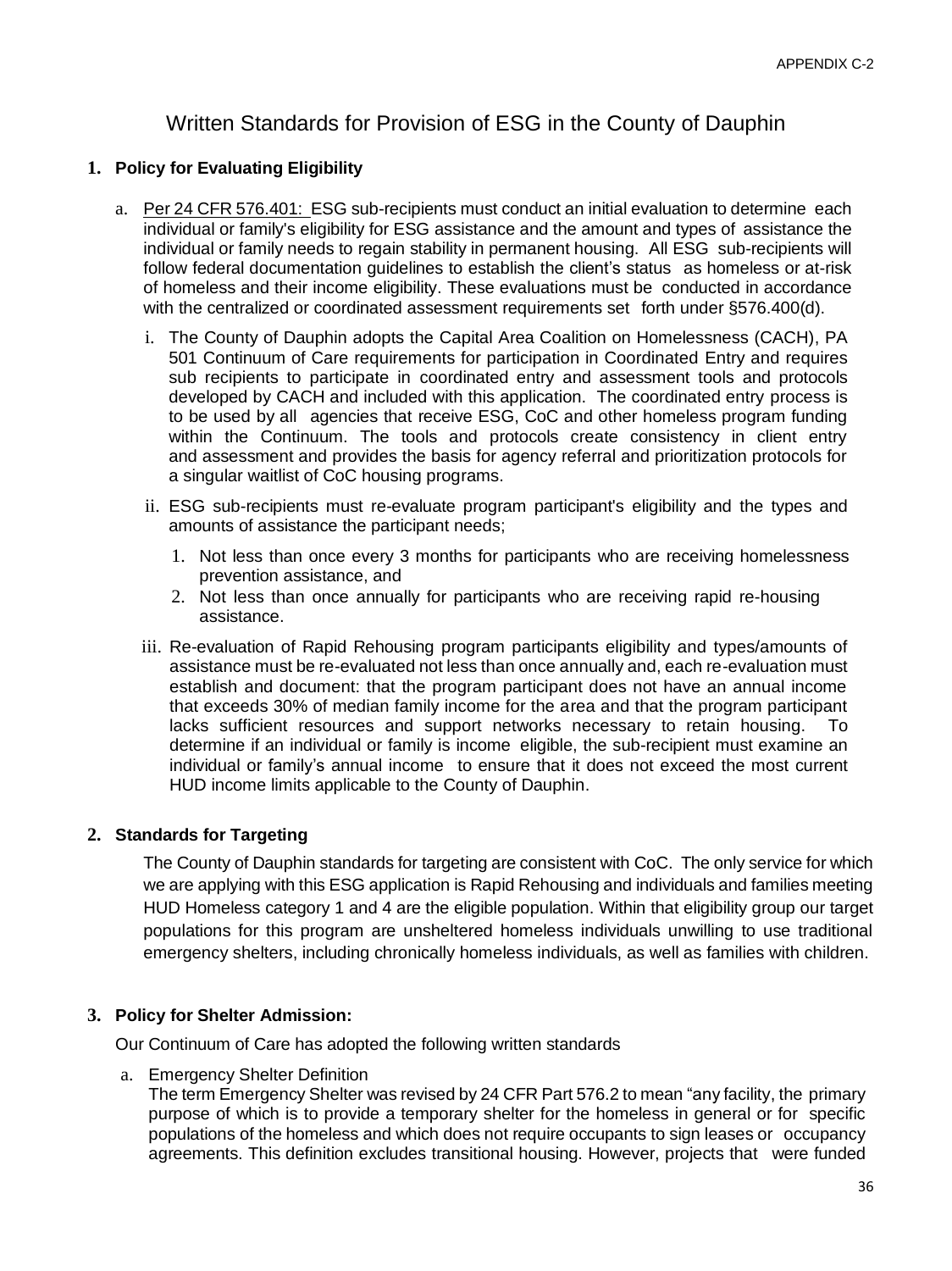as an emergency shelter (shelter operations) under the FY 2010 Emergency Shelter Grants program may continue to be funded under the emergency shelter component under the Emergency Solutions Grants program, regardless of whether the project meets the revised definition.

b. Admission, Diversion, Referral and Discharge

Shelter stays should be avoided, if possible, and when not possible, limited to the shortest time necessary to help participants regain permanent housing. Consistent with Section (a) of this document, ESG sub-recipients must conduct an initial evaluation of all individuals or families to determine if they should be admitted to an emergency shelter, diverted to a provider of other ESG-funded components, such as rapid re-housing or homeless prevention assistance, or referred for other mainstream resources.

- c. ESG sub-recipients must determine that individuals and families meet category (1), (2), (3), or (4) of the Homeless Definitions listed below and rate the individual's or family's vulnerability to ensure that only those individuals or families that have the greatest need for emergency shelter assistance receive ESG funded assistance.
	- i. Category 1 Homeless
	- ii. Category 2 Imminent Risk of Homeless
	- iii. Category 3 Homeless Under Other Federal Statutes
	- iv. Category 4 Fleeing/Attempting to Flee DV
- d. ESG sub-recipients must also reassess emergency shelter participants, on an ongoing basis, to determine the earliest possible time that they can be discharged to permanent housing. All persons discharged from emergency shelters will have their exit status entered into either HMIS and will be provided discharge paperwork as applicable or upon request.
- e. Safety and Shelter Needs of Special Populations
	- i. ESG funding may be used to provide services for homeless youth, victim services, and services for people living with HIV/AIDS, so long as the costs of providing these services are eligible under the regulations for the emergency shelter component found at 24 CFR Part 576.102.
	- ii. Consistent with ESG recordkeeping and reporting requirements found at 24 CFR Part 576.500, ESG sub-recipients must develop and apply written policies to ensure the safety of program participants through the following actions:
		- 1. All grantees and sub-grantees will take appropriate measures to provide for client confidentiality. Grantees and sub-grantees will develop and implement procedures to guarantee the confidentiality of records concerning program participants. All records containing personally identifying information (as defined in HUD's standards for participation, data collection, and reporting in a local HMIS) of any individual or family who applies for and receives ESG assistance will be kept secure and confidential.
		- 2. The address or location of any domestic violence, dating violence, sexual assault, or stalking shelter project assisted under the ESG will not be made public, except with written authorization of the person responsible for the operation of the shelter, and
		- 3. The address or location of any housing of a program participant, including youth, individuals living with HIV/AIDS, victims of domestic violence, dating violence, sexual assault, and stalking; and individuals and families who have the highest barriers to housing will not be made public, except as provided under a preexisting privacy policy of the sub-recipient and consistent with state and local laws regarding privacy and obligations of confidentiality

iii. In addition, ESG sub-recipients must adhere to the following ESG shelter and housing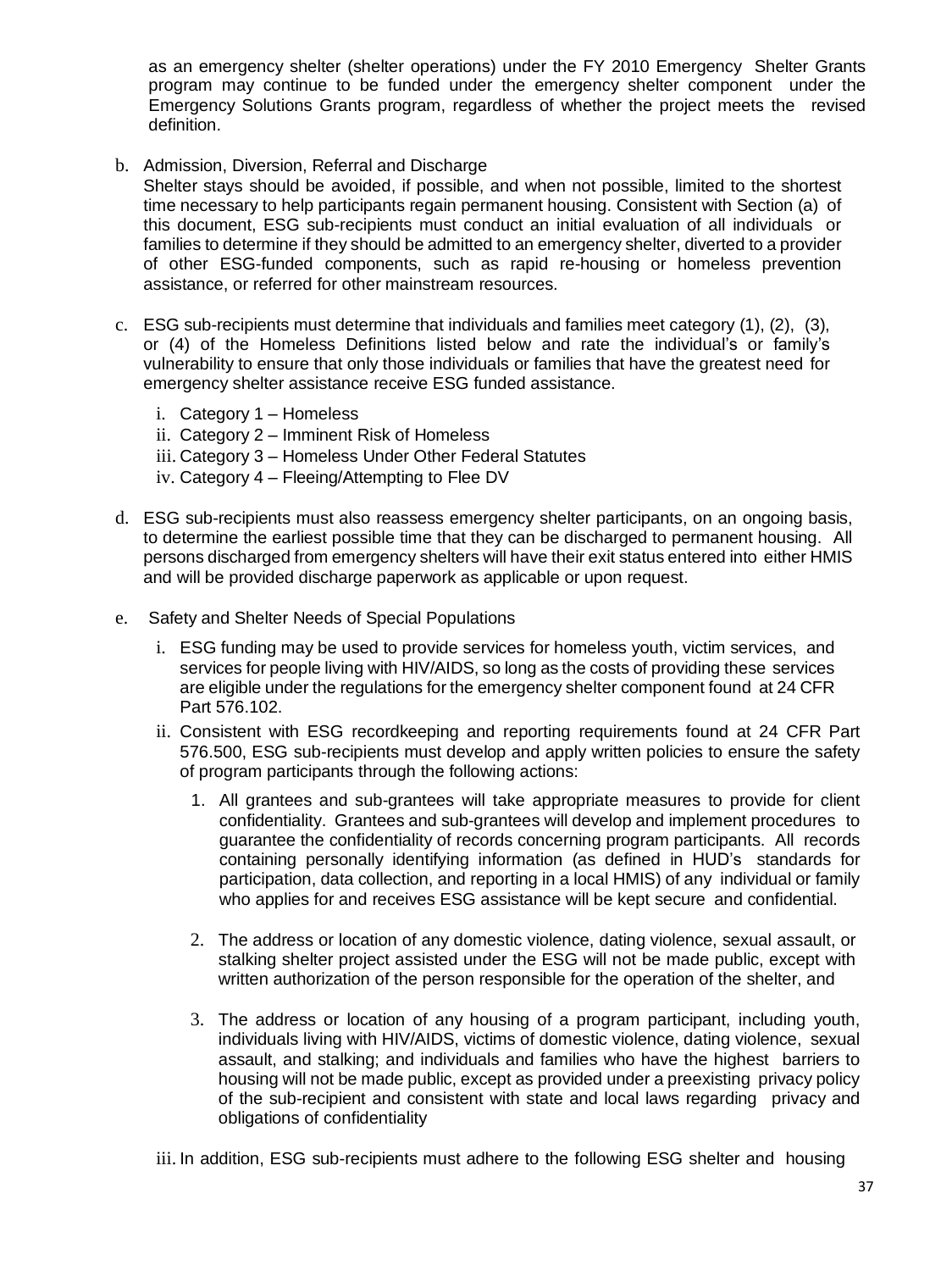standards found at 24 CFR Part 576.403 to ensure that shelter and housing facilities are safe, sanitary, and adequately maintained:

- 1. Lead-Based Paint Requirements. The Lead-Based Paint Poisoning Prevention Act applies to all shelters assisted under ESG program and all housing occupied by program participants. All ESG sub-recipients are required to conduct a Lead-Based Paint inspection on all units receiving assistance under the rapid re-housing and homelessness prevention components if the unit was built before 1978 and a child under age of six or a pregnant woman resides in the unit.
- 2. Structure and Materials. The shelter building should be structurally sound to protect residents from the elements and not pose any threat to health and safety of the residents.
- 3. Access. The shelter must be accessible, and there should be a second means of exiting the facility in the case of emergency or fire.
- 4. Space and Security. Each resident should have adequate space and security for themselves and their belongings. Each resident must have an acceptable place to sleep.
- 5. Interior Air Quality. Each room or space within the shelter/facility must have a natural or mechanical means of ventilation. The interior air should be free of pollutants at a level that might threaten or harm the health of residents.
- 6. Water Supply. The shelter's water supply should be free of contamination.
- 7. Sanitary Facilities. Each resident should have access to sanitary facilities that are in proper operating condition. These facilities should be able to be used in privacy and be adequate for personal cleanliness and the disposal of human waste.
- 8. Thermal Environment. The shelter/facility must have any necessary heating/cooling facilities in proper operating condition.
- 9. Illumination and Electricity. The shelter/facility should have adequate natural or artificial illumination to permit normal indoor activities and support health and safety. There should be sufficient electrical sources to permit the safe use of electrical appliances in the shelter.
- 10. Food Preparation. Food preparation areas, if any, should contain suitable space and equipment to store, prepare and serve food in a safe and sanitary manner.
- 11. Sanitary Conditions. The shelter should be maintained in a sanitary condition.
- 12. Fire Safety-Sleeping Areas. There should be at least one working smoke detector in each occupied unit of the shelter facility. In addition, smoke detectors should be located near sleeping areas where possible. The fire alarm system should be designed for a hearing-impaired resident.
- 13. Fire Safety-Common Areas. All public areas of the shelter must have at least one working smoke detector.

#### **4. Emergency Shelter Essential Services Prioritization Policy:**

Our Continuum of Care has adopted the following written standards:

- a. ESG providers and the County of Dauphin staff are currently working with the CACH CoC to develop common intake and assessment tools and protocols to be used by all agencies that receive ESG, CoC and other homeless program funding within the Continuum. The tools and protocols will create consistency in client intake and assessment and provide basis for appropriate agency referral and to develop targeting and prioritization protocols.
- b. Upon completion of the common intake and assessment tools and protocols, all ESG subrecipients will use that system to help determine the individual or family need for emergency shelter or other ESG-funded assistance.
- c. ESG funding may be used to provide essential services to individuals and families who are in an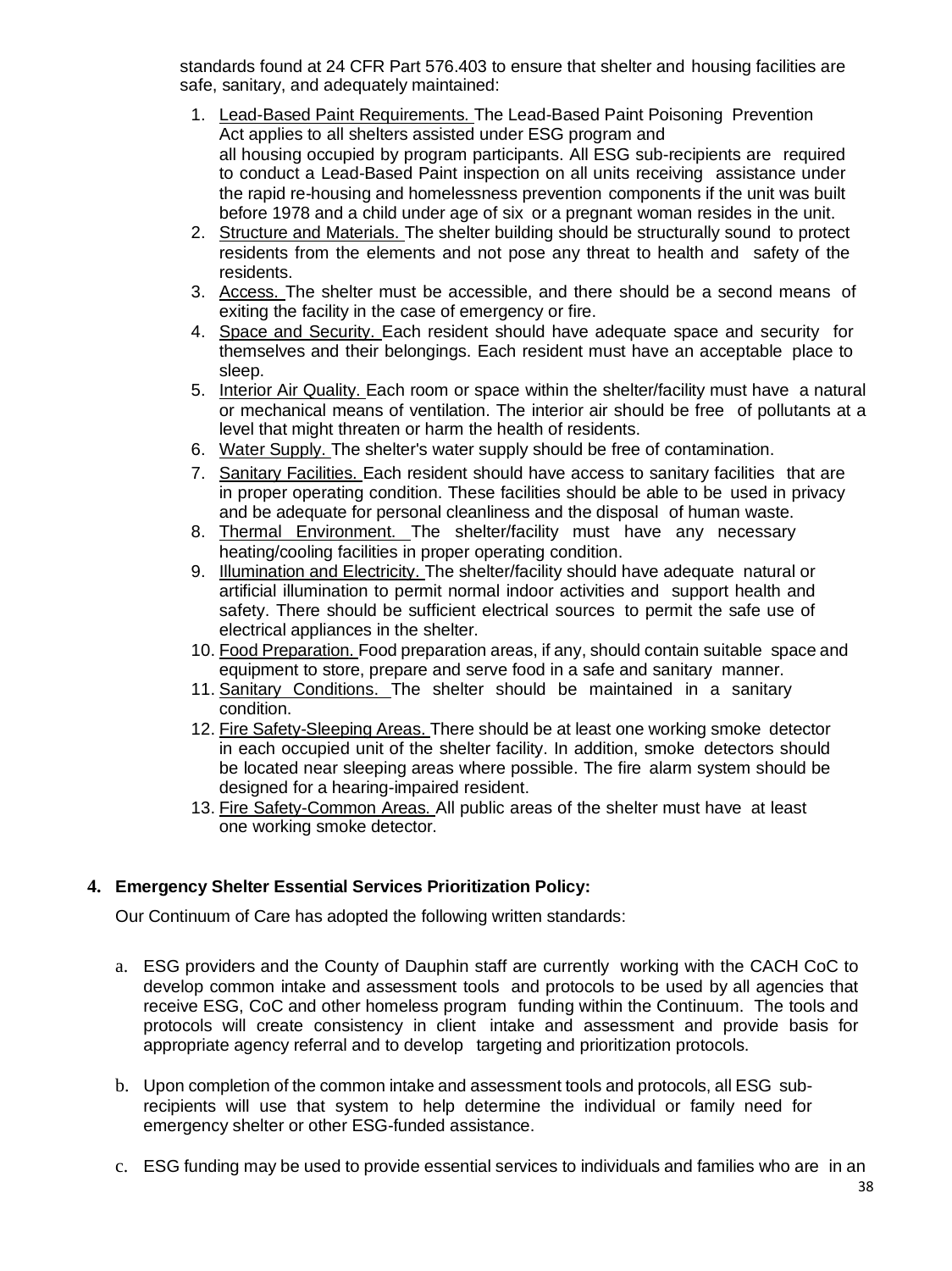emergency shelter. Essential services for participants of emergency shelter assistance can include case management, childcare, education services, employment assistance and job training, outpatient health services, legal services, life skills training, mental health services, substance abuse treatment services, transportation, and services for special populations.

- d. ESG sub-recipients are responsible to assess an individual or family's initial need for emergency shelter and must re-assess their need on an ongoing basis to ensure that only those individuals or families with the greatest need receive ESG-funded emergency shelter assistance. Shelters that serve families must serve all eligible families and may not refuse services based on the age of children or the size of the family.
- e. Client re-assessment will take place at the participant level and at the service provider level. Clients meet with case managers throughout their participation in the program and have regular progress evaluations. Clients have opportunity to provide feedback and assessment about programs and services as well.
- f. The County of Dauphin is working with the CACH CoC to develop criteria and protocols for system-wide program and service evaluation and improvement to be implemented through CACH. Case managers and administrative staff from all of the homeless housing and service organizations, along with City and County staff participate in CACH Committee meetings as this is the forum for discussion and implementation of system related protocols, activities, best practices, evaluation and changes that occur.

#### **5. Coordination Policy:**

a. Coordination with Other Targeted Homeless Services:

Sub-recipients must coordinate and integrate, to the maximum extent practicable, ESGfunded activities with other programs targeted to homeless people in the CACH PA 501 CoC to provide a strategic, community-wide system to prevent and end homelessness in our community. RRH coordination with the homeless system continuum wide occurs through the Coordinated Entry and Single Housing Waitlist, which prioritizes the target populations of unsheltered, chronically homeless, and category 1 transitional age youth.

b. Coordination with Mainstream Resources:

Sub-recipients must coordinate and integrate, to the maximum extent practicable, ESGfunded activities with mainstream housing, health, social services, employment, education, and youth programs for which families and individuals at risk of homelessness and homeless individuals and families may be eligible.

#### **6. Rapid Rehousing/Homelessness Prevention Prioritization Policy.**

A performance standard our Continuum of Care must improve is the length of stay in Emergency Shelter for families. Therefore, targeting this population will promote progress towards that goal. Since 2016 there was an increase in unsheltered homelessness in the PIT counts which mirrors national trends (2017 AHAR), and therefore this is a population which needs to be targeted. The CCU Rapid Rehousing program for which we are applying for funding is the only non-congregate housing intervention for unsheltered men in our community. Thus, the priority population under homeless category 1 targeted in this grant is consistent with our CoC priority population.

#### **7. Standards for Participant Rent Responsibility:**

- a. Standards for rapid re-housing for determining the share of rent and utilities costs that each program participant must pay, if any, are based on the following:
	- i. Clients receiving rental assistance are expected to contribute 30% of their income toward the unit's rent. The County of Dauphin ESG Program does not require a minimum client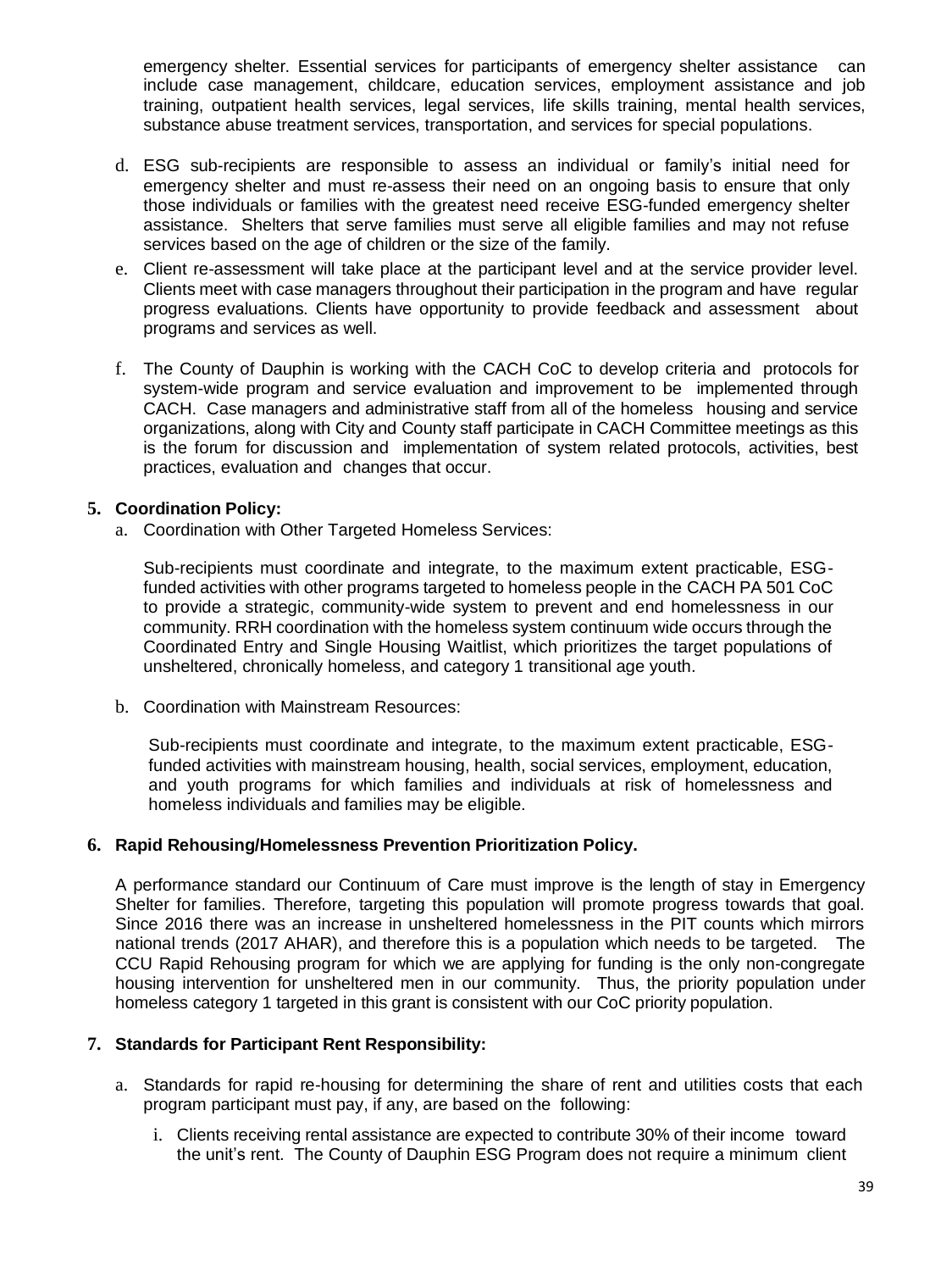contribution.

- ii. Rental assistance cannot be provided for a unit unless the rent for that unit is at or below the current Fair Market Rent limit, established by HUD.
- iii. The rent charged for a unit must be reasonable in relation to rents currently being charged for comparable units in the private unassisted market and must not be in excess of rents currently being charged by the owner for comparable unassisted units. See 24 CFR 574.320.
- iv. The rental unit must meet minimum habitability standards found at 24 CFR 576.403.
- v. There must be a rental assistance agreement and lease between the property manager and tenant as well as the owner of property and ESG sub-recipient.
- vi. No rental assistance may be made to an individual or family that is receiving rental assistance from another public source for the same time period.
- vii. Rental assistance may not be provided to a participant who is currently receiving replacement housing payments under Uniform Relocation Assistance
- b. Per 24 CFR 576.106 (e), ESG sub-recipients may make rental assistance payments only to an owner with whom the sub-recipient has entered into a rental assistance agreement. The rental assistance agreement must set forth the terms under which rental assistance will be provided, including the requirements that apply under this section. The rental assistance agreement must provide that, during the term of the agreement, the owner must give the sub-recipient a copy of any notice to the program participant to vacate the housing unit, or any complaint used under state or local law to commence an eviction action against the program participant.

#### **8. Standards for length of time for Rental Assistance:**

Subject to the requirements under 24 CFR 576.103 and 24 CFR Part 576.104, ESG subrecipients may provide a program participant with up to 24 months of rental assistance during any 3-year period. This assistance may be short-term rental assistance, medium-term rental assistance, payment of rental arrears, or any combination of this assistance.

For this grant application Dauphin County supports CCU's approach to maximize grant funds for short term rental assistance or medium term up to six months; and per DCED requirements, rental assistance shall be limited to eighteen months. Our goal is to provide the appropriate length assistance for each household's need to achieve long term stability. CCU proposes to provide financial assistance for security deposit and full rental assistance for the first month, and then further assistance based upon the client's income. Upon a participant's obtaining income, they are expected to contribute 30% of their income either towards their rent payment or towards a personal savings/rainy day fund to help maintain long-term stability depending on their financial situation. In order to serve as many households as possible, we aim to conclude financial assistance within six months, however as long as a family is in case management and remains income eligible upon any re-evaluations, assistance can be provided to keep them stable in their housing through twenty four months. Once a participant is discharged from the program, they are not eligible for program re-entry and additional assistance until 24 months from their first entry into the program.

#### **9. Standards for housing stabilization and/or relocation:**

- a. Subject to the requirements at 24 CFR 576.103 and 24 CFR Part 576.104, sub- recipients may use ESG funding to pay housing owners, utility companies, and other third parties for some or all of the following costs, as allowed under 24 CFR 576.105:
	- i. Rental application fees
	- ii. Security deposits
	- iii. Last month's rent
	- iv. Utility deposits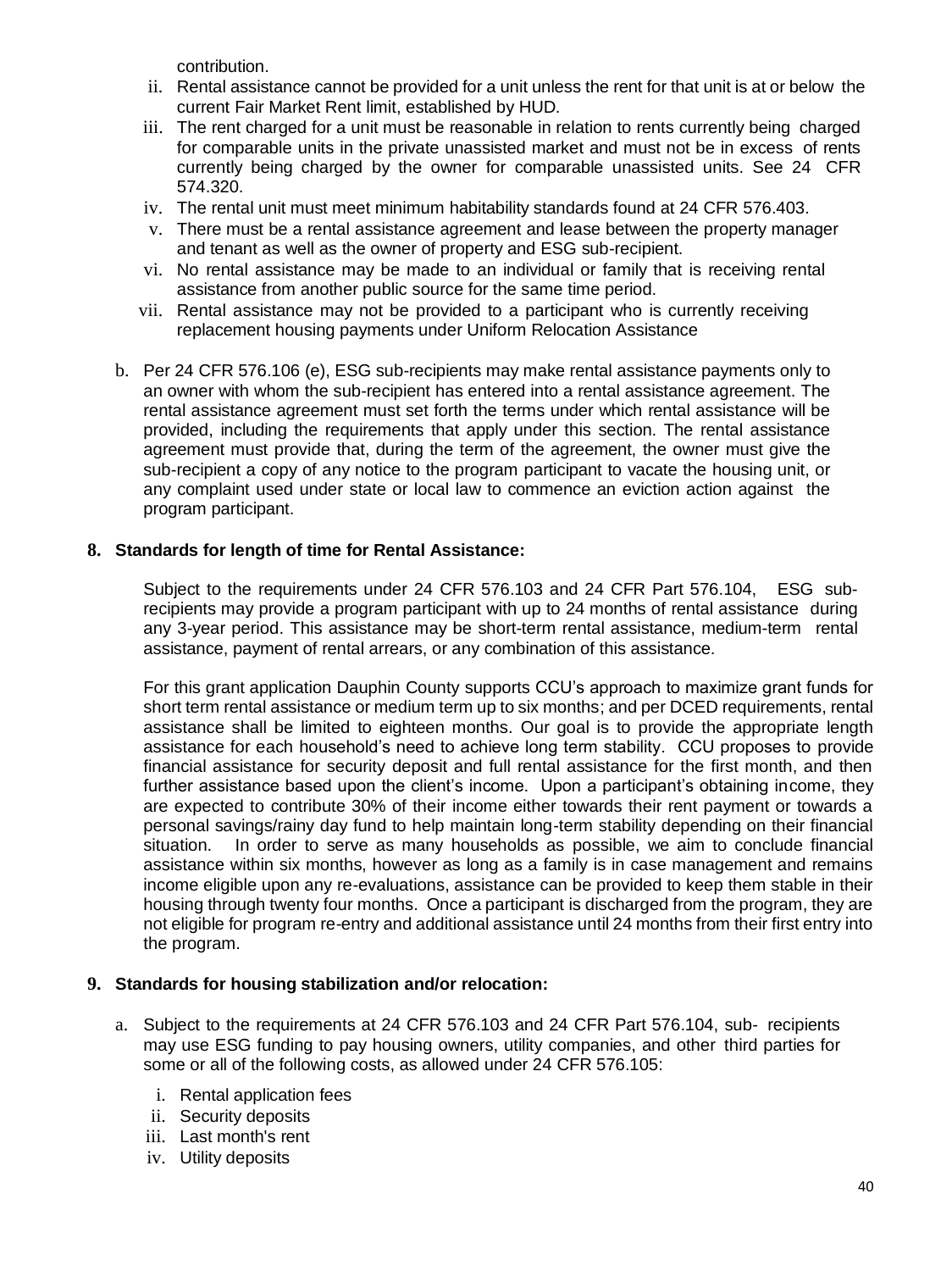- v. Utility payments
- vi. Moving costs, and
- vii. Some limited services costs
- b. Consistent with 24 CFR 576.105 (c), ESG sub-recipients determine the type, maximum amount and duration of housing stabilization and relocation services for individuals and families who are in need of homeless prevention or rapid re-housing assistance through the initial evaluation, re-evaluation and ongoing case management processes.
- c. While providing homelessness prevention or rapid re-housing assistance to a program participant, sub recipient must: (i) Require the program participant to meet with a case manager not less than once per month to assist the program participant in ensuring longterm housing stability; and (ii) Develop a plan to assist the program participant to retain permanent housing after the ESG assistance ends, taking into account all relevant considerations, such as the program participant's current or expected income and expenses; other public or private assistance for which the program participant will be eligible and likely to receive; and the relative affordability of available housing in the area.
- d. Sub-recipients must assist each program participant, as needed, to obtain appropriate supportive services, including assistance in obtaining permanent housing, medical health treatment, mental health treatment, counseling, supervision, and other services essential for achieving independent living; housing stability case management; and other Federal, State, local, or private assistance available to assist the program participant in obtaining housing stability including:
	- 1. Medicaid
	- 2. Supplemental Nutrition Assistance Program
	- 3. Women, Infants and Children (WIC)
	- 4. Federal-State Unemployment Insurance Program
	- 5. Social Security Disability Insurance (SSDI)
	- 6. Supplemental Security Income (SSI)
	- 7. Child and Adult Care Food Program,
	- 8. General Assistance Program (GA), and
	- 9. Other mainstream resources such as housing, health, social services, employment, education services and youth programs that an individual or family may be eligible to receive
- e. Consistent with 24 CFR 576.105(d), financial assistance for housing stabilization and relocation services cannot be provided to a program participant who is receiving the same type of assistance through other public sources or to a program participant who has been provided with replacement housing payments under the Uniform Relocation Act (URA) during the period of time covered by the URA payments.
- f. Consistent with 24 CFR part 578.51 (c) ESG-RRH rental assistance may be either tenantbased or project-based and ESG recipients and sub recipients may require program participants to live within a particular geographic area or in a specific structure for the first year and in a specific area for the remainder of their period of participation

#### **10. Utilization of Limited English Proficiency**

Dauphin County recognizes the importance of ensuring that persons with limited English proficiency (LEP) have meaningful access and an equal opportunity to participate in Emergency Solutions Grant (ESG) services. In accordance with federal guidelines Dauphin County will ensure that this LEP Standard is met throughout the process of ESG service delivery.